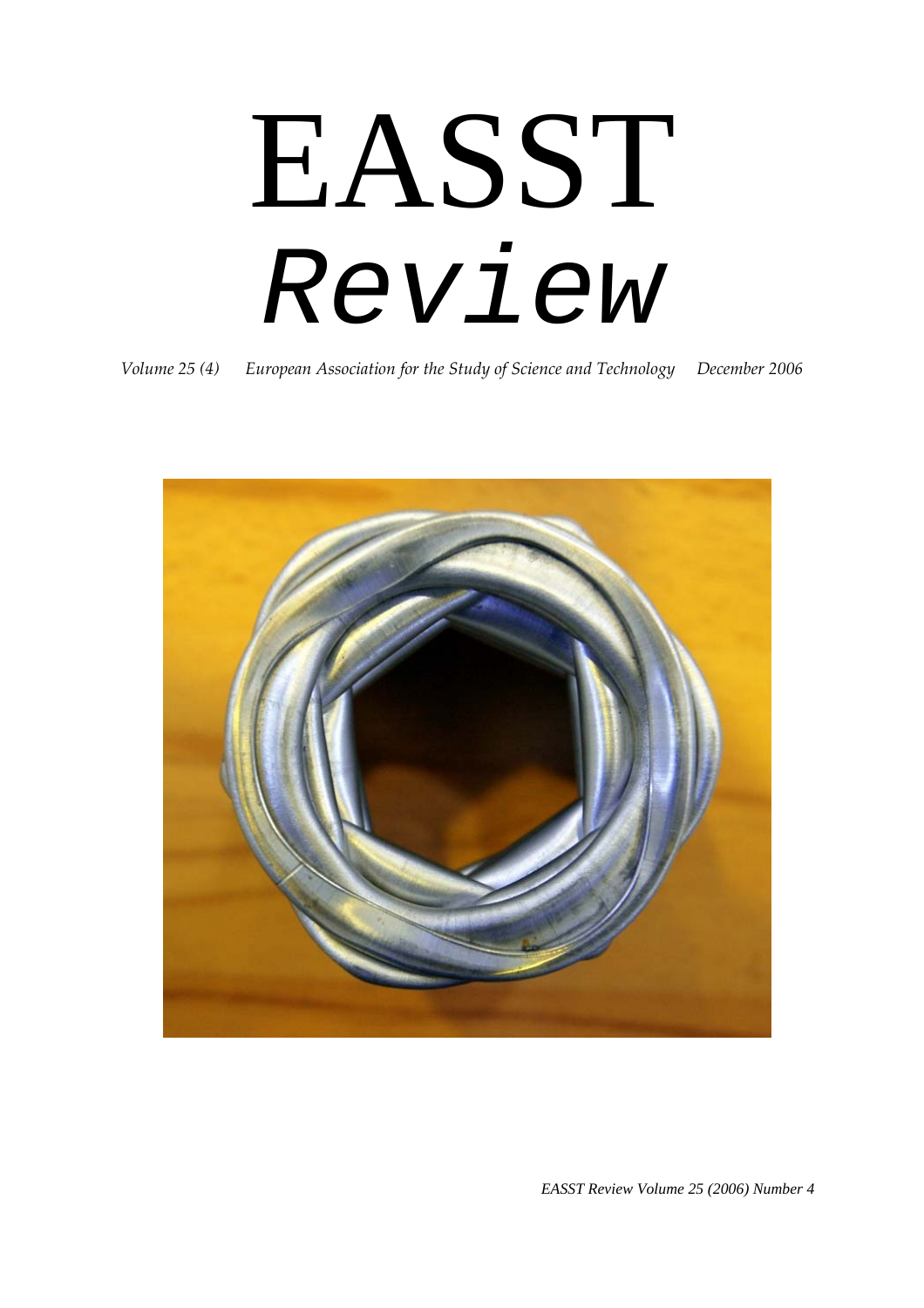*Editor: Ann Rudinow Saetnan Deputy Editor: Richard Rogers Tel:(+47) 73 59 17 86 (Saetnan) (+31) 20 525 3352 (Rogers) email:annrs@svt.ntnu.no rogers@easst.net Membership queries: admin@easst.net* 

#### *EASST Review on the Web: [http://www.easst.net](http://www.easst.net/)*

*Contributing Editors: Andrew Jamison (University of Aalborg) Harald Rohracher (Graz) Paul Wouters (Virtual Knowledge Studio, Royal Academy of Sciences, Netherlands)* 

*Council of the European Association for the Study of Science and Technology: Marc Audetat (University of Lausanne) Conor Douglas, student member (University of York) Christine Hine, President (University of Surrey) (c.hine@surrey.ac.uk) Reiner Grundmann (Aston University) Erika Mattila (London School of Economics and Political Science) Jessica Mesman (University of Maastricht) Tiago Moreira (Durham University) Fred Steward (Brunel University) Ragna Zeiss (Free University, Amsterdam) Susan Leigh Star (President of the Society for Social Studies of Science, ex-officio)* 

*EASST's Institutional Members: Academy of Finland CSISP/Sociology Department, Goldsmiths College Ecole des Mines, Paris Europäische Akademie, Bad Neuenahr-Ahrweiler Institute for Policy and Practice, University of Newcastle Inter-University Research Center for Technology,Work and Culture, Graz James Martin Institute, University of Oxford Linköping University* 

*Norwegian Institute for Studies in Research of Higher Education Science Museum, London University of Bielefeld University of Edinburgh University of Gothenburg University of Maastricht University of Manchester University of Surrey University of Sussex University of York VTT Group for Technology Studies, Finland Wellcome Trust* 

*EASST Review (ISSN 1384-5160) is published quarterly, in March, June, September and December. The Association's journal was called the EASST Newsletter through 1994.* 

*Subscription: Individual membership fee: EUR 35 annual. Reduced two- and three-year membership available. Students and citizens of East European countries pay reduced rates on applicaton EUR 20. Library rate is EUR 35. Please note that subscriptions can also be made through the EASST website.* 

#### *Member benefits*

*Travel stipends for Ph.D. students, young scholars and researchers from developing countries are available. Reduced registration rates for EASST events apply.* 

*EASST's Past Presidents: Sally Wyatt, 2000-2004; Rob Hagendijk, 1997- 2000; Aant Elzinga, 1991-1997; Stuart Blume, 1987-1991; John Ziman, 1983-1986;Peter Weingart, 1982.* 

*EASST Review's Past Editors Chunglin Kwa, 1991 – 2006; Arie Rip, 1982- 1991;Georg Kamphausen, 1982.* 

*frontpage illustration: NTNU Info/Rune Petter Ness*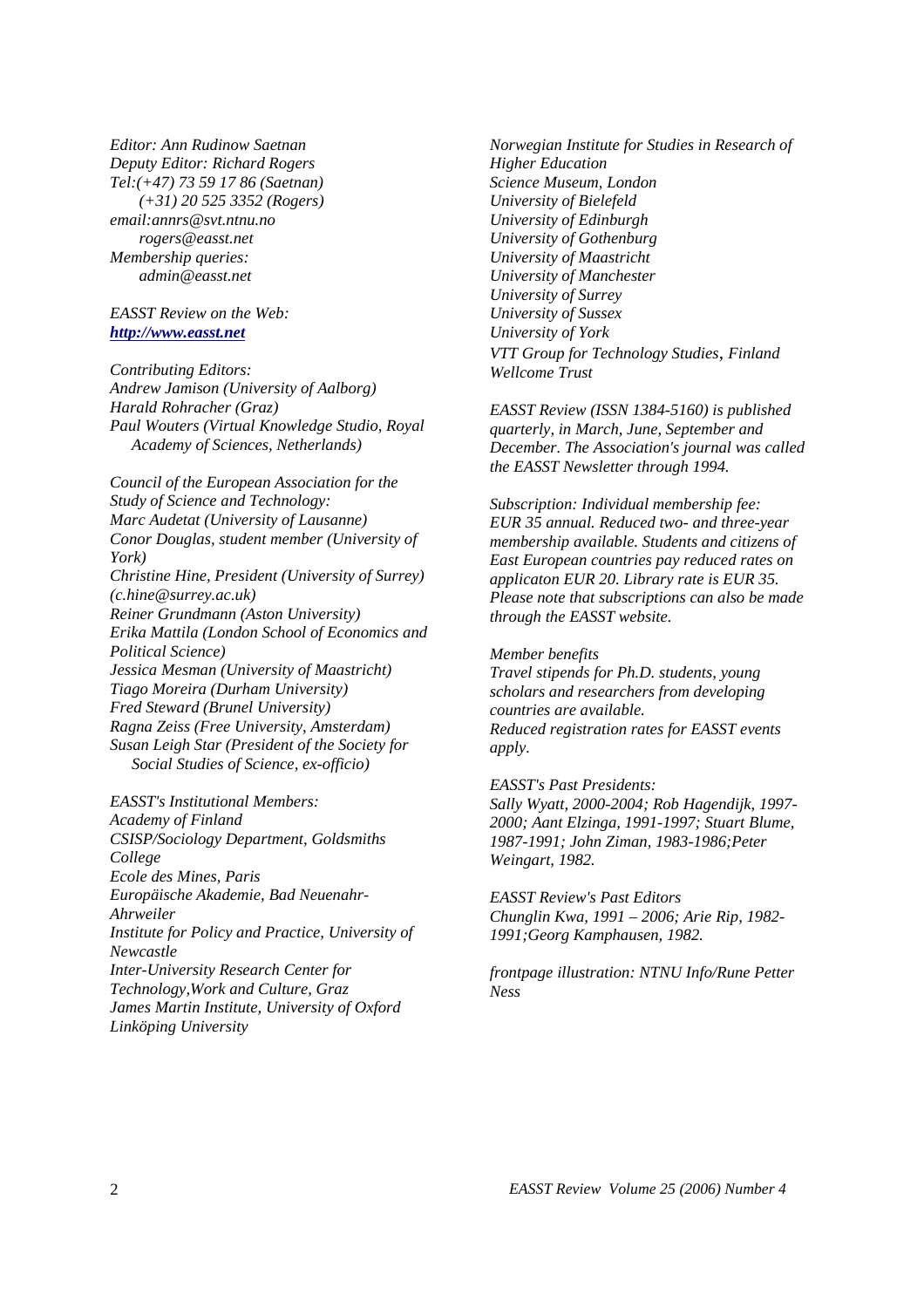## Re-viewing the Review?

### by Ann Rudinow Sætnan

Happy New Year! Greetings to all from your new editor.

First, I'd like to thank Chunglin Kwa yet again for the job he's done defending and developing EASST Review over the years and through periods of budgetary restraints. Maintaining EASST Review, on paper, and with a recognizable style as more than simply a members' newsletter has at times been no small challenge. Printing and mailing the Review is, after all, the main post on EASST's budget, so when the budget was tight there was always a pressure to cut back. Now that the budget seems secure, Chunglin has decided it's a safe chance to hand over the editorship and free up time for other concerns. Having offered to take over as editor, I see my first task as learning the ropes and maintaining the Review as the quality product it already is. But thereafter, the question is whether it's possible for EASST Review to become even better.

The council has been discussing various options for offering members a fully peer-reviewed journal. Should we start our own? Link up with an existing journal? Build on the EASST Review? And if the latter, should we do it on paper or on line? The council has asked me to start exploring how EASST Review might become a fully peerreviewed on-line journal. Here are my thoughts on this so far:

First, the idea makes little sense if all we do is turn it into an ordinary journal, only on screen. If we take the Review on-line, we should take advantage of the extra opportunities on-line publishing offers. Three that I see as pertinent are:

- The ability to publish multi-media articles, i.e. articles including images, sound, video.
- The ability to hold on-line discussions of published materials.
- Fewer restrictions on space.

These do, however, raise new challenges. Especially opening a journal to un-edited comments would require both technical and organizational safeguards against spam, flames, theme piracy, etc.

Secondly, council has time and again concluded that most members want to receive the Review on paper. Preferably then, going on-line would supplement rather than supplant a paper version.

So what might this look like? I envision a

journal that comes out in three forms simultaneously. The complete journal appears on line. At the same time a paper version is sent to members. The paper version contains, as now, "service pages" (job announcements, conference announcements, calls for papers), an editorial, a review or two (of books, conferences, other events) … and in addition an expanded table of contents including abstracts and URLs to the on-line articles. A shorter version – table of contents with clickable links – can be sent out by email.

Another question is where we want to balance between accessibility and membership privileges. If membership is to be meaningful, then members should receive some privileges that non-members do not – or at least not as freely or automatically or promptly as do the members. On the other hand, when we publish in a journal we want as broad a readership as possible. Thus we do want the journal available also to non-members. One way to handle this might be through a delayed release. The complete, on-line journal would be available "fresh off the presses" only to members and to subscribing institutions. As each issue comes out, however, the previous issue could be made available to the general public. Or … we could make only abstracts available to the general public during this first time period, but require a log-on (i.e. individual or institutional membership) to access full texts. Or … we could make all issues freely available and count on members finding other reasons to maintain their memberships. Any thoughts on what would be preferable?

Next, how might discussion pages function? I envision that each accepted article becomes a "thread" to which comments can be appended. Here we would need some security features. In some discussion forums where I participate, there is a warning button automatically added to each posted item. If a reader sees an offensive item – spam, flaming, inappropriate language, attempts to "pirate" discussions into unwelcome topics – they push the warning button and alert a discussion monitor. Monitors are able to remove items from the forum and, worst case, to ban offenders from participating. Unfortunately, these security features are necessary, and they require personnel time as well as technical solutions. The time requirements go beyond what is now donated for editorship, so we would have to have more volunteers and/or a budget for paid assistance. And while we're on the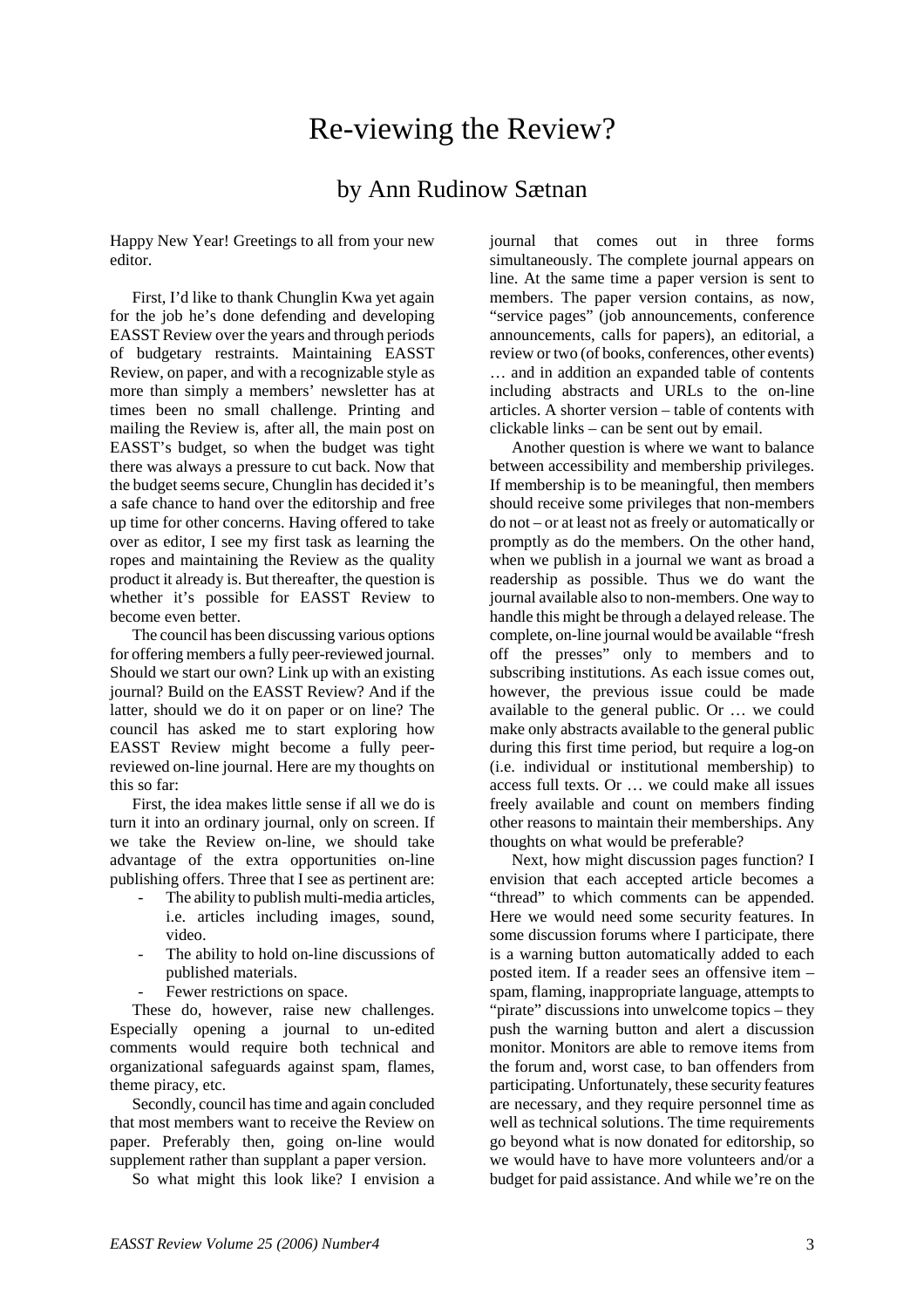subject of volunteers, even without opening for online discussions, we would still need volunteers to do peer review! So answer me honestly: Would you be willing and able to offer prompt responses to referee requests from a new journal?

Some other security features would be a bit different from what I've seen on, say, cycling forums. Hobby forums often allow people to post under nicknames. I think that would be inappropriate for an academic discussion. We ought to sign our debate contributions with our own names, much as we are visible and knowable when we participate at a conference session. However, since we are not visible on-line, there is the danger that someone would post under someone else's identity. I envision that there would be a "confirm your post" system, perhaps automatic. Having signed on as a user, your email address would be registered, but invisible to other users. Any posting in your name would generate an alert to your email allowing you to alarm a monitor if someone else is posting in your name. Of course, if you know you've just posted, you know there will be an alert seconds later and you simply delete it.

These are my thoughts so far. As you can see, there are some costs and some risks involved. Over the coming months I'll be exploring what the costs might be. I'll be talking to colleagues who run online journals. I'll be checking on availability of software that offers the features we would need. I'll be checking on server space requirements and where we might get these met. All this exploring will take a bit of time ...which is just fine, because we also need to know if this is something the council and the members want to do. To that end, we will also be sending out an email survey. Depending on publication and mailing schedules, you may already have received your invitation to participate in the survey. If you've set it aside and forgotten it already, consider yourself hereby reminded. We do want to know what the

membership thinks on this before we move forward – or not.

Meanwhile, I will attempt to maintain the style and standards established by Chunglin. Of course, that too depends on contributions from you, the readers. Please continue to support EASST as an academic forum by submitting reviews, announcements, dissertation presentations etc. to EASST Review. Reviews and dissertation presentations may be sent to me at any time, preferably electronically at **[annrs@svt.ntnu.no](mailto:annrs@svt.ntnu.no)**. Announcements may be sent to Richard Rogers at **[rogers@hum.uva.nl](mailto:rogers@hum.uva.nl)***.* In addition to appearing in the next quarterly Review, announcements appear on our more frequently updated web pages: **[http://www.easst.net](http://www.easst.net/)***.* 

And just to get the ball rolling on contributions, I have made one small change starting with this issue:

Were you puzzled by the front cover illustration? Were you frustrated to find only a source cited inside and no explanation of the image offered? I thought I would make the front cover into a puzzle. I have no prizes to offer beyond a few seconds of fame, but I invite readers to "compete" for two honourable mentions – one for being the first with the "correct" answer to the question "What is this?" and one for the most creatively "incorrect" answer (or shall we say the most flexible interpretation?). Winners to be announced in the next issue.

So when is the next issue? This is officially Volume 25 (4). We may do a double issue in 2007 to catch up, but for now I am setting the following deadlines for contributions: Vol 26 (1) March 5; Vol 26 (2) May 7; Vol 26 (3) Sep 10; Vol 26 (4) Dec 3. I will try to get each issue sent on from my desk to the next stage of production within a week or two after each deadline.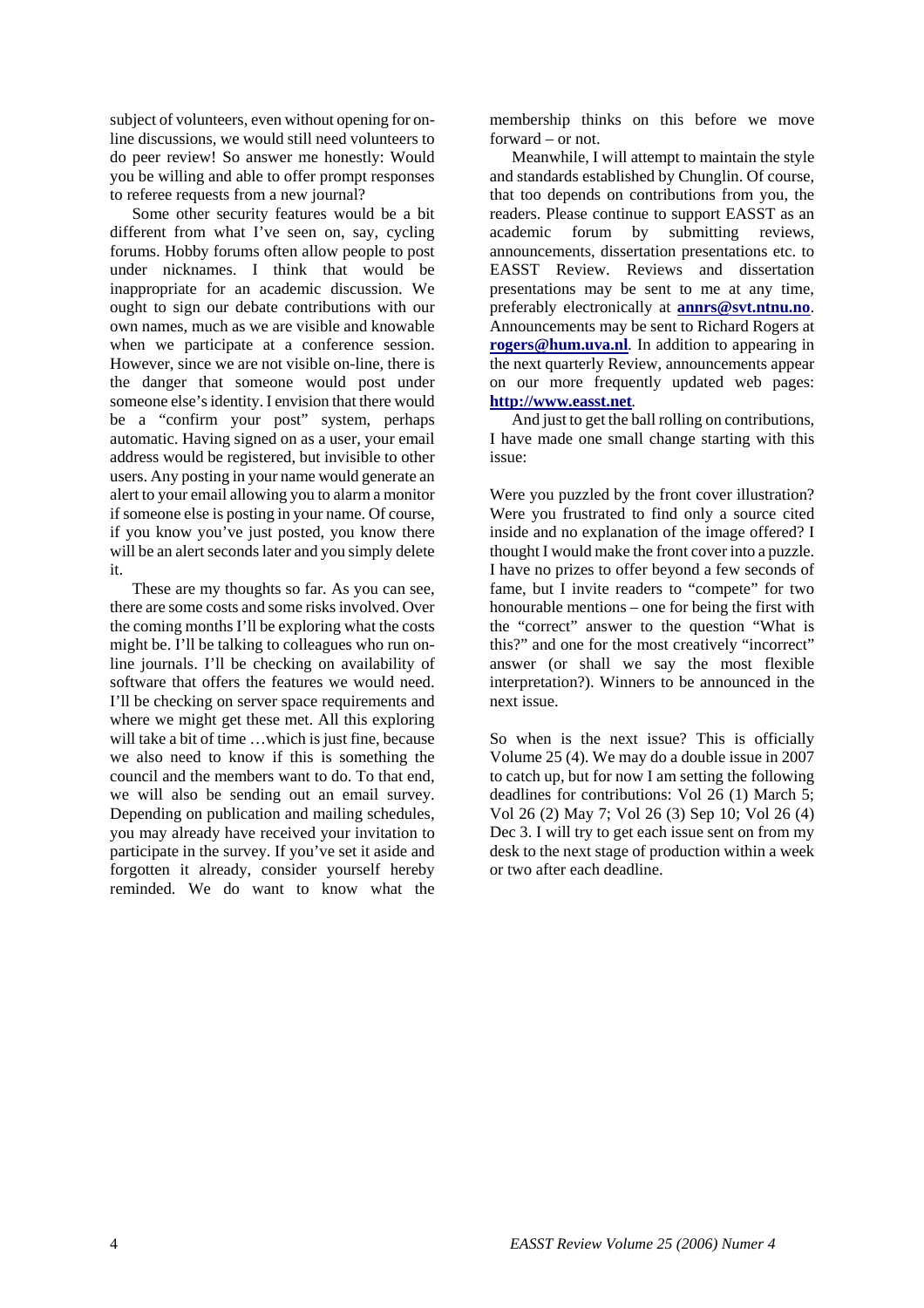# Toward a New Agenda for the Study of Science in the Context of Application

## by Justus Lentsch

#### **Report of the conference "Science in the Context of Application: Transformation of Academic Research", Center for Interdisciplinarity Studies (ZiF), Bielefeld University, October 26-28, 2006**

 A great deal of ink has been spilled about the changing ..social contract" between science and society: new modes of knowledge production have been spotted at the horizon were the transgressiveness of scientific expertise calls for a novel way to think about science and the public (Gibbons et al. 1994; Nowotny, Scott, and Gibbons 2001; Nowotny 2003, 30; Nowotny et al. 2005); new "triple" tightened links between universities, industry and government have been identified as the driving force to innovation (Etzkovitz 2003); and (non-human) networks have been recognised as the genuine stabilisers of scientific knowledge (Ihde et al. (2003), Latour (1987)). Finally, new conditions under which science is applied have been recognised that are anything but normal (Funtowicz and Ravetz 1990, 1993; Funtowicz 2001). However, it is less understood to what extent the observed changes in the societal, institutional and epistemic conditions of science in the context of application actually affect the knowledge that is being produced.

 With this lacuna in mind, the ZiF: Research Group "Science in the Context of Application", Centre for Interdisciplinary Research (ZiF), Bielfeld University's Centre for Advanced Studies, has organised its opening conference on the topic "Transformation of Academic Research", October 26-28, Bielefeld.[1](#page-4-0) The idea behind this symposium was not to prove or disprove the above mentioned diagnoses or to add another label for the observed transitions. Instead, this symposium wanted to trace the observed historical breaks in the shifting

1

practices and self-conceptions of science in the context of application itself.

In order to achieve this objective, on a disiplinary level, the symposium assembled perspectives from leading scholars in the history, sociology and philosophy of science like Arie Rip (University of Twente, NL), Terry Shinn (Maison des Sciences de l'Homme, Paris, FR), Bernadette Bensaude-Vincent (Université de Paris X, FR), Davis Baird (University of South Carolina, USA), Uwe Schimank (The FernUniversitaet/University in Hagen, D) and Janet Kourany (University of Notre-Dame, USA).

 On the systematical level, the programme was divided into five panels: (1.) the relation between scientific theory, experimentation and technological development; (2.) science policy and distributed modes of organising research; (3.) ontologies of technoscience; (4.) institutional differentiation of knowledge production and (5.) governing science democratically. These issues were discussed along the lines of three crosscutting dimensions:

 Firstly, the historical dimension: Do we really observe an epochal break or profound transformation in the very definition and selfunderstanding of science?

Secondly, the social dimension: What is actually being claimed about the (new) social contract between science and society?

 Thirdly, the epistemological dimension: Are there any ramifications of the abovementioned shifts in terms of new or distinctive processes of knowledge validation?

Coming to the historical dimensions of the diagnosed changes, it has been asked whether we actually observe an unprecedented shift in the socio-cognitive history of science and

<span id="page-4-0"></span><sup>1</sup> More information on the ZiF: Research Group and the named symposium is available at: http://www.uni-

bielefeld.de/ZiF/FG/2006Application/ index.html.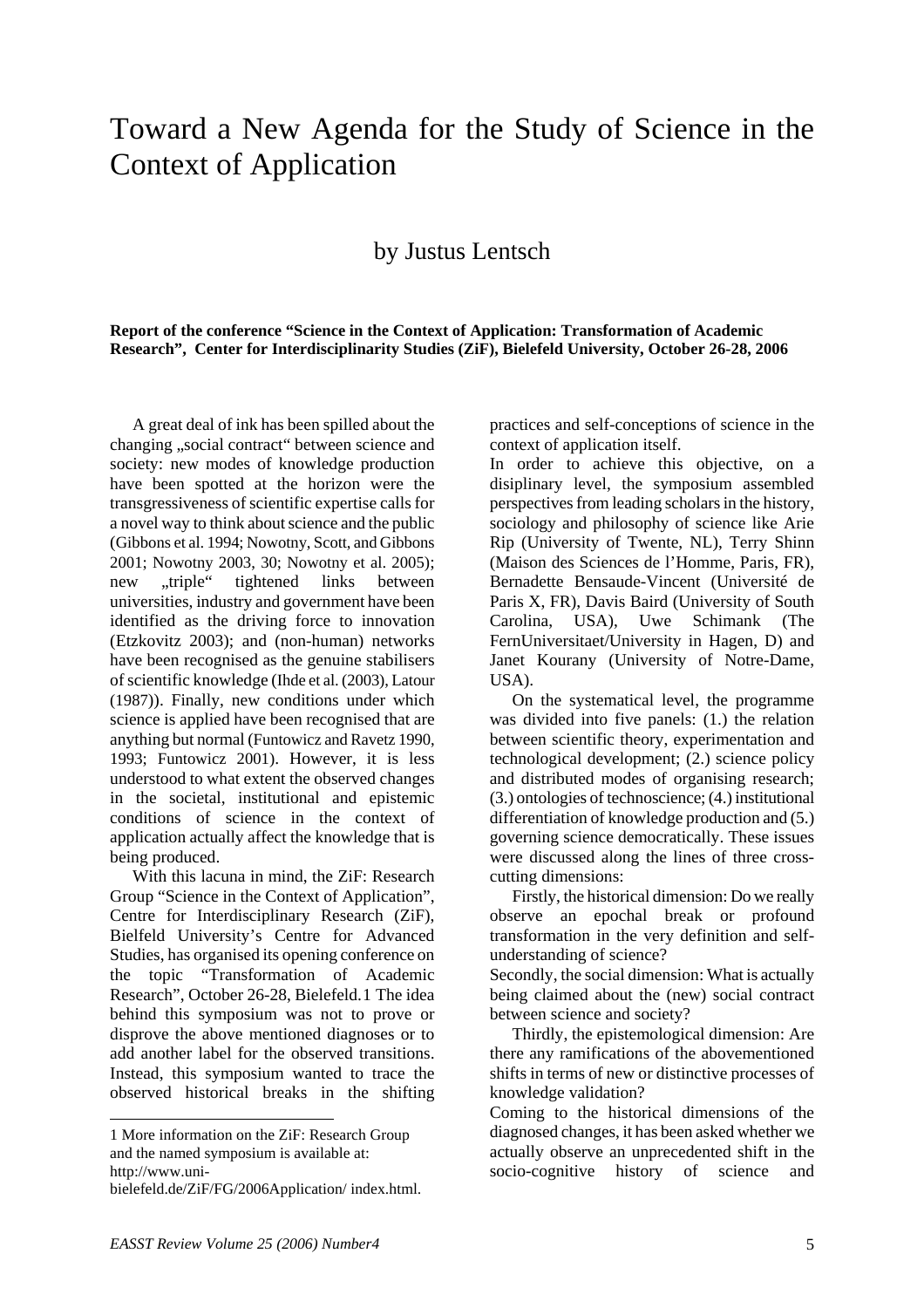technology" rather than a "continuity of discontinuities. Or, as Arie Rip put it: Science has never been SCIENCE, i.e. the unique and homogeneous enterprise as it is in the traditional view of science. Instead, a "composite picture" of science which does justice to the real achievements in knowledge production, would be more accurate. Acknowledging the indeterminacy of knowledge claims and criteria of theory choice by cognitive and material factors, makes us recognise the importance of trajectories of the development of "robust knowledge", i.e. knowledge that is able to travel to other locations without losing its validity (cf. also Rip 2003).

 From the received point of view, the history of modern science is proceeding from the "'low' and heterogeneous knowledge production of the 'natural history' type to high science based on 'restricted' circumstances".[2](#page-5-0) However, as Rip further argued, the 'natural history' tradition has been vitalised in the course of the growing importance of the environmental sciences, the "3-M Sciences", as he called them. In 3-M science Measuring, Mapping and Modelling the world became scientific challenges in their own right. The rebirth of 'natural history' – not as a period but rather as a mode of knowledge production – was further sustained by the discussion triggered by two other presentations: Nicole Karafyllis' talk on "Biofacts or Hybrids?" on the history of the concept of "growth" in biology and Bernadette Bensaude-Vincent's presentation "Materials as Machines" in which she reconstructed the intellectual history leading to Nano-Science – a history that began with the properties of materials and than moved on to functions and systems (around 1900) and from there to "Cartesian" hybrid nano-machines designed to perform a broad variety of different tasks in a messy world. In her case study, Bensaude-Vincent found a perplexing convergence in the languages of molecular biology and materials science in the use of machine metaphors – both cultivating a common paradigm based on an artificialist view of nature as populated with "nanomachines" that technology is to mimic or even to surpass (cf. also Bensaude-Vincent 2004, 10).

<span id="page-5-1"></span> In order to develop the final episode of her historical narrative, the transition from functions and systems to machines, Bensaude-Vincent shifted methodologically from historical analysis

of scientific practices to the rhetorical analysis of the use of such concepts in science policy documents promoting nanotech initiatives. This methodological shift may call our attention to a general point: Many of the concepts like mode-1/2 were initially invented as powerful rhetorical vehicles to be used strategically in science policy, i.e. as concepts to make politics with. The power of this promotional rhetoric made to circulate around mythical regional high-tech clusters was nicely illustrated by the case of the currently hyped Nano district of Grenoble presented by Dominique Vinck*.* Therefore, we should be a bit cautious using these concepts, because the way we use them might have an impact on to the social legitimation of certain science policies. Or, to cite Steve Fuller's provocative comparison of contemporary technoscience with those of the cold war era: "Judged simply in terms of normative clarity, Cold War technoscience was preferable to its post-Cold War variants in the STS era: there was at least the virtue of transparency in scientists' defending Mode 1 ideals that blatantly deviated from the Cold War reality they faced. In contrast, Mode 2 knowledge production is marked by scientific ideals much better adapted to expected reality, and hence less likely to provoke criticism or discontent. This transition marks a sea change in the social legitimation of science" (Fuller 2006: 69).

 Summarising, the presentations suggested that we may observe a "continuity of discontinuities" rather than genuine epochal breaks, as Alfred Nordmann noticed.[3](#page-5-1) Hence, we might be better advised not looking out for the one grand historical narrative (about emerging modes of knowledge production, for instance), but instead to examine local turning points within their specific institutional setting, as was suggested by Carsten Reinhardt, taking up an issue raised by Terry Shinn. Shinn emphasised "transversality" and the importance of strong maintenance of local boundaries: Many  $20<sup>th</sup>$  century technological innovations are

 $\overline{a}$ 

1

<span id="page-5-0"></span><sup>2</sup> Cf. also Rip 2003.

<sup>3</sup> With regard to the question whether new institutional settings affect the methodological standards of scientific research, Adam et al. argue in their case studies from corporate and pharmaceutical research that modelling in applied science is informed by theoretical insights from basic science and, conversely, that industrial research surprisingly sometimes produces theoretical understanding (cf. Adam, Carrier, and Wilholt 2006, 33).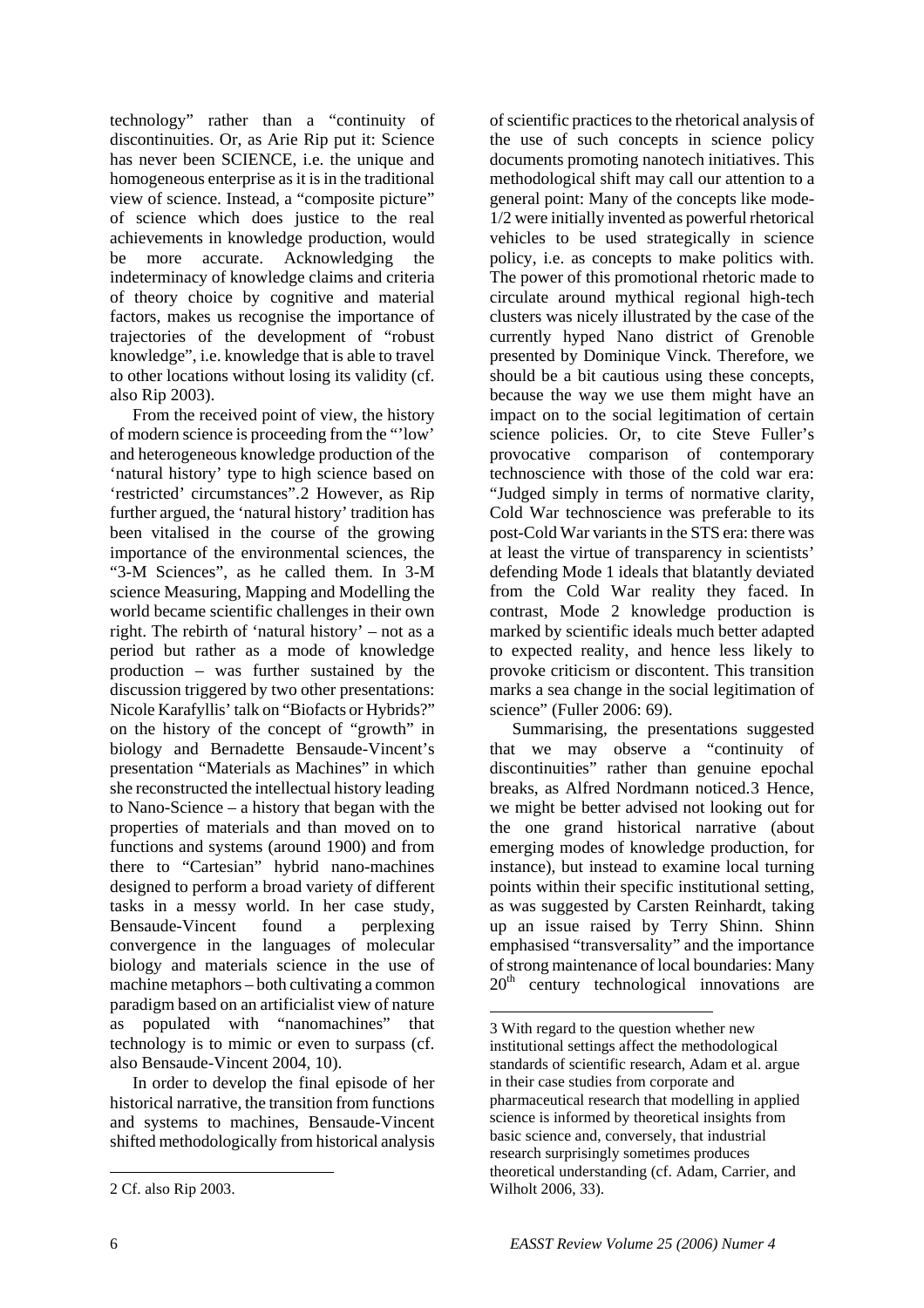dependent on the development of "research technologies", to use Shinn's terminology, that arose in 19<sup>th</sup> century Germany. Research technologies involve "generic instruments" (developed on the basis of "generic instrumental principles" and suitable to perform multiple purposes). Moreover, they are carried out in "interstitial (organisational) arenas" characterised by intermittent boundary crossings between academia, industry and metrological service. Moreover, studies of "boundary work" have already started to address the emerging issues and analyse the new kinds of objects that arise at the edge of different disciplines and social divisions, e.g. understanding the relationship between organisational and epistemic aspects of scientific culture as they become manifest, for instance, when safety measures are integrated in laboratory practice (cf. e.g. Sims 2005, 35).

<span id="page-6-0"></span> But contrary to mode-2 like antidifferentiation, Shinn emphasised coordination and strong maintenance of boundaries: research technologies derive their capacity from reconciling differentiation and integration and thus secure the division of labour while simultaneously promoting transverse communication and interaction between different actors located in heterogeneous environments (cf. Shinn 2005, 44). A similar dual differentiation pattern with the reproduction of established demarcations and the emergence of new heterogeneous environments was displayed by the bibliometrical analysis laid forward by Ulf Sandström*.* Shinn further illustrates the importance of maintaining boundaries on the example of French scientist-entrepreneurs and the different strategies they pursued in setting up their enterprises: Only those had success who maintained their identity as scientists when going into business (whether for economic or for cognitive reasons such as exploring physical properties of products in unknown environments). Even for those scientists who entirely moved into business in order to become a fully-fledge entrepreneur, it was essential that science remained their major point of reference and that they preserved their identity as scientistin-business. Those scientist-entrepreneurs, on the contrary, who gave up their identity as scientists and instead turned to the firm as their new major point of reference generally did not perform well – neither with respect to turn-over nor with regard to academic success in terms of publications and patents.

 So much, then, for the historical and societal transformations. The presentations and the discussions revealed several lacunae that will have to be dealt with on the way toward an appropriate account of science in the context of application. But where do we go from here? What can we learn from the thick descriptions and the many excellent and detailed historical case studies? Hence, what could be focal points of a new agenda for the study of science in the context of application to develop?

#### *Enlarging the conceptual "tool-box" of science and technology studies:*

 Many presentations struggled with the limits – in scope and adequacy – of the concepts and methods contained in the tool-box of classical science studies when it comes to the study of science in the context of application. Take for example Mike Boon's comprehensive and wellelaborated survey of the "New Experimentalism" she provided in her talk on "The Construction of Models in the Engineering Sciences" (cf. also Boon 2006, 20). Boon gave an account of "Applying Science" along the lines of the account the "New Experimentalism"[4](#page-6-0) gives of basic science. Her very focus was on scientific models.[5](#page-6-1) Obviously, in order to account for the epistemology of science in the context of application, we need concepts describing the localised and context-sensitive cognitive strategies of narrow scope employed in application oriented science. Modelling and simulating are perhaps the most important ones. However, the "New Experimentalism" is not very well known for analysing applied science or

 $\overline{a}$ 4 "New Experimentalism" was put forward by authors like Ian Hacking, Nancy Cartwright, Ronald Giere, Lorraine Daston and Mary Morgan, to name just the most prominent ones. It may not be coincidental that the ZiF at Bielefeld University gave birth to this movement when it hosted a famous forerunner of this research group in the early 1980<sup>th</sup>, namely that on the "Probabilistic Revolution", members of which authored several of the founding documents of the New Experimentalism.

<span id="page-6-1"></span><sup>5</sup> Nice overviews over the discussion on scientific models are given in Bailer-Jones 1999 and in the entry on 'models' in the *Stanford Encyclopaedia of Philosoph*y by Roman Frigg and Stephan Hartmann (http://plato.stanford.edu/). An introduction to "Applying Science" is given in a special issue of the *International Studies in the Philosophy of Science* 20/1 (2006), ed. by Rens Bod, Mike Boon and Marcel Boumans.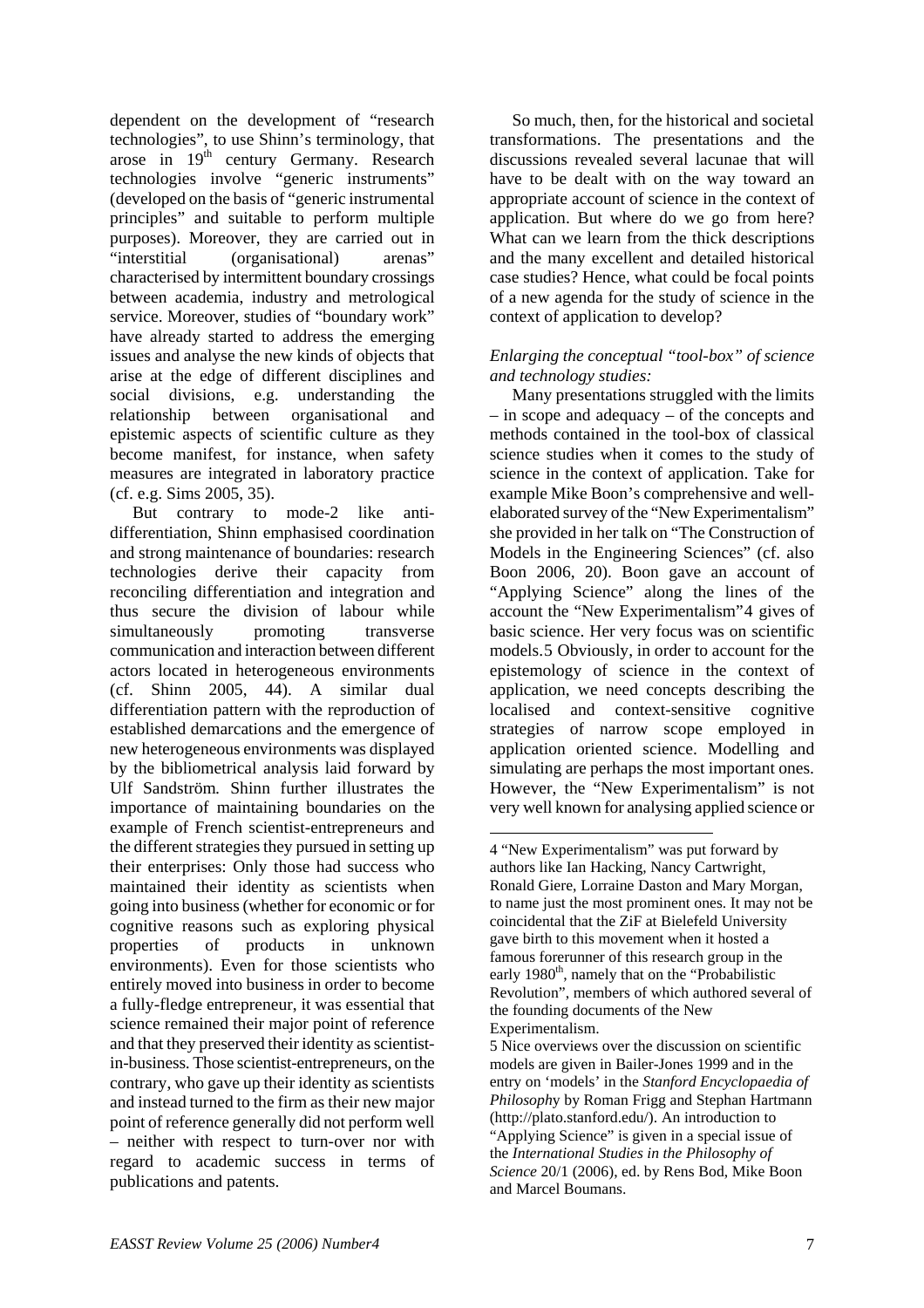technology. Instead the "New Experimentalists" are famous for providing new and surprising answers to old questions in the philosophy of (basic) science – like the question of scientific realism and the meaning of theoretical terms or the relationship between theory and evidence. Therefore, one could wonder whether the new experimentalists' tool-box contains adequate conceptual instruments to account for the recent changes and developments science underwent in the context of application.

 However, the proponents of the New Experimentalism did not remain idle during the last decade: Mary Morgan and Frank den Butter, for instance, analysed the function of empirical modelling at central banks and government departments (Morgan and den Butter 1998, 15), and Mary Morgan expanded the "Models as Mediators" approach developed by her and collaborators in Amsterdam and London to the study of simulation / experiments (Morgan 2004, 57; Morgan 2003)[6](#page-7-0), Marcel Bouman, in his recent book, shows that economic models can function as measurement instruments rather than as merely representational devices (Boumans 2005); Nancy Cartwright recently turned to "Evidence for Use" (Cartwright 2006).[7](#page-7-1)

 A further suggestion was made by Davis Baird. From his presentation on the nanotech start-up "Ometrics" we can conclude that the epistemology of science in the context of application may be better framed in terms of what Baird at another place called "thing knowledge", i.e. "knowledge borne by the things we make, scientific, technological, arts and crafts, or otherwise" (Baird 2003: 40). Baird's "Thing Knowledge" seemed to capture the epistemology of application oriented science much better than Rheinberger's concept of an "epistemic thing" referred to by Roger Strand. The notion of an "epistemic thing" was coined by Hans-Jörg Rheinberger in his book Toward a History of Epistemic Things, meaning the "materials or processes […] that constitute the objects of inquiry" (Rheinberger 1997: 28). Rheinberger introduced this concept in the context of a sophisticated account of scientific reference and method drawing on a detailed case

<span id="page-7-0"></span>6 For a nice analysis of simulation modelling as

study of the laboratory synthesis of proteins – to my mind a clear case of basic research![8](#page-7-2)

 That we need an account of how models are built and actually function in the context of application (rather than of what they are or how they represent), was highlighted by Baird's aforementioned dense story on "Engineering Reality": Drawing on a case study of the development of a new measurement technology that led to the nanotech start-up "Ometric", his philosophical point was that if we want to engineer reality, we will have to measure it. Measurement not only tells us something about a specimen (Baird 2003: 50), but often is essential to its very constitution, because many "specimens" are defined via measurement only. Moreover, often the quanitity we want to measure cannot be defined and characterised independently from the technology to measure it. In his seminal study on the thermometer and the invention of temperature, the historian and philosopher of science, Hasok Chang, identifies this as the measurement problem: Assessing the reliability and accuracy of measurement instruments without a circular reliance on the instruments themselves.[9](#page-7-3) In certain areas, scientific or simulation models function as measurement instruments, providing quantitative facts about the world that are not immediately visible or otherwise accessible from the data (cf. for the case of economics Boumans 2005). Pertinent examples are economics and regulatory science, particularly the setting of standards and exposure limits.[10](#page-7-1)

 The method of conceptual analysis was used in Nicole Karafyllis' aforementioned talk "Biofacts or Hybrids?" on the concept of "growth" in environmental biology, agriculture, "green engineering" and the life sciences, where she introduced the concept of a 'biofact' to describe the influence of technology on biology. It is a bit of a pity that the talk left it to the audience to decide upon the added value of this new term describing the blurring of boundaries between the natural and the artificial exactly brings to science studies scholarship. However, that conceptual and linguistic analysis presents a powerful tool to accommodate scientific and

1

<span id="page-7-2"></span><sup>&</sup>quot;interdisciplinary activity" and models as a kind of "boundary object" facilitating interdisciplinary cooperation cf. Mattila 2005, 13.

<span id="page-7-3"></span><span id="page-7-1"></span><sup>7</sup> Not to mention the discussion on models in the regulatory domain; cf. most notably Jasanoff and Wynne 1998.

<sup>8</sup> For a critical review of Rheinberger's approach cf. Bloor 2005, 13.

<sup>9</sup> Cf. Chang 2004.

<sup>10</sup> For a philosophical account and discussions of setting limits in health science and medicine cf. Hansson 1998.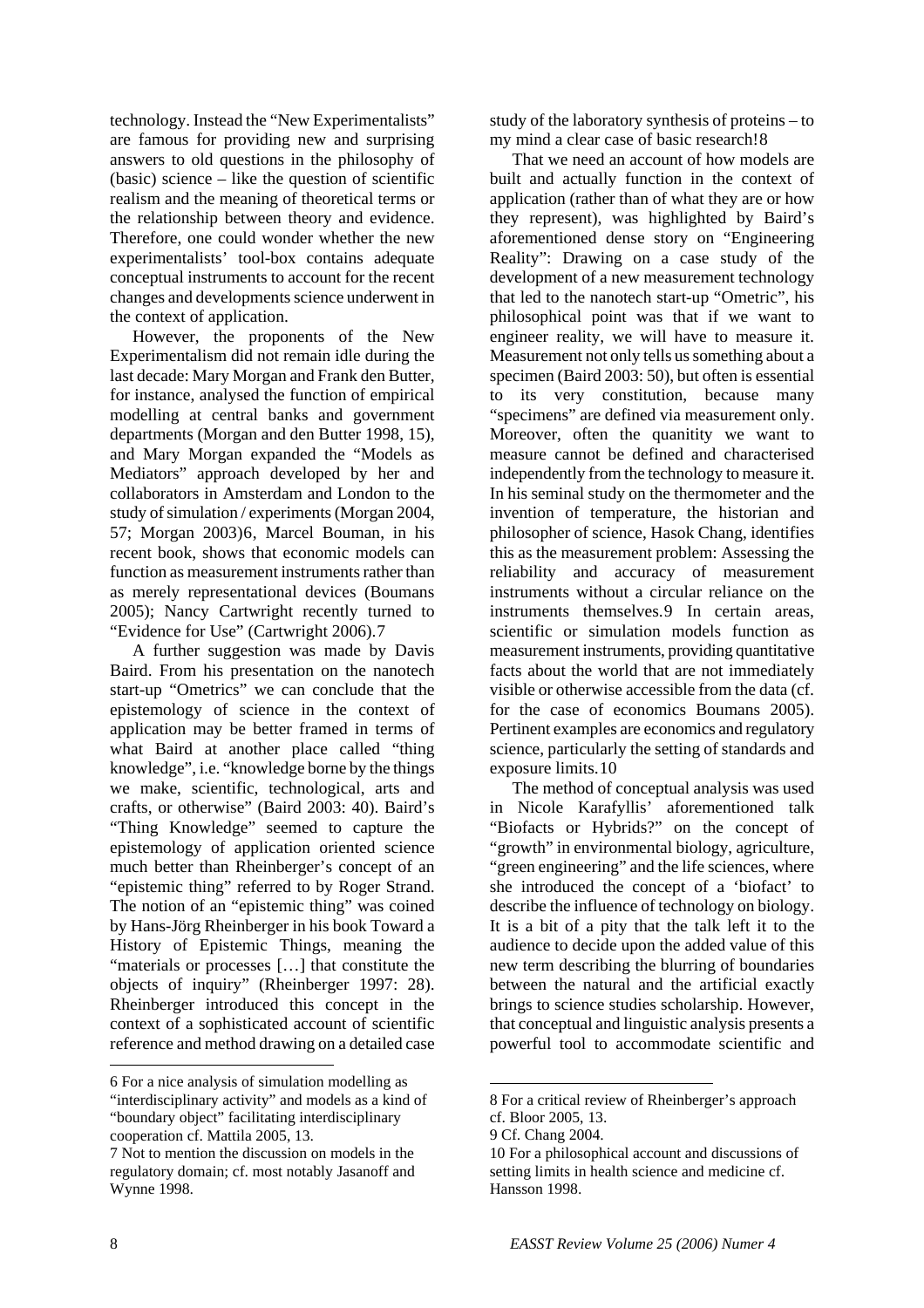evaluative environmental discourse is demonstrated in Bryan Norton's recent book, in which he traces and analyses the use of concepts (particularly the concept of sustainability) in academic and activist contexts (Norton 2005).

 To sum up, the symposium provided much evidence that the conceptual tool-box of science studies has to be enlarged in order to be able to account for the recent changes science has undergone in the context of application. But it also made noteworthy contributions and, if we think of the discussion on the actual functioning of models or the potential of linguistic and conceptual analysis, opened up new ways to reflect upon the character, the prospects and the perils of science in the context of application. To take up this strand will be a major task, not only for the ZiF Research Group.

#### *Accounting for knowledge quality and validation:*

 This discussion brings us to a further point: Many of the presentations implicitly addressed the question of how to account for the shift in the quality of knowledge and expertise under conditions of uncertainty and complexity: Particularly, the recent developments in the relationship between science and politics are also affecting the system of quality control, as 'fitness of function' is increasingly becoming the norm (cf. Funtowicz 2001). An issue that was addressed by Arie Rip under the label of "robustness" as a mode of validating knowledge in local contexts as well as under conditions of uncertainty and complexity (cf. for the concept of 'robustness' also Lentsch 2005). Given the context-specificity of application oriented research, how can results be generalised and validated, if universal theories are not available?[11](#page-8-0) Moreover, in many areas like environmental or social systems – where uncertainty and indeterminacy prevail and the target systems are complex and not closed – models cannot be validated, but only evaluated.[12](#page-8-1) Hence, the reliability of science in the context of application is dependent on new modes of validation (or, rather: evaluation).

The issue of the quality of scientific

-

information is a pressing one, not only for epistemic reasons but also for political ones: Profound institutional changes as well as the heavy involvement of private interests increasingly affect the quality and accountability of scientific research. Due to politicisation and commercialisation, one of the most serious and challenging problems of conflicts of interests pertains to the role of (academic) science in assessing e.g. the environmental and health impacts of chemicals or the toxicity and approval of new drugs (cf. Krimsky 2003: 228f). Science in the private interest not only provides knowledge input into regulation, but also participates in the evaluation of the very quality of knowledge and scientific information itself. It became quite obvious from the presentations that we lack, firstly, concepts for effectively communicating and assessing the impact of uncertainty and value choices in scientific knowledge production and information on regulation and policy making and, secondly, appropriate institutional structures for dealing with the aforementioned adverse impacts that are due to the heavy involvement of organised partial and commercial interests in the evaluation of the quality of scientific information.

#### *Reflecting upon institutional design for socially and politically responsible science:*

 The significance of institutions was addressed in four quite different talks: Firstly, in David Baird's aforementioned presentation on the nanotech start-up Ometric, secondly, in Uwe Schimank's presentation on "Governance Changes and Effects on Research", thirdly, in Gabriele Abel's talk on the status of scientific expertise in participatory technology assessment and, finally, in Janet Kourany's well-argued plea for a more political philosophy of science[13](#page-8-2) that was grounded in a profound analysis of different codes of ethics in science.

 Schimank examined the impact of "New Public Management" as a mode of governing universities: Turning the university as a whole into an organisational actor by strengthening external guidance and competitive pressure constrains academic self-regulation and the individual autonomy of the researcher. Whether accepting the adverse impacts to be expected (e.g. on the research agenda) pays off in terms of a more efficient allocation of scarce resources

 $\overline{a}$ 

<span id="page-8-0"></span><sup>11</sup> For a nice and critical discussion of Latour cf. Guala 2003, 70.

<span id="page-8-2"></span><span id="page-8-1"></span><sup>12</sup> Cf. most notably Shrader-Frechette, Oreskes, and Belitz 1994, 263; for questions of model selection having policy consequences cf. also Shrader-Frechette 1997, 64.

<sup>13</sup> Cf. her Philosophy of Science for the Twenty-First Century (Kourany 2003, 70).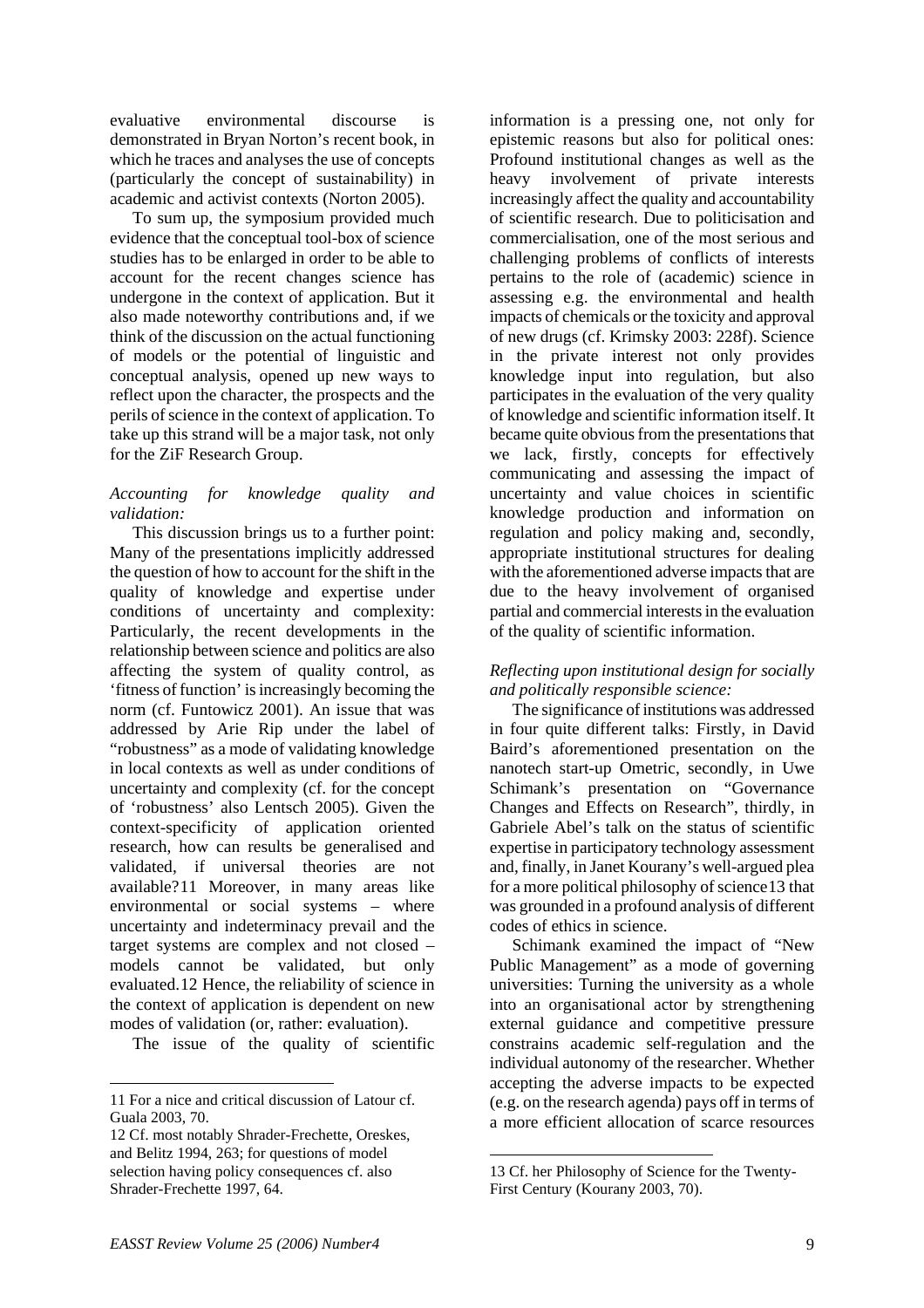(money etc.) as well as a more efficient organisation of collective epistemic efforts enhancing "excellence" remains an open question to this date. Gabriele Abels took up quite another stance on the role and significance of institutions: In her talk she analysed various organisational forms of participative technology assessment exercises as socio-epistemic institutions (like citizens' juries or consensus conferences). The shared assumption behind the idea of enhancing public participation in scientific or technological decision making is that enhanced participation improves the quality and public value of science and technology. However, while the scholarly discussion and evaluation exercises of participatory procedures focus very much on participation and social inclusion, the role of scientific expertise and experts in these procedures as well as potential repercussions on the experts themselves is less understood.

 In the last talk, Janet Kourany pointed out that much more is at stake than "just losing the truth" when science enters the context of application (as it is the major concern of traditional philosophers of science). Instead, Kourany made a strong point for thinking politically about science. This was argued by referring to the fact that the epistemic, the social and the political are intrinsically intertwined: Science not only incorporates epistemic values like simplicity or predictive power, but also political values that, when applied to methodological considerations, might be harmful to society. As methodological choices in science are underdetermined by facts and evidence, value choices are inevitable (we may think about questions like how to find an appropriate balance between false positive and false negatives or how to include gender aspects in the design of experimental protocols in drug testing).[14](#page-9-0) Moreover, often it is not "scientific proof" that is really at stake in debates on contested environmental or health issues, but questions of life quality, i.e. ethical and political choices (cf. Oreskes 2004, 7: 381). Kourany's paper is a fine example of the new direction in philosophy, called "social epistemology". Social epistemology examines normative conceptions of knowledge with regard to the critical role social institutions and organisations play in the knowledge-formation process. According to

Kourany, science should consider the needs of the society that funds the scientific enterprise. In her thought-provoking examination of the prospects of ethical codes of conduct issued by many scientific associations in the recent years, she convincingly argues that such ethical or professional codes – in conjunction with effective mechanisms and institutions for policing by the scientific community – may provide a valuable instrument not only for policing science by scientists in cases of fraud and scientific misconduct, but also for encouraging scientists to reflect upon how to conduct research in an ethically and politically responsible way.

 Taking stock, the symposium provided an extraordinarily rich panopticon on the world of science in the context of application. However, much work remains to be done. The first steps may entail enlarging the conceptual tool-box of science and technology studies, accounting for changes in information quality and validation, and, finally, reflecting upon appropriate institutional designs for socially and politically responsible conduct of science in the context of application.

#### References:

- 1. Adam, Matthias, Martin Carrier, and Torsten Wilholt. 2006. How to Serve the Customer and Still be Truthful: Methodological Characteristics of Applied Research. In: Science & Public Policy 33/6: S. 435-444.
- 2. Bailer-Jones, Daniela. 1999. Tracing the Development of Models in the Philosophy of Science. In: Model-Based Reasoning in Scientific Discovery, eds. Magnani, Lorenzo, Nersessian, Nancy J., und Thagard, Paul (Hg.) (New York: Kluwer Academic Publishers), S. 23-40.
- 3. Baird, Davis. 2003. Thing Knowledge: Outline of a Materialist Theory of Knowledge. In: The Philosophy of Scientific Experimentation, ed. Radder, Hans (Hg.) (Pittsburgh, Pa: University of Pittsburgh Press), S. 39-67.

-

<span id="page-9-0"></span><sup>14</sup> Cf. Rudner 1953, 20 and, most notably, Douglas 2000, 67.

 <sup>4.</sup> Bensaude-Vincent, Bernadette. 2004. Two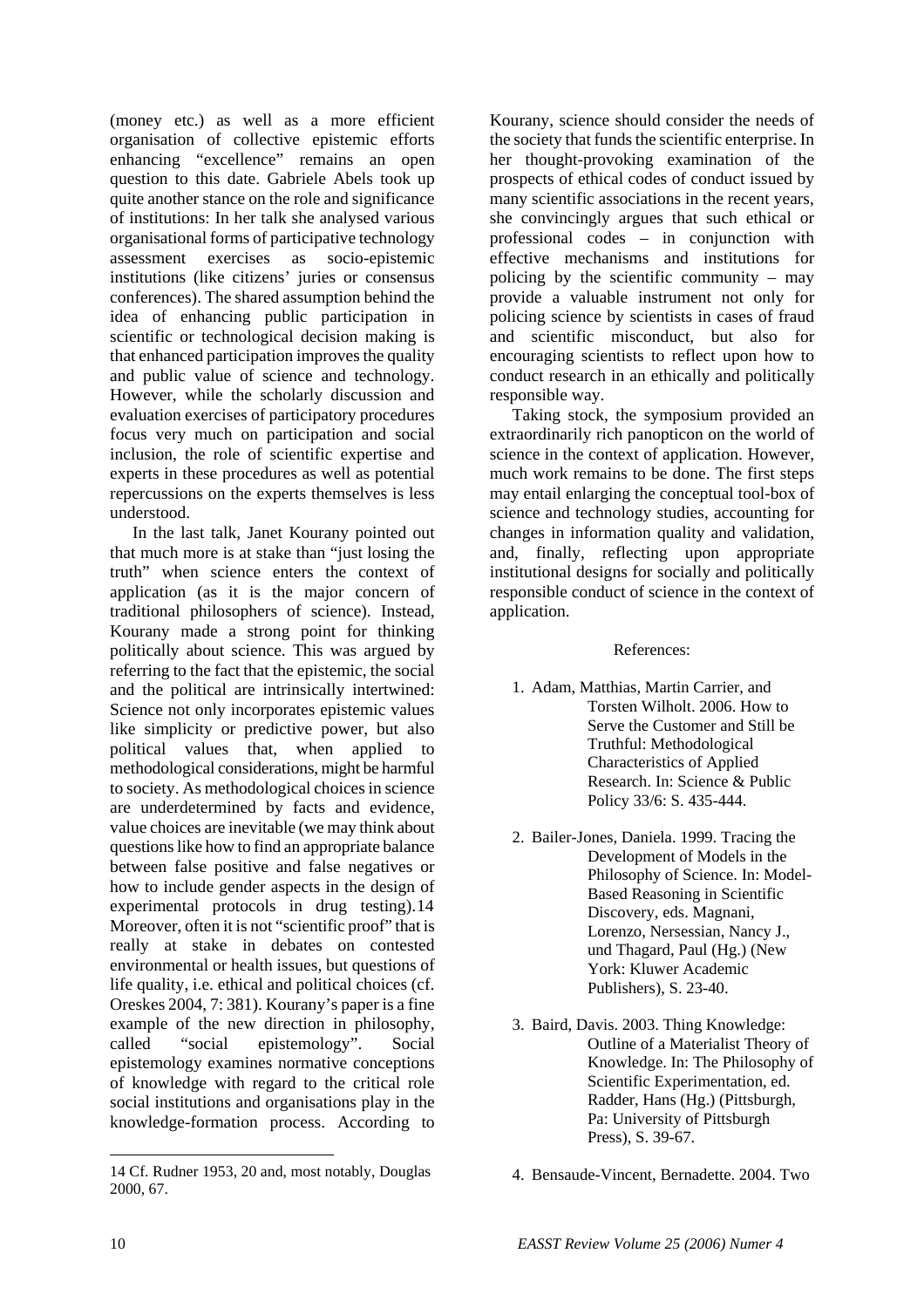Cultures of Nanotechnology? In: HYLE - International Journal for Philosophy of Chemistry 10/2: S. 65-82.

- 5. Bloor, David. 2005. Toward a Sociology of Epistemic Things. In: Perspectives on Science 13/3: S. 285-312.
- 6. Boon, Mike. 2006. How Science is Applied. In: International Studies in the Philosophy of Science 20/1: S. 27-47.
- 7. Boumans, Marcel. 2005. How Economists Model the World Into Numbers. London: Routledge.
- 8. Cartwright, Nancy. 2006. "Well-ordered Science: Evidence for Use." Available from **[http://personal.lse.ac.uk/car](http://personal.lse.ac.uk/cartwrig/Papers/WellorderedScienceEvidenceforUse.pdf) [twrig/Papers/WellorderedSc](http://personal.lse.ac.uk/cartwrig/Papers/WellorderedScienceEvidenceforUse.pdf) [ienceEvidenceforUse.pdf](http://personal.lse.ac.uk/cartwrig/Papers/WellorderedScienceEvidenceforUse.pdf)** (last accessed 2006.
- 9. Chang, Hasok. 2004. Inventing Temperature: Measurement and Scientific Progress. Oxford: Oxford University Press.
- 10. Douglas, Heather. 2000. Inductive Risk and Values in Science. In: Philosophy of Science 67/4: S. 559-579.
- 11. Fuller, Steve. 2006. The Philosophy of Science and Technology Studies. New York, NY u.a.: Routledge.
- 12. Funtowicz, S. O. 2001. Peer Review and Quality Control. eds. Smelser, Neil J. / Baltes, Paul B. (Hg.) (Amsterdam u.a.: Elsevier), S. 11179-11183.
- 13. Funtowicz, Silvio / Jerome Ravetz. 1993. Science for the Post-Normal Age. In: Futures 25/7: S. 739-755.
- 14. Funtowicz, Silvio O. / Ravetz, Jerome R. 1990. Uncertainty and quality in science for policy. Dordrecht, the Netherlands: Kluwer Academic Publishers.
- 15. Gibbons, Michael, Limoges, Camille, Nowotny, Helga, Schwartzmann, Simon, Scott, Peter, und Trow, Martin. 1994. The New Production of Knowledge. London: Sage.
- 16. Guala, Francesco. 2003. Experimental Localism and External Validity. In: Philosopy of Science 70/Supplement: S. 1195-1205.
- 17. Hansson, Sven Ove. 1998. Setting the Limit: Occupational Health Standards and the Limits of Science. New York: Oxford University Press.
- 18. Jasanoff, Sheila / Wynne, Brian. 1998. Science and Decisionmaking. In: Human Choice and Climate Change, Vol. I, eds. Rayner, Steve / Malone, E. L. (Hg.) (Columbus: Battelle Press), S. 1-87.
- 19. Kourany, Janet. 2003. A Philosophy of Science For the Twenty-First Century. In: Philosophy of Science 70: S. 1-14.
- 20. Krimsky, Sheldon. 2003. Science in the Private Interest: Has the Lure of Profits Corrupted Biomedical Research? Lanham: Rowman & Littlefield Publishers.
- 21. Latour, Bruno. 1987. Science in Action: How to Follow Scientists and Engineers Through Society. Cambridge, Mass: Harvard University Press.
- 22. Lentsch, Justus. 2005. Wissenschaftliche Kreativität im Kontext politischer Entscheidung: epistemische Robustheit als Distinktionsmerkmal wissenschaftlicher Expertise. In: Kreativität: 20. Deutscher Kongress für Philosophie, 26.-30. September 2005 in Berlin ; Sektionsbeiträge, ed. Abel, Günter (Hg.) (Berlin: Universitätsverlag TU Berlin).
- 23. Mattila, Erika. 2005. Interdisciplinarity "In the Making": Modeling Infectious Diseases. In: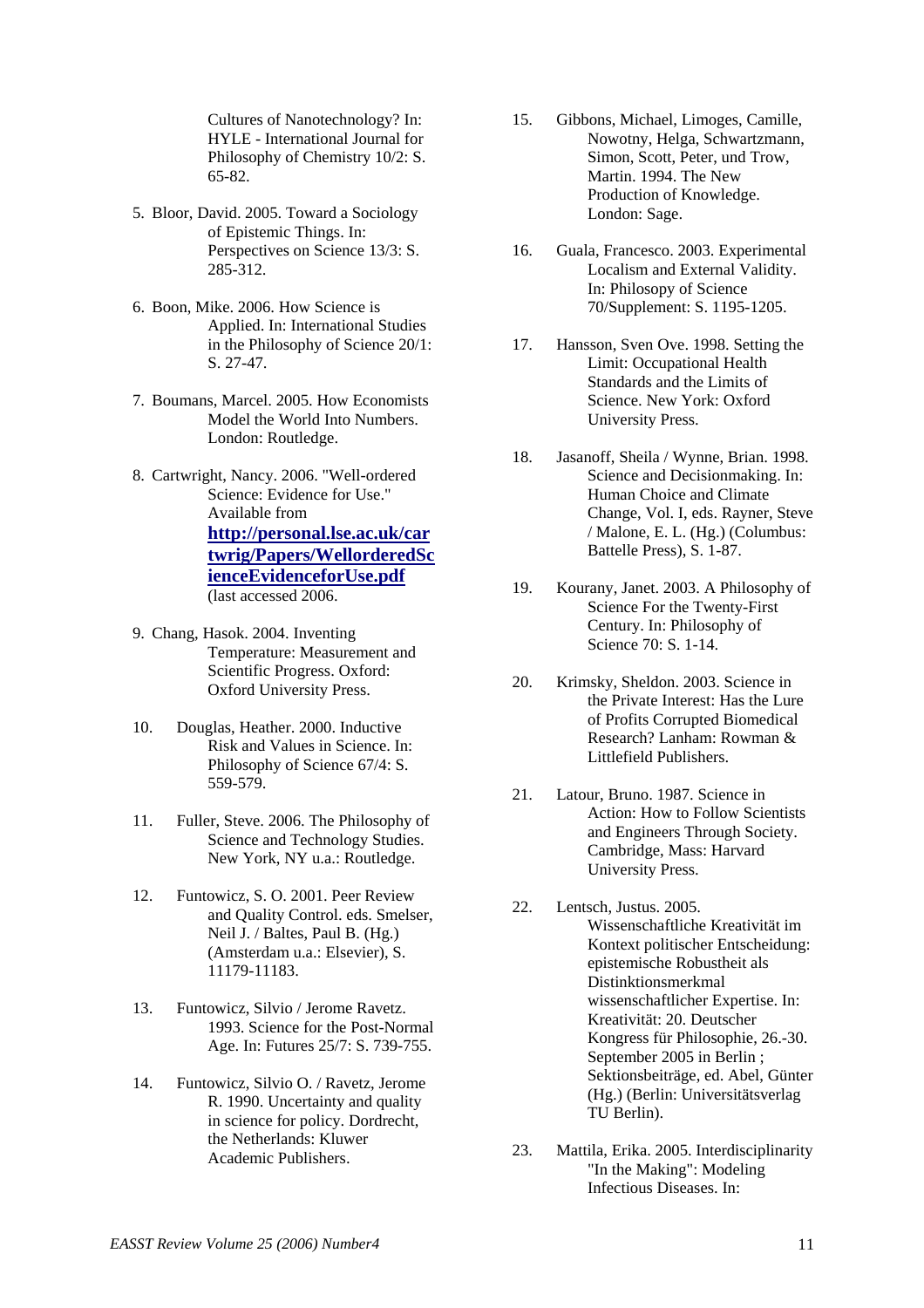Perspectives on Science 13/4: S. 531-553.

- 24. Morgan, Mary S. 2004. Simulation: The Birth of a Technology to Create "Evidence" in Economics. In: Revue d'histoire des sciences 57/2: S. 339-377.
- 25. -----. 2003. Experiments without Material Intervention. In: The Philosophy of Scientific Experimentation, ed. Radder, Hans (Hg.) (Pittsburgh: Pittsburgh UP), S. 216-235.
- 26. Morgan, Mary S. / F. den Butter. 1998. What makes the empirical models-policy interaction successful? In: Economic Modelling 15/3: S. 443-475.
- 27. Norton, Bryan G. 2005. Sustainability: A Philosophy of Adaptive Ecosystem Management. Chicago: University of Chicago Press.
- 28. Nowotny, Helga. 2003. Democratising Expertise and Socially Robust Knowledge. In: Science and Public Policy 30/3: S. 151-156.
- 29. Nowotny, Helga, Pestre, Dominique, Schmidt-Aßmann, Eberhard, Schulze-Fielitz, Helmuth, und Trute, Hans-Heinrich. 2005. The Public Nature of Science Under Assault: Politics, Markets, Science and the Law. Berlin u.a.: Springer.
- 30. Nowotny, Helga, Scott, Peter, und Gibbons, Michael. 2001. Rethinking science knowledge and the public in an age of uncertainty. Cambridge: Polity Press u.a.
- 31. Oreskes, Naomi. 2004. Science and public policy: what's proof got to

do with it? In: Environmental Science & Policy 7: S. 369-383.

- 32. Rheinberger, Hans Jörg. 1997. Toward a History of Epistemic Things: Synthesizing Proteins in the Test Tube. Stanford, Calif: Stanford University Press.
- 33. Rip, Arie. 2003. Science for the 21st Century. In: The Future of Science and Humanities, eds. Tindemans, Peter, Verrijn-Stuart, Alexander, und Visser, Rob (Hg.) (Amsterdam: Amsterdam University Press), S. 99-148.
- 34. Rudner, Richard. 1953. The Scientist Qua Scientist Makes Value Judgements. In: Philosophy of Science 20/1: S. 1-6.
- 35. Shinn, Terry. 2005. New Sources of Radical Innovation: Research-Technologies, Transversality and Distributed Learning in a Post-Industrial Order. In: Social Science Information 44/4: S. 731- 764.
- 36. Shrader-Frechette, Kristine. 1997. Hydrogeology and Framing Questions Having Policy Consequences. In: Philosopy of Science (Supplement) 64: S. S149-S160.
- 37. Shrader-Frechette, Kristine, Naomi Oreskes, und Kenneth Belitz. 1994. Verification, Validation, and Confirmation of Numerical Models in the Earth Sciences. In: Science 263: S. 641-646.
- 38. Sims, Benjamin. 2005. Material and Social Order in Laboratory Work. In: Social Studies of Science 35/3: S. 333-366.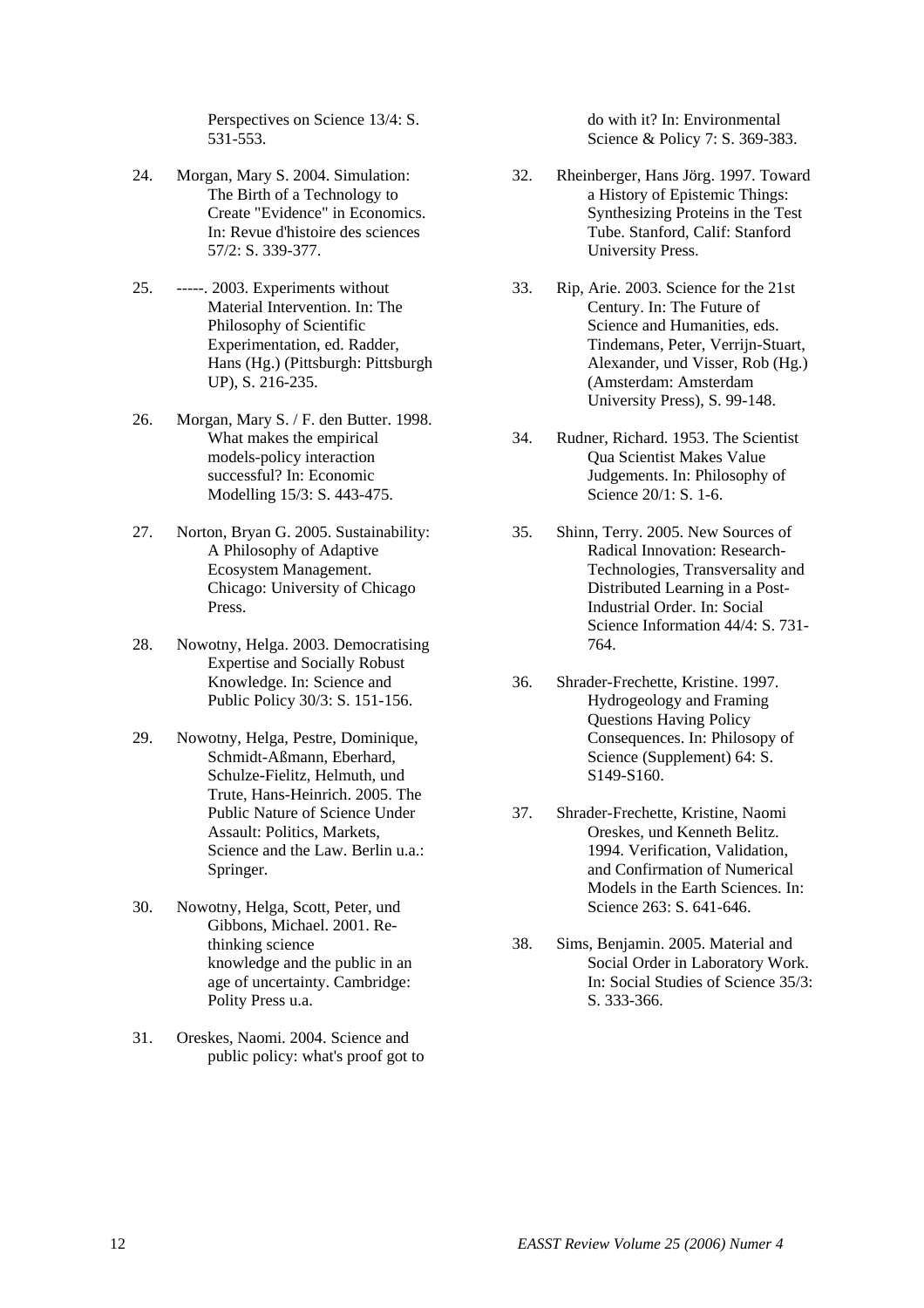# Publish or perish in 2007? Report of the publication sessions at the EASST conference 2006

## Ragna Zeiss and Niki Vermeulen

2007, a New Year with New Year's resolutions: Let's get those publications out there! Publishing is a challenge for every researcher, but perhaps especially for researchers who are just starting their careers. The precise nature of the challenges differs since institutional and national contexts and practices constitute boundaries within which scholars (have to) operate. In some countries PhD students will not receive their PhD without having published some articles (these may even constitute the PhD thesis), in others the writing of a monograph is a first priority and only afterwards the scholar is encouraged to think about publications. However, whatever the context, for a next job in academia publications are needed and they become increasingly important. No publications or too few can mean: exit academia. This leaves us with challenges and questions: How best to write a publication? How to pick a journal? And also, do we need to publish as quickly as possible or should we concentrate on publishing in better journals which take longer to publish our work?

At the EASST conference in Lausanne (2006) a student session was organised to address some of these questions. A panel provided the audience with their ideas and suggestions around publishing first articles. The panel consisted of Ulrike Felt (University of Vienna, who talked about her experiences as editor of Science, Technology & Human Values), Sheila Jasanoff (Harvard University, about her extensive experience with publishing in various fields), Reijo Miettinen (Helsinki University, about publishing across academic fields and in particular STS and Organisation Studies), Sarah de Rijcke (PhD student Groningen University, about her experiences with academic and nonacademic publishing), Sergio Sismondo (Queen's University Canada, about his experience as collaborating editor of Social Studies of Science), and Paul Wouters (Virtual Knowledge Studio Amsterdam, about his experience with journalism and academic writing). The beginning of 2007 seems a good time to recap some of these tips.

First of all a couple of things we all know, but

still sometimes get wrong, and are therefore urged to check before we submit an article. Ensure that:

- You know the journal (what have been the discussions, the subjects, the theoretical approaches in the journal?) and the audience for which you write; many of the more implicit aspects of journals are not mentioned in the explicit guidelines, yet are very important.
- The paper addresses one clear question.
- The paper makes a specific and relevant contribution to the literature (with which you should be familiar).
- The paper is doable within the number of words available; focus on one key line of empirical research, don't put too much in!
- The different parts of the paper are balanced (not too long, not too short).
- The references, outline, spelling etc. are correct.

Next to these 'basics' you also need a publishing 'strategy'. The most important questions are: What is the contribution of the paper and why is it so intriguing that everyone in the field would want to read it? As STS researchers we know, of course, that what counts as a contribution and as intriguing very much depends on the field and the journal. It is therefore important to think about the journal one wants to submit to. There are several 'strategies'. First, one can concentrate on submitting one or more publications to the main journals in one's own field. If an article is accepted, it can be seen as the crowning glory of one's PhD work. Although the 'better' journals often take longer to publish an article and have a lower acceptance rate than other journals (Social Studies of Science receives between 120-150 papers a year of which about 30 get published; Science, Technology & Human Values receives about 110 papers and accepts 35), the panel members agreed that it is worth the effort and the time it takes, but also recommended other strategies.

A second strategy can be fruitful in case we have more pieces we would like to publish, we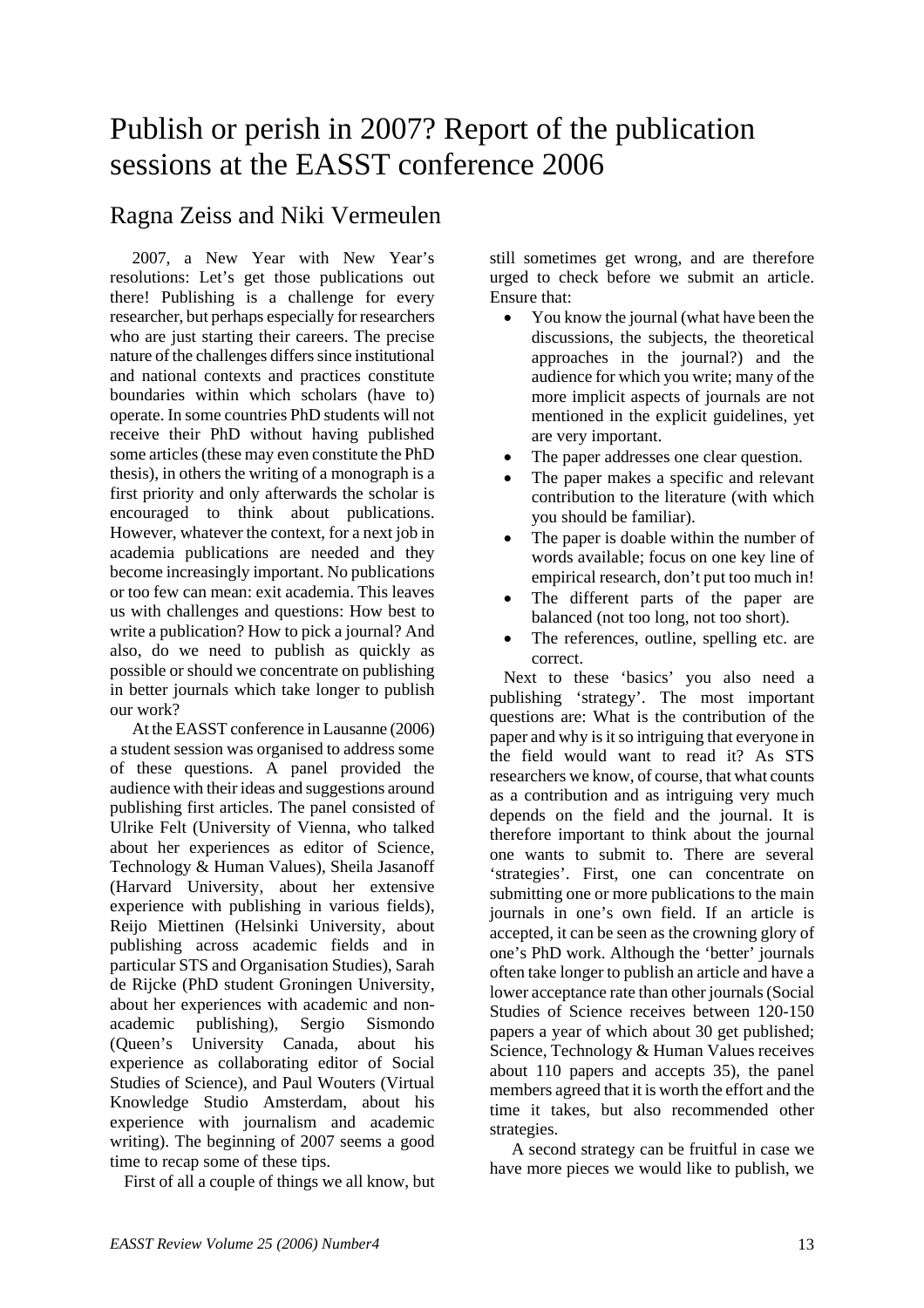would like to identify ourselves with other fields, or we need publications faster to ensure a next job. It may therefore be fruitful to broaden our view beyond the major STS journals and look into different fields as well. STS research generally touches on more than one academic field or discipline which opens additional opportunities and channels to publish the results of the research. One can think about theoretical journals of different fields or journals that are more practically/empirically oriented. Some of these journals may publish faster than others and some will be more widely distributed. For example, some of our work may have implications for organisations and/or management. We could then use the same data as we have used for another article, but elaborate on it in a different way and send it to different journals such as Organization or Organisation Studies. It was also recommended to look into possibilities of publishing in special issues as these can speed up the publication process. So check out the web pages of journals for special issues that relate to your research.

A third 'strategy' is having no strategy: Don't worry about the field you write in, but worry about ideas. It does not matter so much where your papers get published as long as they get published and they convey your ideas, commitments and arguments. If your ideas are good, they will be picked-up anyway as long as they are out there. Sheila Jasanoff illustrated this by saying, 'It was the STS field that found me, not the other way around.'

Pick your strategy (or combine them), remember that you can never have read everything and that this does not have to be your final and ultimate piece of research. Also mobilise your supervisor, as s/he has a role in teaching you how to publish! Keep it simple, don't use too much jargon, and don't give up: Let's publish!

<span id="page-13-0"></span>Yet, although we all need to publish in 2007, we hope you will also be critical of the increasing emphasis on 'publish or perish'. In the EASST session following the 'how to publish session', 'unease' around the publication system was discussed. Academic scholars are increasingly evaluated on the basis of the number of papers they publish, often with an additional focus on publishing in 'highly rated' journals. Although it is important to publish and disseminate academic work, we also strongly believe that publishing should serve a purpose

and that academics should not start publishing just to meet the requirements of publishing. Yet, stories circulate that confirm a tendency towards publishing as an end in itself. For instance, people publishing three papers based on limited research material rather than one (raising their number of publications in spite of acknowledging that the quality of a single paper would have been much higher), or scholars starting to use material collected by BA/MA students to be able to write their articles so they meet the publication norm. Also, some journals try to compete by asking scholars to refer more to past issues of the journal, thus pushing it higher on the list.[15](#page-13-0) In our eyes, these developments are a cause of concern. Is the quality of our work not more important than the quantity? Could it in some cases be more important to disseminate knowledge in newspaper articles than in academic journals? And if so, why are these not rated? Should we not be critical about why and when we can best disseminate our work to whom?

These are the sorts of questions that were discussed by the panellists of this session (Ulrike Felt, University of Vienna; Claudia Koltzenburg, Hamburg University; Sergio Sismondo, Queen's University Canada; Chamu Kuppuswamy, Sheffield University; Peter Weingart, University of Bielefeld; Paul Wouters, Virtual Knowledge Studio Amsterdam). First of all distinctions were made: We cannot speak about one single publication system or one single 'unease'. There are many different ways of publishing (books, journals, conference proceedings) and different reasons for publishing (communication, cv building, responsibility to funding agencies, network building, access to ideas, prestige). Publishing in highly rated journals may be good for some of these reasons (prestige), but not for others (quick access to ideas). It may thus be useful to experiment with a variety of outlets, as for example working papers on the web. Since there may not be one publication system, according to some it does not make sense to think in terms of developing a completely new 'publication system'. Rather, we need to develop alternative practices and think about the social configurations we want to engage in and the role of research in social practices. Changes have already started: there is a (bottom-up) growth of

 $\overline{a}$ 

<sup>15</sup> Note that the editors present at the session strongly disapprove of and do not participate in such activities.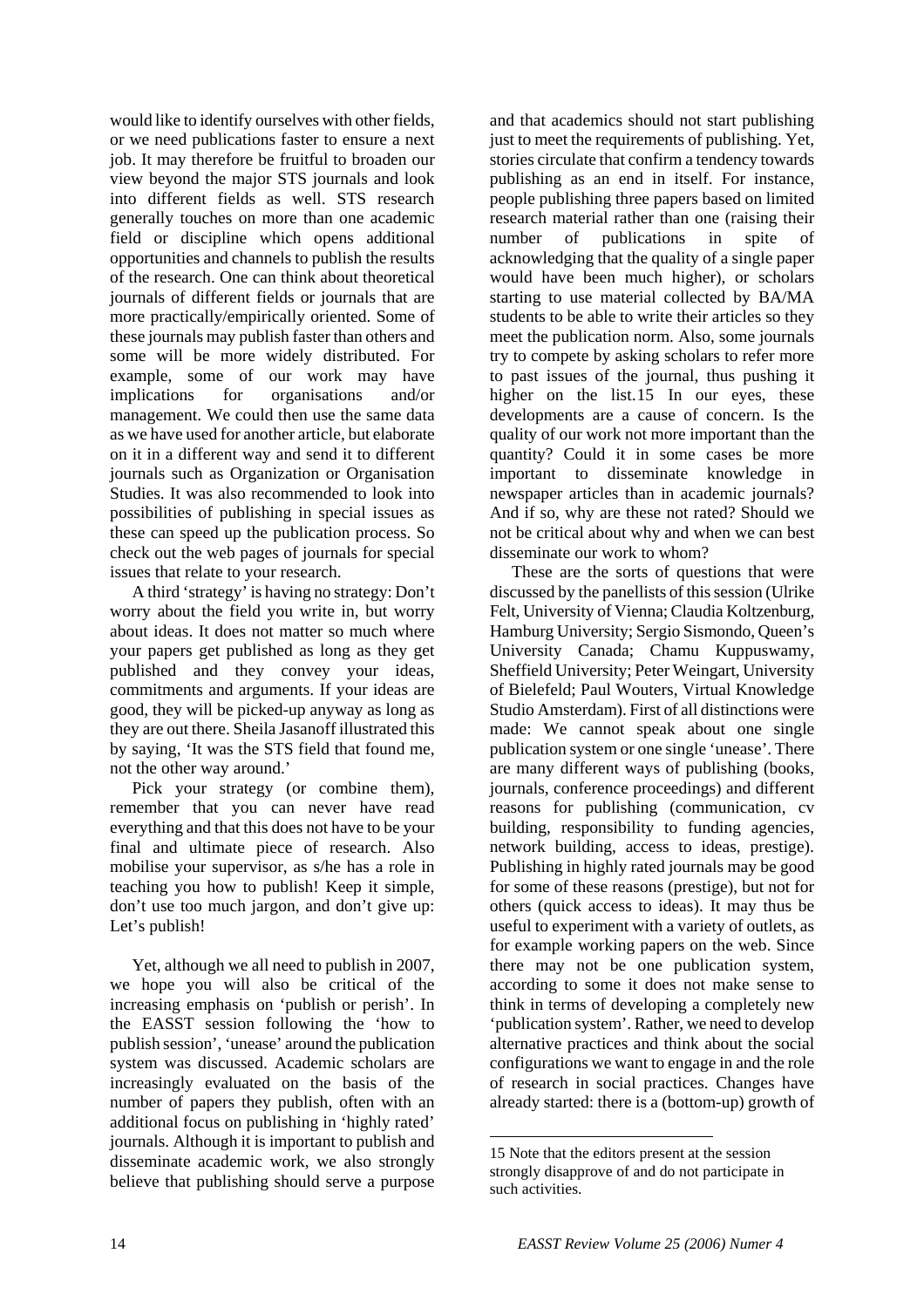blogs for science communication, wikipedia, multimedia and powerpoint at conferences and podcasts to distribute lectures. Chamu explored how dance can convey meaning of scientific work to a broader public in her dance on cloning dilemmas (**[http://www.thixoforge.com/](http://www.thixoforge.com/%20sheffield/jsp/polopoly.jsp?a=24999&d=1404) [sheffield/jsp/polopoly.jsp?a=24999&d=1404](http://www.thixoforge.com/%20sheffield/jsp/polopoly.jsp?a=24999&d=1404)** ).

Yet, despite these (positive) developments, some still think we should be critical of current evaluation and publication systems. This raises the tension of wanting to change something we are also participating in. Suggestions were made to create places where the academic/STS community can discuss these issues (can we buy shares and increase our influence?), negotiate them, and perhaps even participate in a

collective experiment (i.e. including universities, governments, etc.). If we would be interested in such an experiment, we need to accompany the change rather than start it off and just wait and see where it leads us. Perhaps different 'systems' can even co-exist for a while. As an STS community, we could try to create discussion spaces and find out if we (collectively or individually, as some are sceptical about the very idea of an STS community) want to change (parts of) the publication systems and what our role could be in this. Perhaps the new online journal as described in this issue's editorial "Reviewing the Review" could be an example of a different publication outlet as well as a discussion space…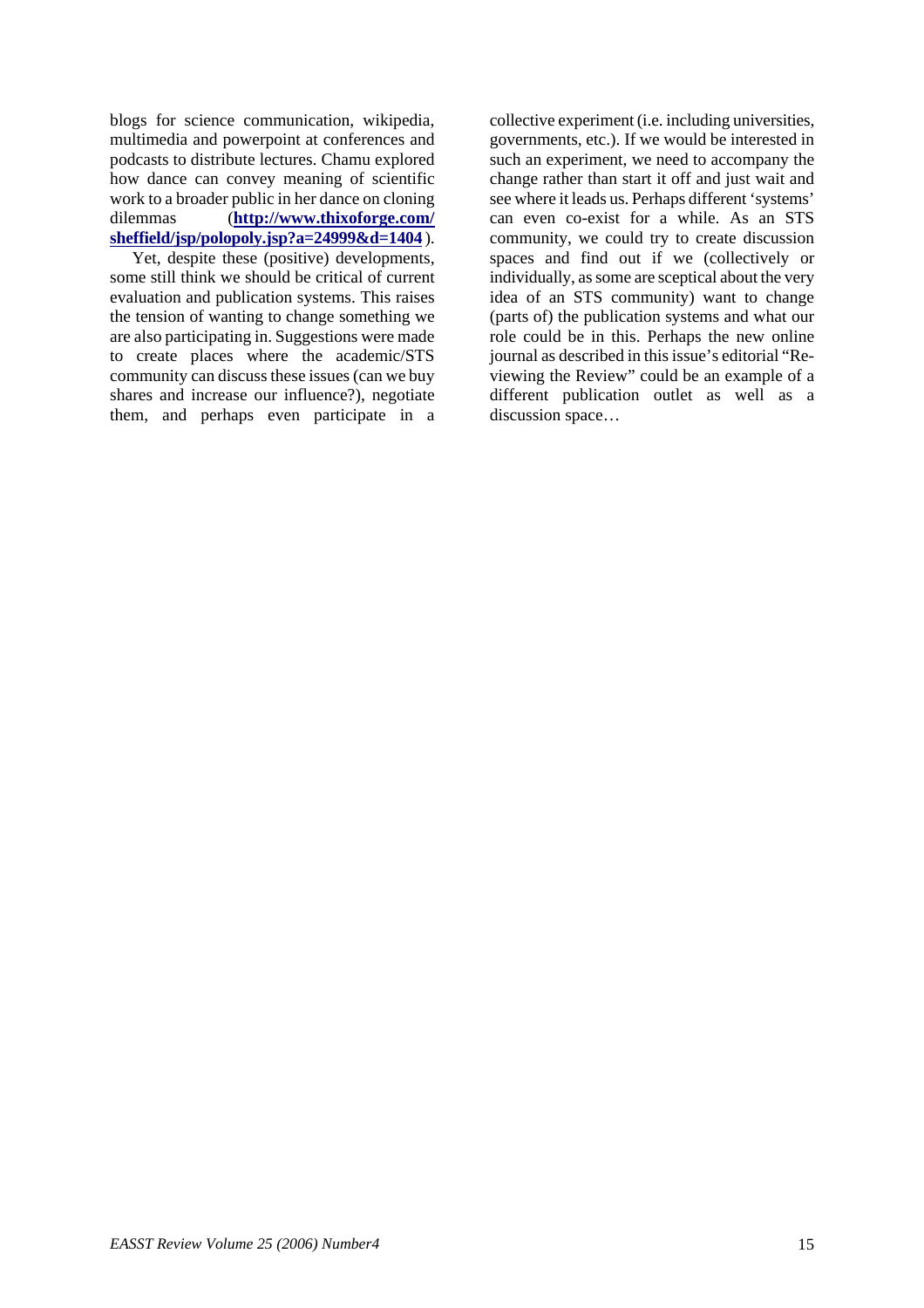## Recent Dissertations

#### **Morten Sager**

*Pluripotent Circulations: Putting Actor-Network Theory to Work on Stem Cells in the USA, prior to 2001***.** 

#### **Ph D in Theory of Science, December 2005, The department of history of ideas and theory of science, Göteborg University, Sweden.**

*Gothenburg Studies in the History of Science and Ideas No. 19, Acta Universitatis Gothoburgensis, 2006, ISBN 91-7346-564-X.* 

In this dissertation, stem cell research and politics in the USA are analyzed by using actornetwork theory (ANT). Here ANT is put to work on largely textual materials, often directly from US political settings, such as Congressional debates and national panels. Also, I analyze and challenge ANT meta-theoretically, inspired by ongoing critique in Science and Technology Studies.

In part one the alternative notions of obligatory point of passage and boundary objects are applied to the political and public dynamics of human embryonic stem cell (hESC) research between November 1998 and August 2001. I suggest an integrated model that draws on the metaphor of a circulatory system of science and society. Although the negotiations concern one and the same scientific object, things and people may be coordinated differently depending on the resources at stake. Like previous cases of boundary objects, the hESCs are involved in the coordination of diverse actors. In contrast to previous cases, the hESCs are not merely forms that open for multiple uses, but also constrain and define diverse actors through their pluripotent capacities, main expected use within transplantation therapies, and the material sources of "spare embryos". To capture this composite content I argue that hESCs are strong boundary objects, or boundary packages.

Part two goes backward to understand how the configuration of the boundary package and its coordination of diverse actors were stabilized. In previous negotiations of human embryo research, in 1994-1996 "spare embryos" and transplantation therapies appeared as prospective elements of coordination. I trace how technological developments within in vitro fertilization together with funding structures contributed to a so-called standard procedure producing "spare embryos". Transplantation therapies to cure degenerative diseases such as Parkinson's disease and juvenile diabetes came to be regarded as both possible and urgent together with the coordination of patients and politicians. The defining issue of American politics since the 1970's – pro-life versus prochoice – played a significant role in excluding alternative paths, sometimes in unexpected ways.

I claim that these processes call for a more compartmentalized conception of stabilization than previously used in ANT. Coordination of actors and configuration of elements happen in multiple circulations.

Finally, the study returns to the period of 1998- 2001 to analyze some of the processes that made the "spare embryos" and transplantation therapies contribute to the configuration and coordination of hESCs. One such process was the terminological definitions of pluripotency between toti- and multipotency. The definitions helped to hook on the hESCs to previous circulations by positioning these stem cells between embryos and alternative stem cells.

The thesis provides the first book-length study of how the mutual reinforcement and intertwinement of several developments – dating at least as far back as Roe vs. Wade – helped shape the public and political "realities" of human embryonic stem cells in the 1998-2001 debates. In addition, I use the case as an opportunity to invite the reader to reflect on the possible uses and problems of the ANT approach.

Keywords: Actor-Network Theory, meta-theory, obligatory point of passage, boundary objects, sociotechnical reality, articulations, human embryonic stem cells, spare embryos, pluripotency.

For orders of the dissertation, please contact me at **[morten.sager@theorysc.gu.se](mailto:morten.sager@theorysc.gu.se)**.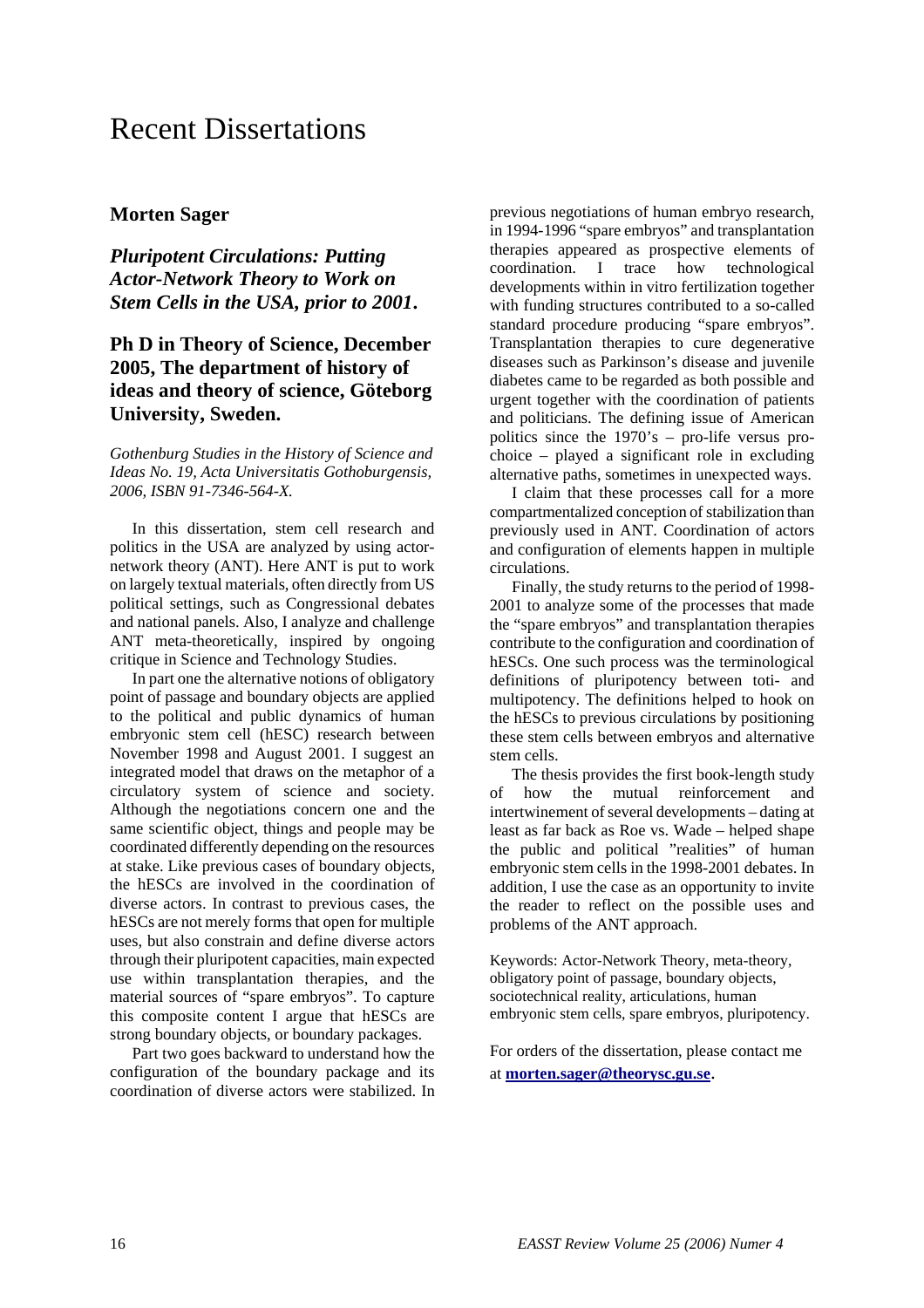### News from the Association

### Dear Members,

I am pleased to write a letter for the first issue of the EASST Review to be edited by Ann Rudinow Saetnan. We are delighted that Ann has agreed to take on the role of continuing and, as her piece in this issue explains, developing the review. At the Lausanne conference I spoke in person about the massive contribution that Chunglin Kwa has made to EASST over the years. I'll repeat those sentiments here - thank you, again, Chunglin. We owe you a lot.

Ann talks about the possibility of online innovation in respect of the Review. We have also made a step towards this kind of innovation in recent Council elections, and in the consultation of members about the development of the review. Please do check that we have your up-to-date email address, and that your spam filter is letting our emails through – we really do need this way of communicating with you, and we'll take care not to bombard you with irrelevant or inappropriate messages.

It is very heartening to see that elections were necessary in order to fill the recent vacancies on EASST Council: how nice that more people volunteered than were actually needed on this occasion. The successful candidates were Erika Mattila, Tiago Moreira, Marc Audetat and, as student representative, Conor Douglas. I am delighted to welcome them to council, and look forward to working with them. The retiring members of Council are Nik Brown, Claire Marris and Ann Rudinow Saetnan, although Ann of course stays with the Council as the new Review editor. We are extremely grateful to Ann, Claire and Nik for their inputs over the years.

Finally, I am pleased to announce that plans are underway for the 2008 joint conference with 4S, to be held in Rotterdam and organized by a capable team led by Roland Bal. In the non-conference year (for EASST) of 2007 we hope also to be able to support some smaller workshops. Details of how to apply for this funding will be announced by email and via the EASST web site – the deadline to apply for the first wave of workshops will be March  $1<sup>st</sup>$ , and depending on available funds there may be a second wave.

### Best wishes,

Christine Hine EASST President Guildford January 15, 2007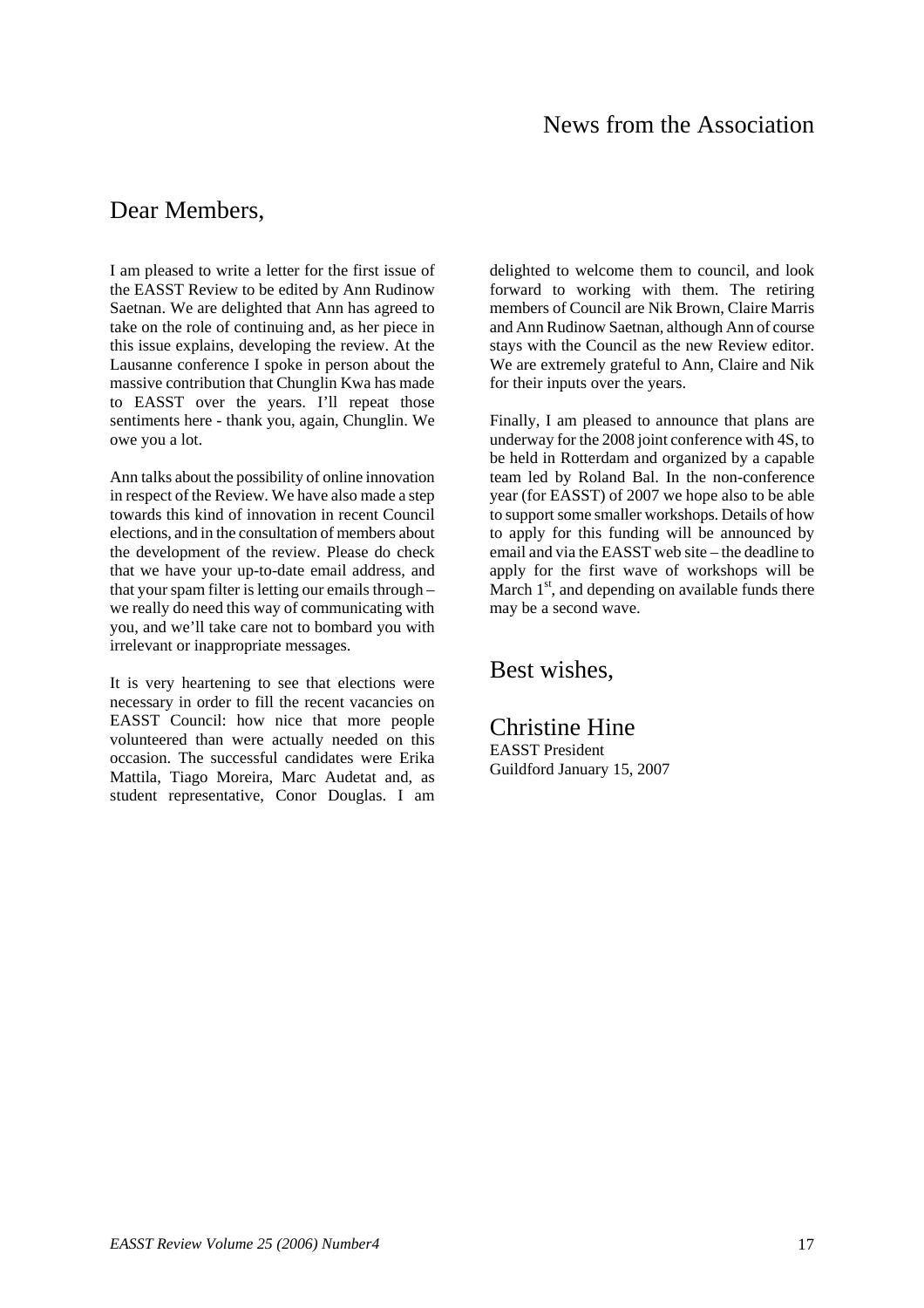## Conferences, Workshops and Calls for Papers

The *Sunbelt Social Networks Conference* will take place in **Corfu**, May 1-6, 2007. The International Network for Social Network Analysis (INSNA) welcomes proposals for individual papers and paper session organizers for the next Sunbelt social network conference, which will take place at the island of Corfu, May 1-6, 2007. See website:

http://nicomedia.math.upatras.gr/conf/Sunbelt20 07.

The conference provides an interdisciplinary venue for sociologists, psychologists, social and behavioral scientists, economists, political scientists, scholars in communication studies, STS, management and organizational studies, mathematicians, computer scientists, anthropologists, ethnologists, and others to present current work in the area of social networks. Proponents are invited to submit their paper titles and abstracts at the web page, https://cgi.sfu.ca/~insna/confpapers/ (full papers are not requested) until January 30, 2007. The name of the intended session can be specified by proponents themselves. However only those sessions will be actualized which contain more than five accepted papers. The process of evaluation of submitted papers will be finalized in February 2007. Questions about the conference should be sent to Moses Boudourides (sunbelt.corfu.2007@gmail.com).

*Young People, New Technologies and Political Engagement* is the title of the seminar to be held at the **University of Surrey**, 24-25 July 2007. Confirmed keynote speakers are Prof. Lance Bennett (Center for Communication and Civic Engagement, University of Washington); Prof. Stephen Coleman (Institute of Communication Studies, University of Leeds); and Dr. Anita Harris (Department of Sociology, Monash University). Against the backdrop of increasing concern about the disengagement of youth from politics and the public sphere, the relationship between new technologies and young people's political engagement and participation is a crossdisciplinary issue of considerable importance not only to academics but to practitioners and policymakers across the world. There is now a large body of literature which has explored the potential of 'digital democracy' to revitalise political life and challenge conventional forms of political participation. Separately, youth researchers have provided considerable insights

into the way new technologies are influencing – and are themselves influenced by – the lives and identities of young people. Only recently, though, has significant research attention begun to focus upon the particular relationships – potential and actual – between new technologies and political engagement amongst the young. This seminar intends to contribute to the development of research and theory in this crucial area by providing a forum for scholars from across the world to share the findings of empirical and theoretical work, discuss the policy implications of their research, and strengthen their international and inter-disciplinary ties. We aim to bring together leading figures in the subject area from across the globe as well as to offer a valuable international forum for emerging projects and individuals. Proposals are therefore invited for papers focused upon any aspect of the relationship between young people, new technologies and political engagement. As well as encouraging contributions from a variety of academic disciplines and perspectives, we would particularly welcome papers from practitioners and policy-makers. The event is organised by the British Sociological Association's Youth Study Group in association with the University of Surrey's Institute of Advanced Studies and The Social Policy Association. We are able to offer up to six grants (of up to  $£200$ ) to speakers travelling to the event from outside the UK. If you would like to be considered for such a grant, please make this clear when sending your abstract. Please send abstracts (of up to 250 words) to Dr Rachel Brooks at the University of Surrey (R.Brooks@surrey.ac.uk) by 23 February 2007 at the latest. Please include full contact details with your proposal. For further information, please contact Dr Rachel Brooks or Dr Paul Hodkinson (P.Hodkinson@surrey.ac.uk). Further information about the event will soon be available on the Institute for Advanced Studies website: http://www.soc.surrey.ac.uk/ias/.

A call for papers has been issued for the *Science & the Public Conference*, **Imperial College London**, 19th May 2007. Science studies research tends to focus on "the lab", being chiefly concerned with the internal workings of the scientific community. This conference aims to bring together the strands of academia that consider science as it intersects with nonscientific cultures. The conference title's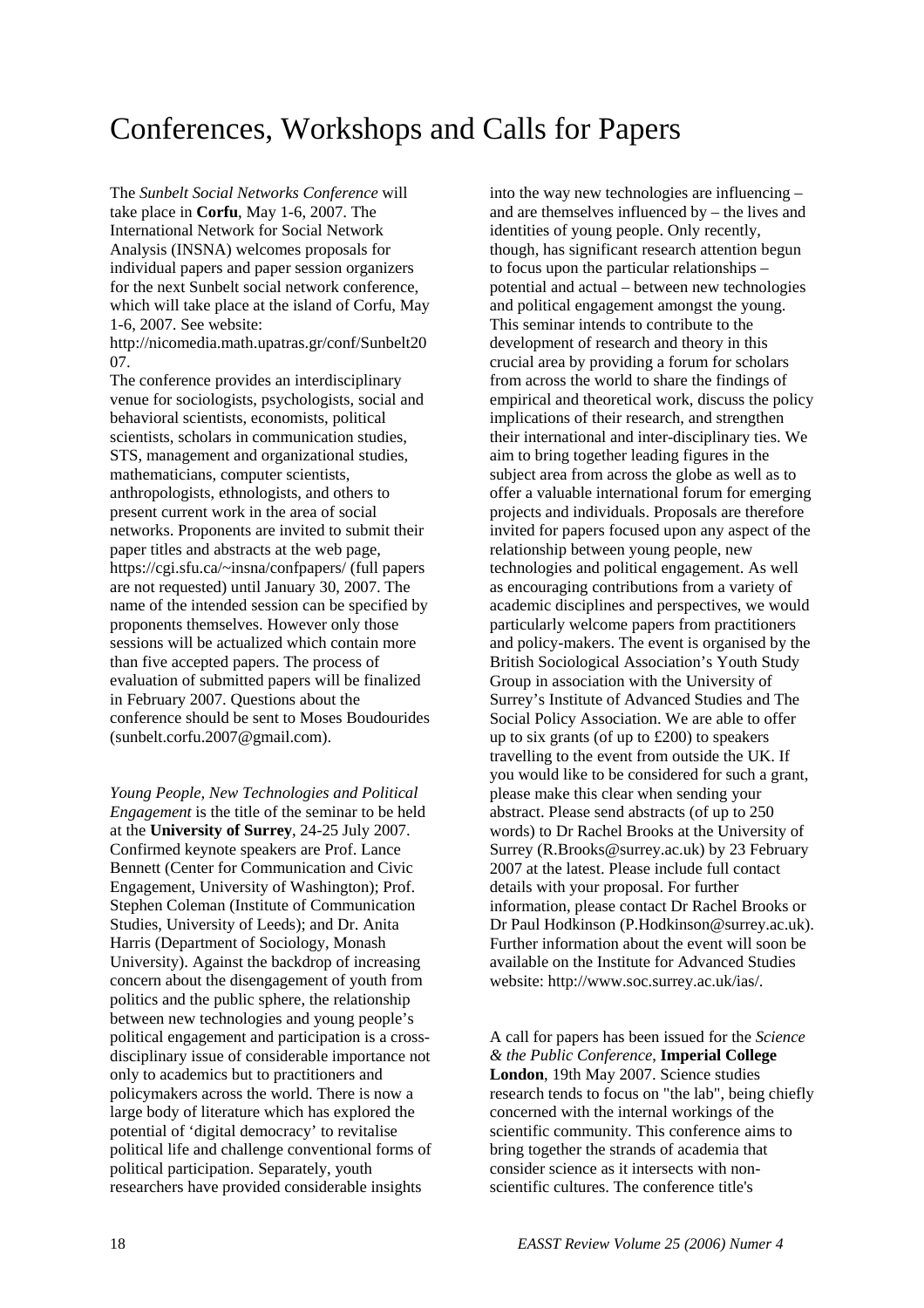dichotomy between "science" and "the public" consciously references the approach often taken by the scientific community. We are aware of the variety of problems of referring to the "the public"; research problematising the term may form part of the conference programme. Other topics covered may include: Science and the arts (including science fiction); Innovation studies and science policy research; Popular science; NGOs, science and development; The continuing application of the "deficit model"; Public programmes aiming at "Engagement with Science"; Boundary work; Specific media: films, the internet, museums, radio and others; and Science and education: young vs. old, formal vs. informal. There is no especially contemporary focus and historical work on any of these areas would be most welcome. Neither do we limit submission to those within the science studies community, or only from the UK. We would particularly like to encourage those who take a critical approach to the topics described above to submit abstracts. Moreover we should stress this is an academic - rather than practitioner-focussed - conference. The conference will focus on, but not be limited to, early-career researchers. Abstracts (no longer than 300 words) for a 20 minute presentation should be emailed to scienceandpublic@googlemail.com by 1st March 2007. Enquires also to this address.

*Negotiating the Future* is the title of the seminar on 7 June 2007, organized by Unverstity of **Oslo**, Centre for Technology, Innovation and Culture (TIK). Thinking about the future implies imagining it in ways it might, should or should not come into being – and thinking of means to make it real in ways we perceive best. Negotiating means to 'carry on business', as *negotium* is latin for *business, not leisure*. So in the best sense of the word, when we negotiate something, we mean business. But negotiating means more than that. It means to deal with some matter or affair requiring agency for its successful handling, to arrange for or bring about something through conference, discussion and compromise. As well as to transfer to another or to convert something into cash or the equivalent value. Finally it can also mean to successfully travel, to negotiate a turn, or to complete or accomplish a trip. These negotiations, however, do not happen in an abstract environment, but between and through the actors involved. Therefore we invite discussions of situations, locations and moments when actors are busy arranging, discussing, compromising, converting

or finalising futures. This can include discussing the *roles of expectations in shaping scientific and technological change*, and how these expectations are carried or contested by experts and innovators, future designers, policy makers, producers, consumers and writers. Further we invite contributions on the complexity emerging in the *methods and techniques used for future processes*. What methodologies are actually in use and how are they used? How to meet methodological challenges posed by uncertainty, potential discontinuity and the plurality of legitimate points of view? At the same time, negotiating the future is a *slogan-like call for action* which is used (at least in Google search September 2006) for addressing issues as diverse as digital libraries and future user needs, organising conferences on court-annexed mediation, helping MIT graduates to find jobs, accessing workplace accommodations for citizens with disabilities, advertising publications about Labour Perspectives on American Business or the future of Islam, or assessing the job market situation for young IT professionals in Trinidad and Tobago. Therefore we also invite explorations of the products of negotiating: the inscriptions of futures in lasting materials. We are interested in reflection on our own approaches as researchers, and the collective imaginations we produce through our work. How do our findings contribute to *the future underway in the present*? Reflexivity also evokes responsibility *for how we are minding the future*. The language we use in this enterprise becomes crucial. Therefore we need approaches which explore our linguistic dependences on vision, temporality and materiality, and how we negotiate between real futures and worlds of imagination. These latter dynamics could open up a new perspective on neg-otiating futures, through questioning the negative prefix *neg otiating* might give to our future conversations. The aim of the seminar is to draw on these fields of investigation to foster a discussion about the critical value of our analyses, conceptions and insights regarding the practices of future-oriented processes as well as our imaginative powers and assumptions regarding the future. Although we attempt a thematically broad approach, the seminar is part of a series of seminars at TIK which discuss the new forms of expertise, user involvement and the turn towards experts and consumers in scientific and technological areas of innovation. The seminar focuses therefore on critical enquiries and constructive perspectives on how user involvement, public dialogue and collective expectations may shape the outcome of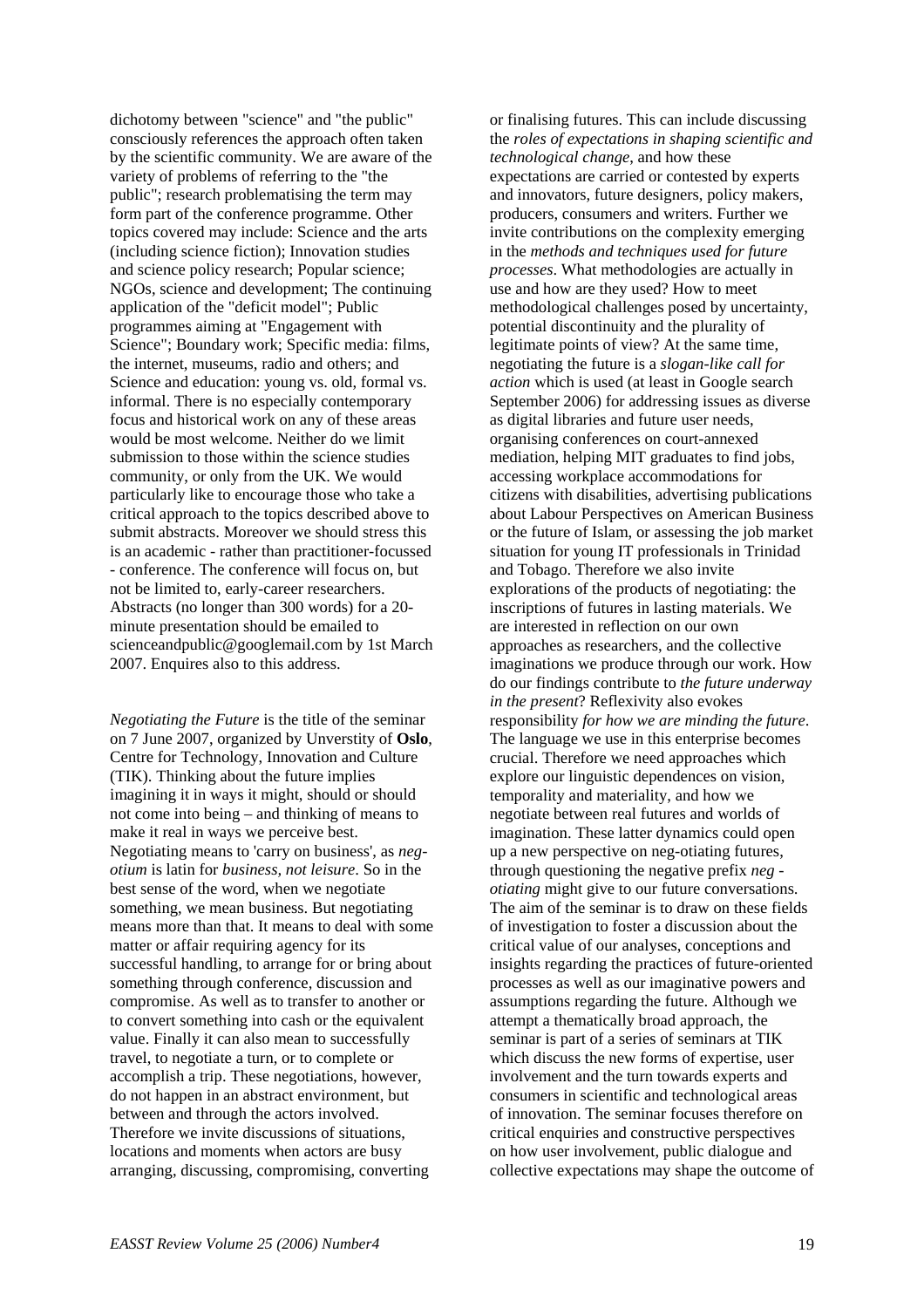future processes and how they might contribute to new forms of policies and politics across society. Four central questions in this context are: How do expectations and other discursive drivers shape scientific and technological innovation and how are these future-oriented abstractions negotiated in public? How do current future methodologies deal with uncertainty, plurality and discontinuity and how are these concerns negotiated in future practices? How can resources from the socials sciences and humanities, including studies of language and literature extend our academic reflexivity on studying the future into engagements of public responsibility? If action, knowledge and ethics belong together, how can we bring them back into play in a relation of interdependence which concerns both us as researchers and our subject matters? These questions invite researchers with an interest in science and technology studies, political and interdisciplinary cultural studies to contribute with critical perspectives on the dominant rhetoric, material productions and strategic results of future discourses. The one day seminar opens with talks by our speakers (Barbara Adam, Marjolein van Asselt and Nik Brown) and plenary discussions. The afternoon workshop is dedicated to discussions with participants who have contributed with presentations circulated in advance. The seminar presents a unique opportunity for researchers to introduce their research to an audience beyond their usual field of expertise and make their questions relevant to people from different backgrounds. To this end we are looking for contributions between 2000-2500 words dealing with topics related to our central questions as well as the questions raised in the [introduction](http://www.tik.uio.no/negotiatingfuture/index.html) to be received by April the 2nd, 2007. Replies will be send out by April the 16th, 2007. The number of participants will be limited to 30 - and the discussions with our key speakers will be based on the questions and materials emerging from the contributions. Contributions in Word format can be send to [stefanie.jenssen-at-tik.uio.no](mailto:stefanie.jenssen@tik.uio.no) with Cc to [future-at-tik.uio.no.](mailto:stefanie.jenssen@tik.uio.no)

The *Biennial Meeting of the International Society for the History, Philosophy and Social Studies of Biology (ISHPSSB)* will take place in **Exeter**, UK, on 25-29 July 2007. Since its inception, the International Society for the History, Philosophy, and Social Studies of Biology (ISHPSSB) has brought together scholars from diverse disciplinary backgrounds to discuss historical, conceptual, epistemological, political,

institutional, and ethical issues of the life sciences in an open and informal setting. Over the past twenty-odd years, attendance has increased from about 60 participants to about 350 in Guelph, 2005. In 2007, we hope to continue our tradition of an inclusive and experimental approach, while meeting the challenge of increased attendance. Scholars wishing to attend the meeting are now invited to submit session and paper proposals on the ISHPSSB website (visit http://www.ishpssb.org/meeting.html). Deadline for submissions is February 15, 2007, and abstracts should not exceed 500 words. Please also note the guidelines for paper acceptance that have been adopted by the Society. To facilitate communication in advance of submission, the ISHPSSB website also offers the possibility to post ideas for sessions and discussion panels

(http://www.ishpssb.org/phorum/list.php?9). If you are interested in putting together a session or discussion panel by posting a call for contributions electronically, we urge you to specify a deadline for responses to you personally. While individual paper submissions are welcome, we strongly encourage submission of session and panel discussion proposals. For the 2007 meeting, we especially seek sessions that are innovative and cross-disciplinary in content and/or format; strengthen the lines of communication among historians, philosophers, social scientists, and biologists; open conversations that lead to new ways of thinking about the life sciences and the disciplines that study it; bring together people of different disciplinary and national backgrounds. The Society is open to proposals on any topic connected with the history, philosophy and social studies of the life sciences. For the 2007 meeting, we would especially welcome sessions in the following areas: Interdisciplinarity. Recent years have seen the foundation of interdisciplinary centres for the study of the life sciences and their social, legal, and ethical implications in a number of national contexts. At the same time there is a trend towards disciplinary segregation that has also been felt during the ISHPSSB meetings in recent years. What explains these trends of disciplinary specialization? Are historians, philosophers, and social scientists heading in similar directions, or are they heading far afield from one another? Is the pressure on biology studies to become 'policy relevant' acting against or actually encouraging specialization? Why do history, philosophy, and sociology of science tend to drift apart, while disciplines become less and less important in the life sciences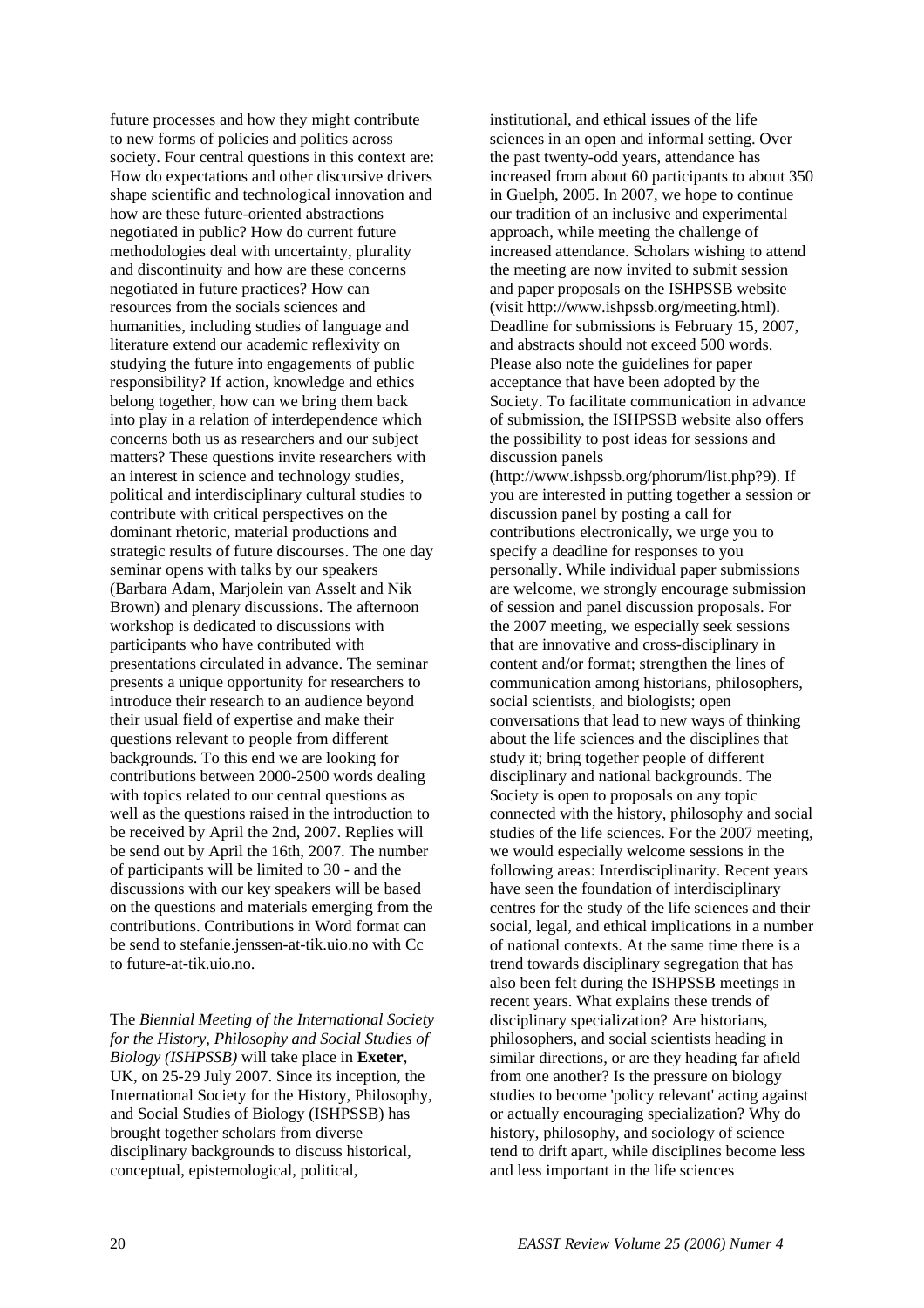themselves? Anthropology of the Life Sciences. Recent years have seen a number of attempts to employ the empirical methods and the conceptual tools of social anthropology in the study of the life sciences, especially with respect to the effects of new reproductive technologies on conceptions of kinship and identity. Is there such a thing as an 'anthropological approach' to the life sciences, and if so, what could it look like? And is this indeed the field, as some of its protagonists claim, where historical, sociological, and philosophical studies of the life sciences could join hands to adequately reflect the complex, hybrid formations in which biological knowledge is produced today? Biology and Politics. From William Harvey's theory of blood circulation to Rudolf Virchow's cell theory, from Darwin's theory of evolution to present day conceptions of the genome as 'our common inheritance' – biological themes have always resonated with political ones. What is the impact that novel biological theories and practices have had on conceptions of human identity and agency, especially in the contested areas of sex/gender and race/ethnicity? And how do political agendas and contexts shape research in the life sciences? Systems Biology. Recent years have seen an upsurge of systemic approaches in biology that try to make sense of the vast amounts of data that have been accumulated by the genome sequencing projects and other datagathering exercises. Systemic approaches have a long history in biology. But do their recent counterparts actually signal a return to a more holistic biology, or are we in fact witnessing the complete takeover of mechanism and reductionism in biology? And does systems biology raise new ethical, legal, and social challenges? Biology beyond the Evolutionary Synthesis. A lot of scholarly attention, especially in the philosophy of biology, has been invested into the interpretation and evaluation of evolutionary theory. Large areas in the biomedical sciences, however, are concerned with data collection or the elucidation of mechanisms and functions, activities that seem to gain little, if anything, from evolutionary speculations. Moreover, it becomes increasingly evident that the large majority of organisms, especially microorganisms, do not fit the standard model of speciation. How would a broader perspective on the life sciences affect our understanding of life? The basic time unit for sessions will be 90 minutes; sessions encompassing two such units (but not more) are welcome, as long as there are at least five formal participants over the two sessions. We encourage

innovative formats. If you are interested in proposing a session with an unusual format (e.g., with pre-circulated papers or requiring an unusual room format or special equipment), please contact us so we can make sure it is feasible. If you have any ideas, questions, or suggestions, please contact the program officers. Email contact is strongly preferred, but if you do not have access to it, you may also send letters via regular mail. If you write by e-mail, please make sure to include the term ISHPSSB in your subject line. Staffan Müller-Wille, ESRC Centre for Genomics in Society, University of Exeter, Amory Building, Rennes Drive, Exeter EX4 4RJ, United Kingdom, S.E.W.Mueller-Wille@exeter.ac.uk. Hans-Jörg Rheinberger,,Max-Planck-Institute for the History of Science, Boltzmannstr. 22, D-14195 Berlin, Germany, rheinbg@mpiwgberlin.mpg.de.

*Utopias, Human Rights, and Gender in Twentieth Century Europe* is the title of the workshop to be held 13-16 December 2007 at the **Freud Museum, Vienna**, sponsored by the Institute for Contemporary History, University of Vienna in association with the Freud Museum and Cooper Union (New York). The conveners are Prof. Dr. Atina Grossmann (Cooper Union, New York) and Prof. Dr. Carola Sachse (University of Vienna). The deadline for proposals (1 page and brief CV) is 31 January 2007. Twentieth century European history has been marked by catastrophic violence and persecution unleashed by movements and regimes promising to create racial, political, and social-economic utopias. It has also brought an unprecedented recognition and articulation of concepts of human rights, formulated in individual or collective (national, ethnic, or cultural) terms. Both utopian visions and conceptions of human rights have been inflected by, and shaped, definitions of gender. The workshop will focus on the tensions and contradictions between models for social utopias and concepts of individual human rights, between visions of utopia and gender equality, and between individual and collective rights and obligations. We welcome contributions dealing with the most prominent social movements, political regimes, and economic models in twentieth century Europe. These in part overlapping, in part competing, and in part uncompromisingly opposed movements, regimes, and models include Fascism, National Socialism, Communism, liberalism, Zionism, Americanism Social Democracy, and laissez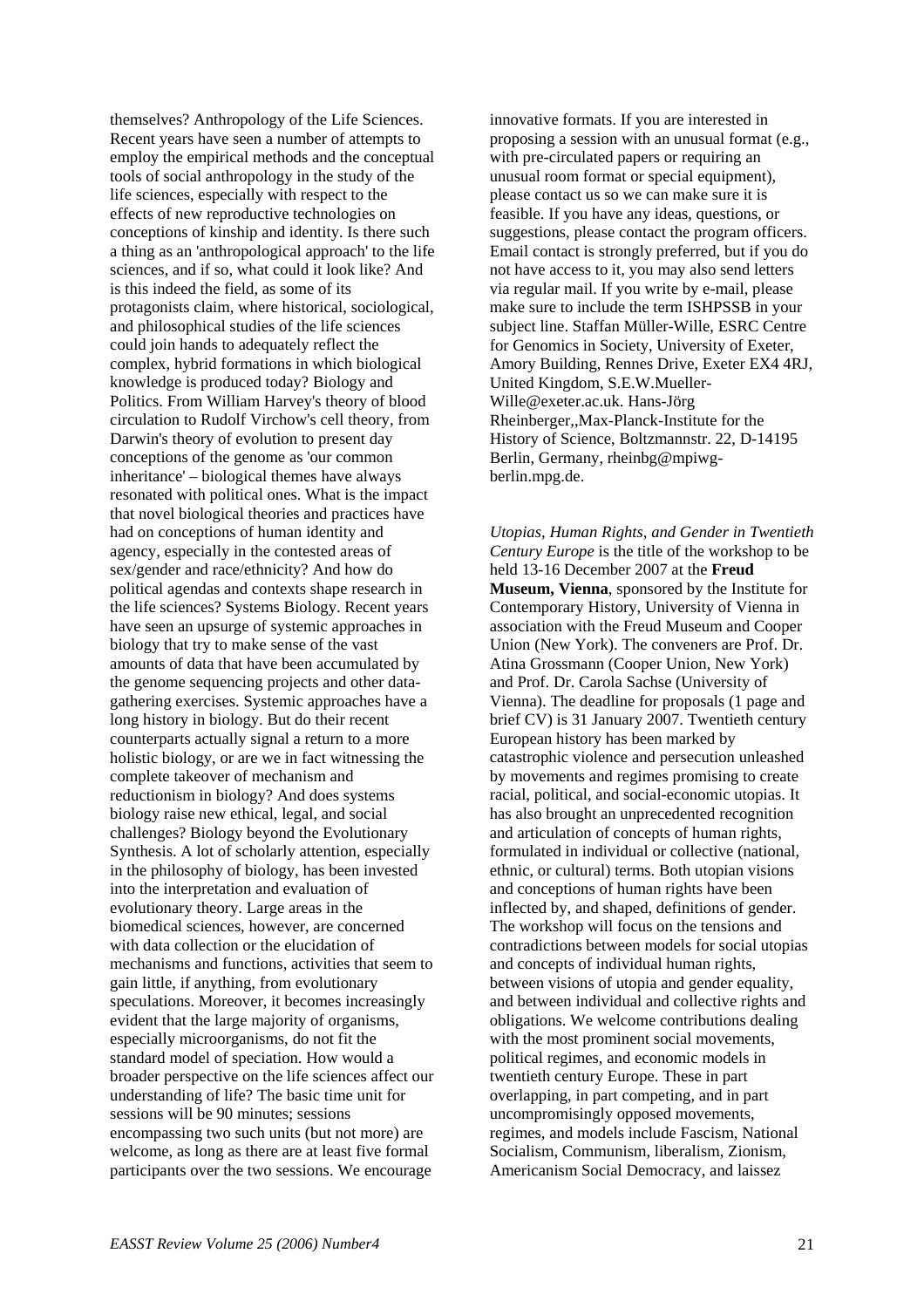faire capitalism. We want to ask very broadly and in reference to each case: How were notions of the self and individual self-determination linked to models of social organization? What roles were assigned to men and women; to what degree were these roles hierarchical or egalitarian? How were ideas and ideals of collective and individuals rights reconciled and negotiated? To what degree were they conceived in terms of gender equality or difference? How were these ideas and ideals institutionalized and anchored in norms, laws, and discourses? How did "biopower" (to use Foucault's term) register in the political, social, and cultural history of utopian movements and regimes? How did the discourses and practices of "social rationalization" – explicit and pervasive across the political spectrum in the first half of the twentieth century – continue to work after the Second World War? How were they interrupted or recoded? What influence can be ascribed to alternative discourses, particularly psychoanalysis, in conceptualizing and mediating the relationship of individual and collective, as well as of women and men, in these utopian regimes and visions? Moreover, what sort of utopian notions are embedded in psychoanalysis? How did individual women and men reflect on their personal engagement in utopian social movements and political regimes in memoirs, correspondence, diaries, and other literary or visual documents? What is the place of gender as an analytic category in the historiography of modern utopias as well as in the formulation and institutionalization of human rights? We invite proposals from historians and scholars in a variety of related disciplines, including the social sciences and cultural and legal studies. Proposals related to ongoing graduate or post-doctoral projects are particularly welcome. Please submit a one page proposal and brief CV in either English or German to: irene.maria.leitner@univie.ac.at by January 31, 2007. We will notify the 12-15 selected participants in February 2007. Papers of no more than 15 pages must be submitted, in either English or German, by October 31, 2007. The workshop in December 2007 will focus on discussion of pre-circulated papers and prepared comments by the participants. A follow-up

conference is planned for Fall 2008, for discussion of revised papers to be included in a German-language volume to be published in 2009. Travel costs for the first workshop will be covered. Funding for second workshop is

Grossmann, Faculty of Humanities and Social

pending. Contact: Prof. Atina

Sciences, Cooper Union, 51 Astor Place, New York, NY 10003-7120, ag93@nyu.edu. Prof. Dr. Carola Sachse, Institut für Zeitgeschichte, Universität Wien, Spitalgasse 2, Hof 1, A-1090 Wien, carola.sachse@univie.ac.at.

*Statistics as a boundary object between science and the state* is the title of the international conference, in connection with the project "For Whom the Bell Curves," in **Trondheim**, Norway, 14-16 May 2007. The workshop will be open to a limited number (max 100) of senior and junior academics. PhD students who participate and present a paper will also be able to receive course credit. The keynote and plenary speakers are Alain Desrosières (Centre Alexandre Koyré d'histoire des Paris), Susan Leigh Star (Santa Clara University), Jean-Guy Prévost (Univeristy of Quebec at Montreal), Simon Cole (University of California, Irvine), Jonathan Kahn (University of Minnesota), Karen-Sue Taussig (University of Minnesota) and Ann Rudinow Sætnan (NTNU). The language of the workshop will be English. We will allow students to present papers written in French or in Scandinavian languages, but we request that the oral presentations be in English. Registration fee: NOK 565 (appx.  $\bigoplus$ 7). After 19 Mar 07: NOK 665 (appx. €78) Fee includes participation and coffee break snacks. Some travel grant funding will likely be available. Information about speakers and practical information on programme, conference dinner (not included in fee), accommodation and travel can be found at our website:

### **[http://www.svt.ntnu.no/iss/](http://www.svt.ntnu.no/iss/%20projects/bell/workshop.htm)**

**[projects/bell/workshop.htm](http://www.svt.ntnu.no/iss/%20projects/bell/workshop.htm)**. Historical analyses tell us that statistics as mathematical specialty and governmental practice evolved in interaction with the emergence of the modern state. These analyses take us to about the 1970's. Since then, we have seen: an explosion in computer power; a swing away from government planning and towards submission to the "invisible hand" of the market; and the erection of "firewalls" (however leaky) around our personal data. We invite contributions addressing how those changes, and others, may be affecting the practices of public statistics; which impacts they may have on the gathering, storing, sorting, classifying, analyzing, and deploying statistics, and thereby on practices of governance and on the lives of citizens. We especially welcome contributions related to our own five fields of investigation: Classification of populations into contested categories, e.g. race.; Criminal justice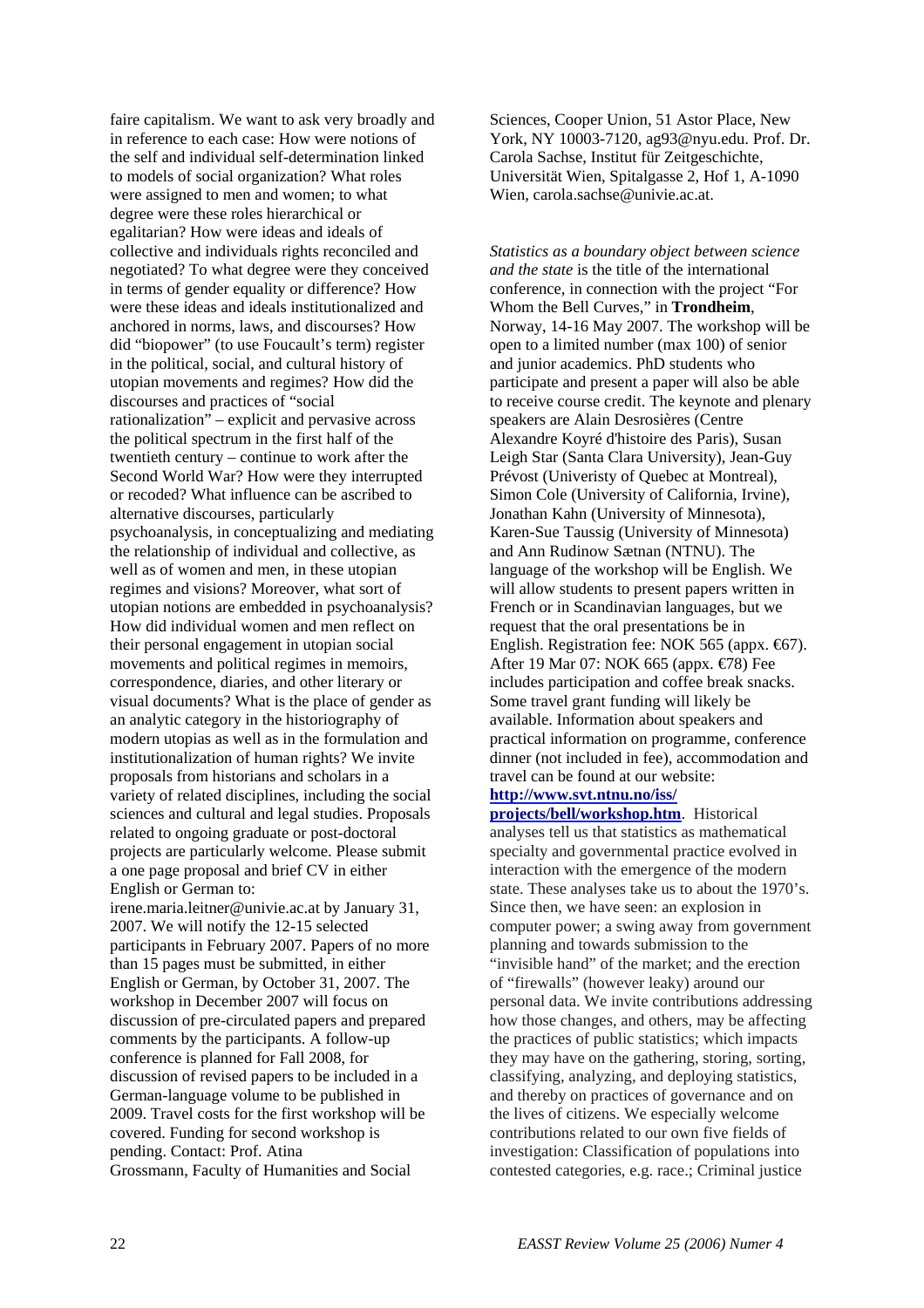databases and statistics practices; Health databases and statistics-based diagnostics; Statistics in municipal governance; and Analysis of algorithms found in the four above-listed areas. Abstract submission (300 words) and registration is available the website. Abstract submission deadline: 19 Feb 2007. Registration deadline: 19 Mar 2007.

*Contentious "Progress" in Science and Technology* is the title of a proposed session by SSTNET members at the 8th ESA Conference (European Sociological Association), to be held in **Glasgow**, 3-6 September, 2007. The SSTNET members have issued a call for papers. Fuelled by public and private investments in research and development, the speed of innovation has accelerated and also the pressure has increased to market innovations as early as possible. The ambivalent implications of this kind of "progress" have become a public issue. Risks inherent in scientific and technological innovations but also the vulnerability of modern society through potential misuse of high-tech achievements in areas such as ICT, biotechnology, nanotechnology, or energy machinery are on the agenda. Many risks have a global dimension. They affect also those who do not participate in the high-tech innovation journey. This is why assessing science and technology is no longer or can no longer be a technocratic exercise of circles of experts. Questions of governance of modern science and technology but also moral and ethical issues related to innovation and "progress" have moved to the center of public debate. This debate is driven mainly by civil society organizations which, however, often have to struggle gaining public attention. Papers are invited which from a conceptual or theoretical angle discuss these issues and/or present empirical studies. Registration and abstracts will be accepted from autumn 2006. Detailed information concerning abstract submission can be found on the conference website of the European Sociological Association http://www.esa8thconference.com. The provisional deadline for abstract submission is 15th February, 2007. A PhD students session will be organized to facilitate the involvement of PhD students in this growing research area. This PhD Students session will offer the opportunity to present current PhD work, the aim is not to have straight presentations, but to grant enough time to discuss central issues of the thesis. This session has no thematic restriction, being open to all PHD projects in the area of science and

technology. Write to the organizers of the SSTNET sessions. Luisa Oliveira: CIES / ISCTE , Higher Institute of Social Sciences and Business Studies, Lisboa, Portugal. Phone: (351) 217903077, Fax: (351) 217940074, E-mail: luisa.oliveira@iscte.pt; Raymund Werle: Max Planck Institute for the Study of Societies, Köln, Germany. Phone: +49 221 2767224; Fax:+49 221 2767452; E-mail: we@mpifg.de. Aaro Tupasela, Department of Sociology, PO Box 18 / 00014 University of Helsinki, Tel.: +358 9 19123970; Fax.: +358 9 191 2396; E-mail aaro.tupasela@helsinki.fi. Franc Mali (University of Ljubljana, Slovenia) Franc.mali@uni-lj.si. Katarina Prpic´, Institute for Social Research, Zagreb, Croatia, Phone: (385) (1) 48 10 264; Fax: (385) (1) 48 10 263; Email katarina@idi.hr.

The *Society & Sports Network (ESN)* of the European Sociological Association (ESA) invites you to submit papers, to be presented at the Eight ESA Conference in **Glasgow**, UK Topics to be addressed in the ESN sessions include: Sports and Culture; Sports, Politics and Governance; Sports and Health; Sports and Social Inequality; Sports and Fitness; Sports and Physical Activity; Sports, Civil Society and Voluntary Organizations; Sports and Social Capital; Sports and Economy; Sports and Media; Sports and Gender; Sports and Professionalization; Sports and Commercialization; Sports and Doping; and Sports and Technology. Other topics could also be of interest. Abstracts should be submitted through the online submission form on the website www.esa8thconference.com. The deadline for submission is 28 February 2007. Coordinator and contact address for Society & Sports: Ørnulf Seippel, ornulf.seippel@socialresearch.no, Institute for Social Research, Munthesgt. 31, 0260 Oslo, Norway, Phone: 0047 23086123/0047 97167500

The *Third Plenary Conference of the Tensions of Europe Network* will be held on 7-10 June 2007 in **Rotterdam**, The Netherlands. The European Science Foundation (ESF) and the Foundation for the History of Technology in the Netherlandsistory of Technology are jointly organizing the Launch Conference of the ESF EUROCORES Programme /Inventing Europe/ in conjunction with the Third Plenary Conference of the /Tensions of Europe/ Network (ToE). The ESF EUROCORES Programme /Inventing Europe/ and ToE strive, through collaborative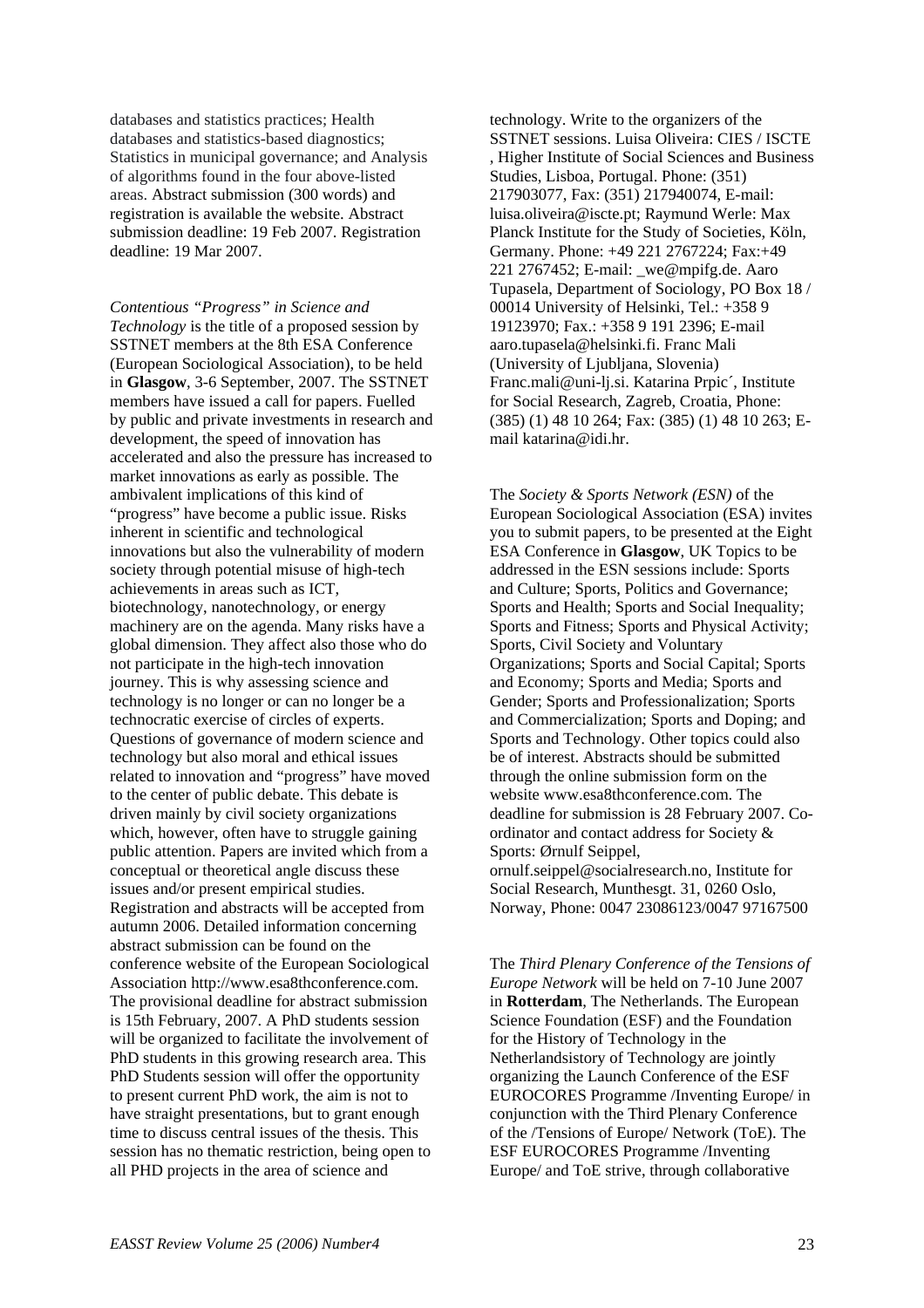research and coordinating efforts, to promote studies of the interplay between technical change and European history. Instead of focusing on national histories, the emphasis of both initiatives is on /transnational/ technological developments that have shaped and are shaping Europe. For scholars interested in the role of technology in European history this event will provide a unique opportunity not only to present and discuss current and envisaged new research, but also to create new networks and plan coordinated activities for some years to come. We encourage scholars from all disciplines who study subjects related to the areas below to submit abstracts for the research sessions and roundtables organised by the Tensions of Europe network. These areas are drawn from the Inventing Europe themes (see http://www.esf.org/inventingeurope) and the Tensions of Europe Intellectual Agenda (see www.histech.nl/tensions). Building Europe through Infrastructures, or, how Europe has been shaped by the material links of transnational infrastructure; Constructing European Ways of Knowing, or, how Europe became articulated through efforts to unite knowledge and practices on a European scale; Consuming Europe, or, how actors reworked consumer goods and artefacts for local, regional, national, European, and global use Europe in the Global World, or, how Europe has been created through colonial, ex-colonial, trans-Atlantic, and other global exchanges; Synthetic methodological or historiographical explorations of the role of technology in transnational European history. For more information, contact Rüdiger Klein (inventingeurope@esf.org).

*Networking in Science: The Gender Perspective* is the title of the conference to be held in **Ermoupolis of Syros, Greece**, on July 6-9, 2007. The Commission "Women in Science" of the International Union for History and Philosophy of Science/Division of History of Science is organizing a conference to honor the 25th anniversary of the Commission's establishment. The venue is the Ermoupolis Seminars in Syros, a Cycladic island in Greece. The Ermoupolis Seminars constitute an important institution in Greece. For the last 23 years they have been organized the National Hellenic Research Foundation, http://www.eie.gr/http://www.eie.gr/, in collaboration to the Scientific Foundation of Cyclades. The seminars take place at the historical building of the Town Hall of Cyclades and the Industrial Museum of Ermoupolis, the

capital of Syros. The commission's meeting is held from the 6th to the 9th of July, 2007. The conference explores the importance of networking in science from a gender perspective. It is indubitable that networks play an important role in the development of science. Exchange of knowledge and expertise between scientists of several countries and universities stand on the top of their agenda. Parallel to this runs the importance of belonging to the "right" networks for the development of one's own scientific career. Historically participation in professional organisations and other scientific networks have been long ago recognized as the most essential part in the advancement of science. However, given the marginal position of women in science it is interesting to explore the role of gender in networking in science. In its 1999 Communication "Women and Science," the European Commission recognised that networks of women scientists have a key role to play. The conference aims to a sociological and historical understanding of the role of scientific networks to women's professional careers and the role of gender to the establishment and maintaining of scientific networks. Abstracts of contributed papers are due February 28, 2007. You could send your abstract either electronically or via mail to Dr. Annette Vogt, President of the Commission Women in Science of the DHS/IUHPS Max Planck Institute for the History of Science, Boltzmannstr. 44, 14195 Berlin, Germany, vogt@mpiwg-berlin.mpg.de, or Maria Rentetzi, Secretary of the Commission Women in Science of the DHS/IUHPS, National Technical University of Athens Efestion 11, Thisio, Athens 11851, Greece, mrentetz@vt.edu.

The PhD students of the Augustin Cournot Doctoral School are pleased to announce the upcoming fourth edition of the *Augustin Cournot Doctoral Days* **(**ACDD) to be held from the 10th to 12th April 2007 at the Université Louis Pasteur in **Strasbourg**, France. This interdisciplinary conference provides a stimulating environment in which international PhD students and young researchers can exchange their ideas with experienced researchers. The History of Science and Science & Technology Studies portion of the conference will focus notably on the history of science, technology and medicine, as well as sociology and other social studies of science. Papers on the following themes will be particularly welcomed: Risk and regulation; Health and environment; Clinical medicine; Innovation in therapeutics;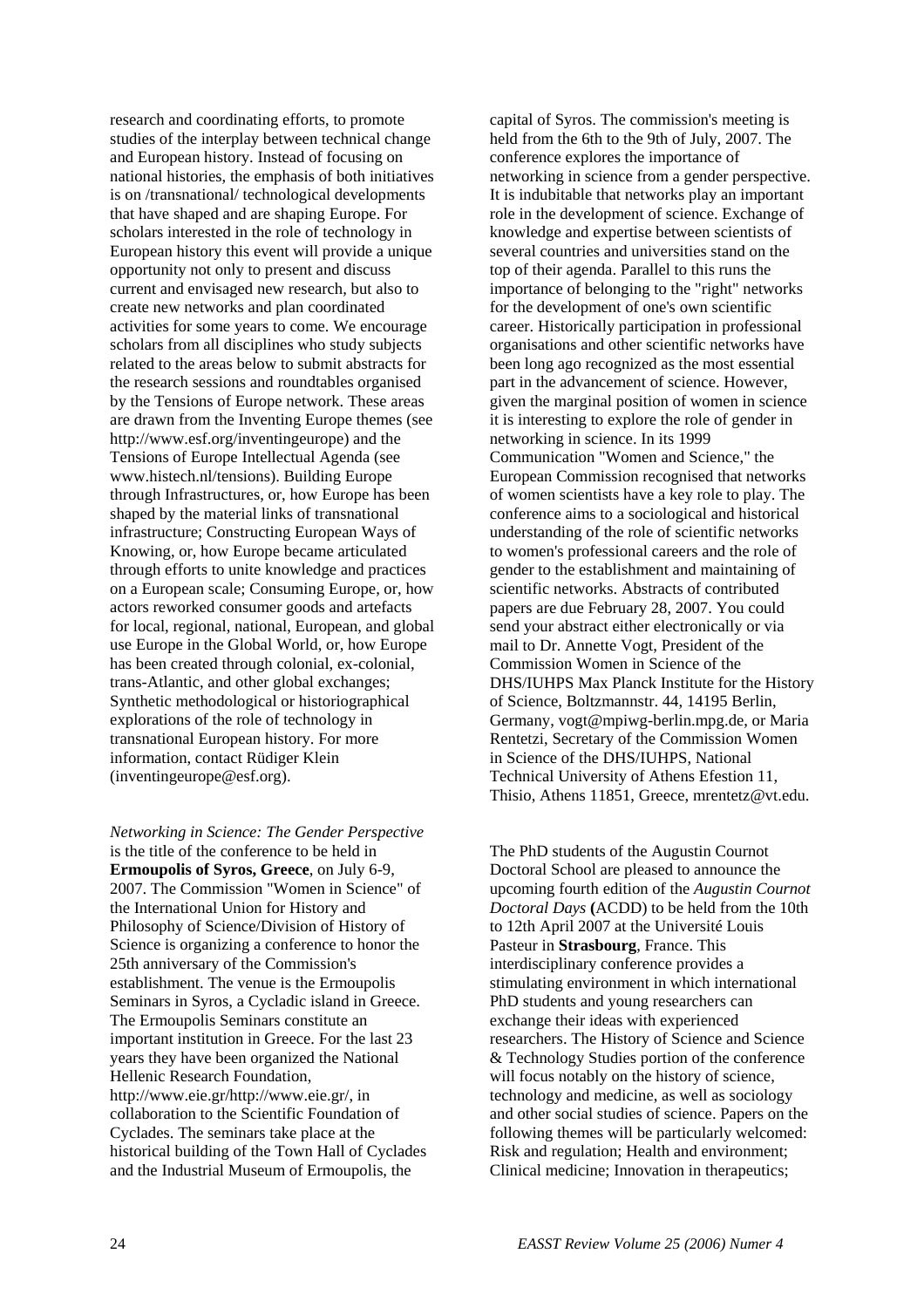and Physical and observatory sciences. Sessions will not be limited to these topics.Accepted papers will be presented in parallel sessions focusing on each domain. The format is a 20 minute presentation followed by 10 minutes of questions and discussion. Plenary sessions are scheduled during the three days with the participation of senior researchers. Interested PhD students are expected to submit an extended abstract in English (apx. 1 page and three keywords) in electronic form to the following address: doctoraldays@cournot.u-strasbg.fr. Submission should include the author's name, affiliation, address, phone number and email. The fee is 60 euros, and it covers registration, noon and evening meals. Deadline for submission: 1 February 2007. Acceptance notification: 1 March 2007. Registration deadline: 15 March 2007. Communication of the full paper (optional - for publication on the ACDD website): 1 April 2007. For further information on the conference format and program details, please refer to: http://cournot.ustrasbg.fr/acdd.

There has been a call for papers for the sessions of the Research Network 'Sociology of Risk and Uncertainty' at the 8th conference of the *European Sociological Association* on 'Conflict, Citizenship and Civil Society', 3-6 September 2007 in **Glasgow**, UK. The deadline 15th February 2007. Risk and uncertainty are important issues in a growing amount of societal areas and social research. The management and negotiation of risk, its socio-cultural production in media coverage and discourses and the conflicts on its (unequal) allocation are focal themes in the sociology of risk and uncertainty. As there is a growing interest in how sociological macro phenomena are linked to everyday life, the call for papers of the research network covers a wide range of topics. It reaches from strategies to govern the risk society and the discoursive construction of risk and uncertainty via issues of health and illness to the ongoing reproduction of social inequalities. There is an additional focus on individual's experience and management of risk and uncertainty. The various links of risk and suffering are addressed as well as the phenomena of voluntary (high) risk taking. In a shared session with the RN Biographical Perspectives on European Societies the different forms of the management of risk and uncertainty during the course of their life as well as the impact of one's biography on the experience of risk and uncertainty will be examined. Session

topics include the following. Governing the Risk Society (Chair: Peter Taylor-Gooby, University of Kent, Canterbury, UK, P.F.Taylor-Gooby@kent.ac.uk). The emergence of the risk approach to managing uncertainty and the implications for governance across public and private sectors and personal life have been extensively analysed. This section invites papers which draw on these themes, and those which consider current developments, including but not limited to: Risk and Citizenship; Risk and Trust; New Public Policies and Risk; and Risk and New Forms of Management. Health, Risk and European Societies (Chair: Andy Alaszewski, Centre for Health Service Studies (CHSS), University of Kent, Canterbury, UK, a.m.alaszewski@kent.ac.uk). Health forms a major site for the articulation and construction of risk in late modern society. Failures to effectively identify and manage risk often result in major health problems even disasters while the uncertainty associated with health threats are a major factor in shaping individual and collective behaviour. We invite papers which address different dimensions of health and risk from issues of human agency, through the institutional structuring of risk to the societal construction of risk and uncertainty. Risk Discourses and the Media (Chair: to be determined). The media doubtless play an important role to disseminate knowledge about the world, which risks and uncertainties we have to expect and which worries and concerns torture us in everyday life. Nevertheless, the media only partly influence people's risk perception. The session aims to examine how media discourses (e.g. on GMfood, bird flue, divorce, youth, crime) construct risk and uncertainty and how media and the public are connected. Terrorism, Risk and Uncertainty (Chair: Gabe Mythen, Manchester Metropolitan University, UK, G.Mythen@mmu.ac.uk). Following on from high profile terrorist attacks in the United States, Spain and the UK, terrorism has become a crucial and contested problem in Western nations. Political debates have centred on the nature, communication and management of the terrorist threat. Meanwhile, academics have sought to understand the thorny issues that cluster around terrorism with recourse to extant risk theories. This theme seeks to make sense of current events by engaging with the risks and uncertainties that emerge around the terrorist threat, including its representation, mediation, interpretation and regulation. Submissions are invited for papers which engage with one or more of the following themes: Terrorism and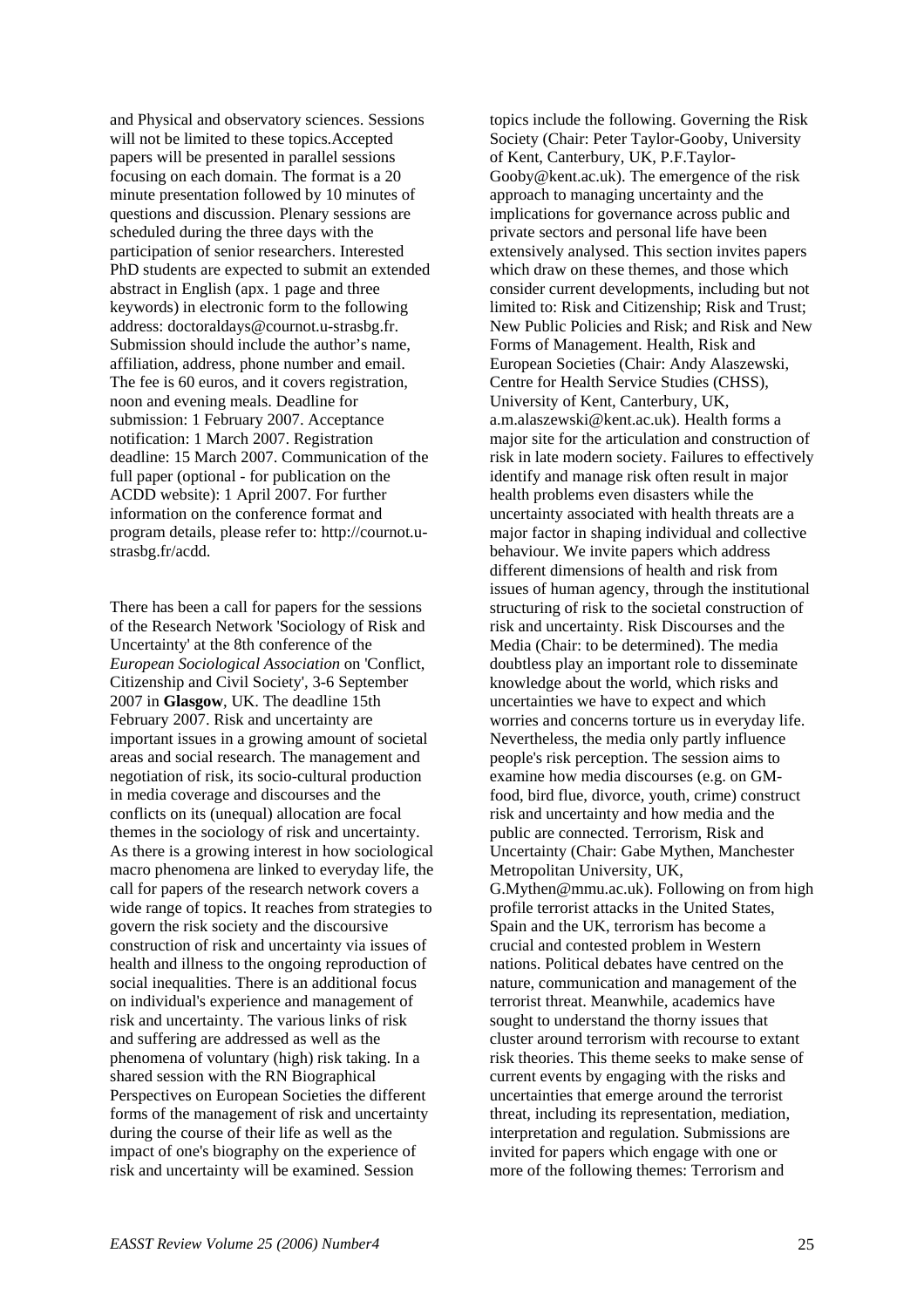Changing Modes of Risk Assessment; Media Representations of Terrorism; Terrorism and the Politics of Fear; Security, Surveillance and Terrorism; Terrorism, Law and Uncertainty; and Terrorism, Crime and Governance. Risk, Uncertainty and Social Inequalities (Chair: Anwen Jones, University of York, UK, naj3@york.ac.uk). Beck's thesis on the risk society (1991) stated a change in societal reproduction mode from a society mainly driven by class differences to a society mainly driven by risk. Even though this assumption was continuously criticized there is still a lack of newer studies of the reproduction of social inequalities in the risk society and how risk and inequalities interact, whether they mutually amplify or weaken inequalities. Papers are invited which contribute to the understanding of the societal reproduction of social inequalities in the risk society. Risk, Uncertainty, and Social Suffering (Chair: Marja-Liisa Honkasalo, University of Helsinki, Finland (marjaliisa.honkasalo@helsinki.fi). Social suffering as a theoretical and methodological approach has recently been widely discussed within the domain of social sciences. Social suffering is approached from various perspectives; it is defined as a social category that connects different kinds of human problems, including pain, illness experience, political violence, and other trials for people to undergo or endure. Some scholars consider social suffering as lived experience, and as something that hinders the most meaningful in one's life. Still others, like Bourdieu, with his concept of misère considers sufferings in a plural and emphasizes human agency and praxis in shifting and multiple contexts of everyday life. The session aims to discussing the problems of risk in the context of social suffering, thus giving it a broader perspective upon the lived experience of uncertainty, contingency, and agency. Voluntary Risk Taking (Chair: Stephen Lyng, Carthage College, USA, slyng@carthage.edu). In the context of risk, research often focuses on the individual's prevention of or coping with undesired events. The reasons and forms of why people seek risks and uncertainties are less well examined even though voluntary risk taking is an essential part of our life (Lupton/Tulloch 2002; Lyng 2005). Voluntary risk taking is addressed in a range of areas as crime, leisure time, sex, sports, work, drug use etc. The session aims to pool forms of voluntary risk taking in European societies. Shared sessions with other research networks: Biography, Risk, and Uncertainty, with RN 'Biographical Perspectives on European

Societies', (Chair: Jens O. Zinn, j.zinn@kent.ac.uk and Robin Humphrey, Robin.Humphrey@newcastle.ac.uk). Biographical research and risk research are two rising stars of sociological and interdisciplinary research which converge in many respects. In risk research the pressing question on the factors how people perceive and respond to risk recently developed greater interest into narrative and biographical research since risk perceptions research, the psychometric paradigm and rational action approaches showed significant weaknesses. How current activities and orientations are embedded in the accumulation of experiences during the course of one's life is the central focus of biographical research. In this perspective risk perception and coping with risk is part of the overall management of one's life and its miseries and therefore only understandable against the background of one's biography embedded in a socio-historical context. Papers are welcome which examine people's everyday management of risks in a biographical perspective. Please submit your abstracts via the conference homepage, http://www.esa8thconference.com/abstractsubmi ssion/index.php by 15th February 2007.

The *4th Dubrovnik Conference on Sustainable Development* (www.dubrovnik2007.fsb.hr) will be held on June 4-8 2007, in Dubrovnik, **Croatia**. A special session will be held on Sustainable Socio-Technical Transport Systems: Intellectual refreshments from and for the STS community. Many scholars, in particular those in the field of Science and Technology Studies (STS), argue for interdisciplinary collaboration to develop not only a better conceptual grasp of socio-technical systems but also to devise more effective policy advise on how to make such systems more sustainable. However, it has not yet become standard

practice for STS scholars to expose themselves to the engineering details of, say, more sustainable transport systems. Conversely, it seems fair to state that engineers typically do not systematically seek advice from social scientists – or only in an "end-of-pipe" fashion to advertise resource efficient products to public, corporate or private consumers. The 4th Dubrovnik Conference on Sustainable Development of Energy, Water and Environment Systems will try to provide a venue for a more truly interdisciplinary dialogue about sustainable development – in particular about sustainable transport. Its conceptual starting point is the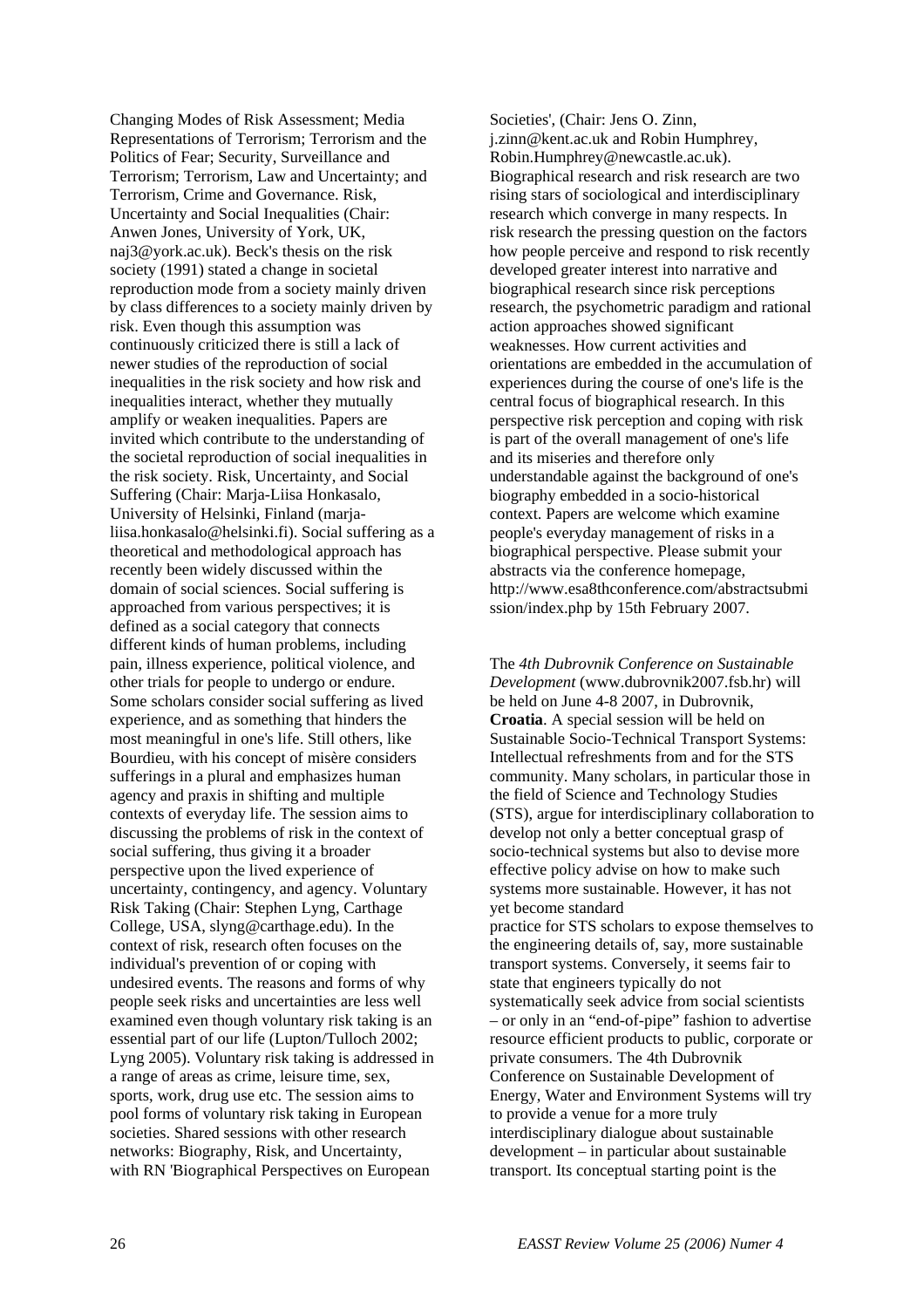acknowledgement of sustainable development as a complex, multi-criteria challenge requiring interdisciplinary collaboration. Papers exploring "engineering, social, and environment aspects" of sustainable transport are therefore invited as contributions to the emerging field of sustainability science. The special session on a socio-technical understanding of transport systems will be a platform for such crossfertilisation and mutual refreshment. Its contributions will offer insights from recent STS research about the hybrid constitution of sustainable transport systems and the systemic interweavement of their social, institutional and technical elements. Papers are also invited about concrete tools to put these insights to action, like Co-evolution audit, Strategic Niche Management (SNM), Constructive Technology Assessment (CTA), Co-Evolutionary Socio-technical Scenario Method (CEST-method) etc. Since dialogue involves talking and listening, the presenters are particularly encouraged to also disclose their concerns and knowledge gaps as potential "docking points" for contributions of their peers from engineering and natural science departments. It is intended to publish selected contributions to this unique dialogue in *Built Environment*, www.alexandrinepress.co.uk, whose editors have already expressed their interest in such a special issue. Session convenor: Dr. Ralf Brand, University of Manchester, ralf.brand@manchester.ac.uk, +44 / 161 / 2750317. Authors willing to present a paper should prepare a one-page abstract using the abstract template at

www.dubrovnik2007.fsb.hr/AbstractTemplate.rtf . Abstract submissions are required by January 15 2007 via the web form. Copies of the abstract should also be sent to the session convenor at ralf.brand@manchester.ac.uk. All papers will be reviewed under direction of the Scientific Advisory Board; the session organiser is not involved in the Review Process.

*Dangerous Trade: Histories of Industrial Hazard across a Globalizing World*, the international conference on the historical relationship between industrial hazards and globalization, will be held December 13-15, 2007, at Stony Brook University, **Stony Brook, N.Y.** It will focus especially on two more recent periods of global economic integration, the late nineteenth/early twentieth and the later twentieth centuries. The conference will highlight several themes: (1) the making of hazardous industries in particular places. Issues may range from design,

engineering, and management of dangerous processes; to worker health and disease; to housing and sanitation; to air and water pollution; to ecological impacts on surrounding lands and livelihoods. The industries involved may be older, as in agriculture or mining or textiles, or newer, as in petrochemical or nuclear plants. For each period, we seek cases studies in both developed and developing worlds. (2) Knowing and controlling industrial hazards: Issues may include the evolving awareness of danger, risk, or dissemination; changing and conflicting styles of knowledge, whether lay or expert; changing means of detection and diagnosis; the influence of worker or environmental organizations and advocacy; different state and regulatory approaches and their impacts; and debates and struggles over solutions, whether technological, legal or political. (3) Historical relationships between intra-workplace and wider environmental hazards, and between the professional and legal terrains of "occupational," "environmental," and "public" health. (4) Crossnational passages in the making, recognition and remedy of industrial hazards. These may involve multinational companies, capital, managers, migratory workers, raw materials, experts, technologies, scientific or other cultural practices, government or international agencies, or labor or environmental groups. (5) Comparative and supra-national approaches to the history of industrial hazard. Our deliberations will strive for a more synthetic understanding of how the history of industrial hazards has varied across industries, nations, and periods, and of how, when, and why hazardous processes and their associated knowledge and remedy have (or

have not) traveled from one nation or territory to another. The conference will have a workshop format, as we plan to move quickly to an edited publication. Accepted participants will be expected to submit a full manuscript version of their paper a month and a half beforehand, as a basis for conference discussions. Funds will likely be available for accepted presenters to cover food, lodging, and travel, national as well as international. We hope to strike an even balance between U.S. and non-U.S. participants. Paper proposals must include an abstract of at least five hundred words and a curriculum vitae. The deadline for paper proposals is March 31, 2007. They should be sent as email attachments, in Word or Wordperfect files, to csellers@notes.cc.sunysb.edu or else as hard copies, to Christopher Sellers, History

Department, Stony Brook University, Stony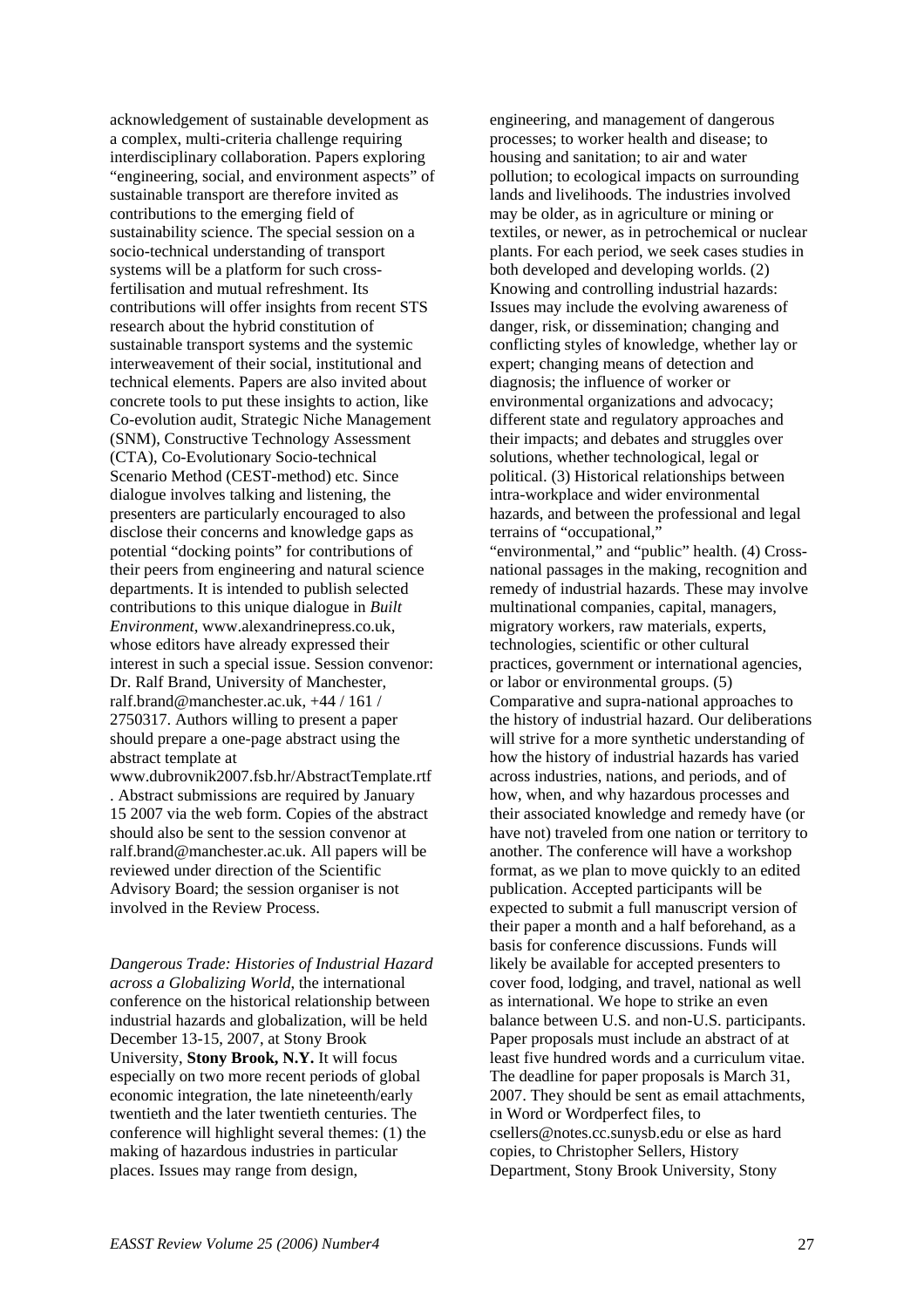Brook, NY 11794 USA. Please address inquiries to Christopher Sellers, at the above email, or to Joseph Melling at J.L.melling@exeter.ac.uk.

*Visualising Nature: Making Images and the Production of Biological Knowledge from Early Modern Natural History to Contemporary Life Sciences* is the title of the **Ischia Summer School** on the History of the Life Sciences, Ischia,  $3$  July – 10 July, 2007. It is supported by Stazione Zoologica Anton Dohrn (Naples), Institut d'Histoire de la Médecine et de la Santé (Geneva), Max-Planck-Institut für Wissenschaftsgeschichte (Berlin), and History of Science Department, Harvard University (Cambridge, Mass). The Directors of the School are Giorgio Bernardi and Christiane Groeben (Stazione Zoologica Anton Dohrn, Naples) Janet Browne (Harvard), Bernardino Fantini (Geneva), Hans-Jörg Rheinberger (Berlin). The 2007 summer school will explore the relationship between making and knowing in the biological sciences as mediated by visual culture from the Renaissance to the modern day. We intend to focus on three interrelated themes. One theme concerns craft practices and the development of visualising technologies. The development of such techniques (engraving, photography, film and digital technologies) invariably takes place outside biology and therefore gives rise to problems of application, conversion and definition, all of which impact on the practice of biology. The second theme concerns the historical relation between theory and image in the formation of scientific arguments. The iconic images of an evolutionary tree, biochemical cycles or the double helix, for example, are wedded to our understanding of current research. Visualisation, in this sense, is the statement of theory. Third, there are the cognitive claims about reality that are made through images, for example through graphs, diagrams, moving images, time lapse or changes

of scale, microscopy, computer simulation, museum display, the rhetoric of book illustration, TV wildlife films and medical imaging. Perceptual evidence has traditionally been given privileged epistemic status in science. Yet increasing use of non-optical detection methods and increasing reliance on statistical processing to generate data renders the status of the knowledge problematic. The aim is to bring together graduate and recent postdoctoral students with experts from a number of different fields to engage with the following key topics: 1.Techologies of making images and presenting biological materials, including the fine arts,

drawing and painting, craft practices, the impact of mechanical reproduction, anatomies and preparations (eg slides, models, specimens). 2.Changes of scale, microscopy, photography, X-Rays, the consolidation of agreement about the meaning of images, eyewitness reports, realism and observation, training. 3.Film and digital technologies; new instruments and new conceptual problems. 4. Images as theory and tool, diagrams, maps, scans, tables, graphs and iconic representations such as evolutionary trees, biological cycles, isotopic tracing. 5.Computer simulations, the enhancement of reality, the place of perceptual evidence in modern biology, genetic and epidemiological maps, the depiction of cells. 6.Visual display, museums, book illustration, spectacle, mass-media outlets. It is hoped to arrange time for participating students also to present a brief account of their own work. In addition there will be opportunities for a film screening, provisionally a selection of Jean Painlevé's classic natural history films (1940s). A visit to the laboratory of the Stazione Zoologica 'Anton Dohrn' in Naples is planned during which students can explore modern laboratory techniques and the famous aquarium. The emphasis of the course will be on encouraging discussion and exchanging ideas across disciplinary boundaries. English is the official working language. A background reading pack for the workshops will be sent to each participant in advance. The first and last days (Tuesday 3 July and Tuesday 10 July) are travelling days with no lectures scheduled. The island of Ischia can only be approached by ferry from Naples and participants arriving by air are encouraged to check the ferry timetables carefully. We will provide all necessary information. The weather at this time of year is extremely warm and sunny, especially around midday, and for comfort we schedule our sessions during the morning and late afternoon. Applications should be sent by 30 January 2007 to: Professor Bernardino Fantini, Institut d.Histoire de la Médecine et de la Santé, CMU, Case postale, 1211 Genève 4, Switzerland, Phone: +41.22.379.57.90; Fax:

+41.22.379.57.92, Email:

Bernardino.Fantini@medecine.unige.ch. Please include a brief cv, a statement specifying your academic experience and interest in the course topic, and a letter of recommendation. The group will be limited to about 25 participants. There is a small charge for students of 400 Euros each. This fee covers full board and lodging. The organisers gratefully acknowledge awards from the VolkswagenStiftung and the Stazione Zoologica Anton Dohrn (Naples).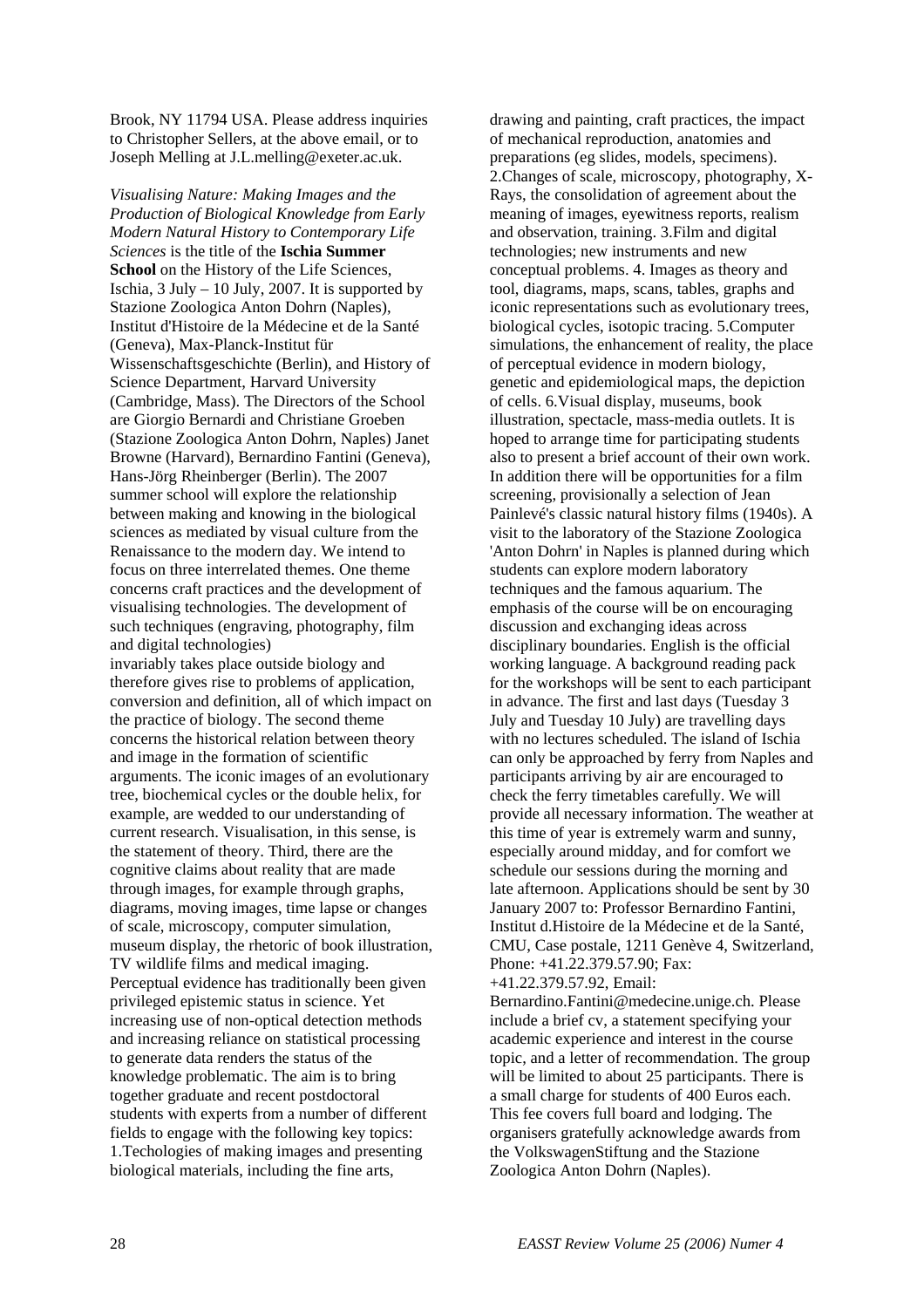*Geometrical Objects: Architecture and the Mathematical Sciences 1400-1800*, will be held at the **Museum of the History of Science and Worcester College, University of Oxford** on 19-20 March 2007. Recent scholarship in the history of science has underscored the mutually reinforcing relationship between "high" and "low," or theoretical and practical, forms of early modern mathematics. As many historians have shown, mathematicians of the period were deeply involved in problems of instrument making, surveying,

engineering, gunnery, and navigation. At the same time, the practitioners of these arts were increasingly concerned with questions of higher mathematics and natural philosophy as they pertained to the advancement of their craft. In fact, practitioners appear to have provided an important intellectual and technical context for many of the period's mathematical discoveries an essential development, historians now maintain, in the larger history of the "scientific revolution." Architecture, too, was a "mathematical" art, almost wholly dependent on geometrical or arithmetic operations of some form or another. The process of design itself insofar as it required the application of consistent proportional rules - was largely defined by them, as were many other basic tasks. Surveying, cost estimates, bookkeeping, and even the use of routine graphic techniques - perspective, scaled orthogonal drawing, and stereotomic diagrams all entailed a certain amount of mathematical training. Nor were these skills limited to the design of buildings. Architects also used calculations in mapping cities, laying out fortifications, and planning hydraulic projects for gardens, dams, and canals. Military and civil engineering had long been part of the Vitruvian tradition. This symposium seeks to explore issues and questions raised by this situation. To what extent can the architect be considered a "mathematical practitioner"? What role did architectural practice and building technologies play in the broader evolution of mathematics? How did architects see themselves in relation to mathematicians and scientists? What are the documented cases of contact or conflict between these groups? Attendance is free but registration essential. For further information and a list of speakers see

http://www.mhs.ox.ac.uk/architecture/.

*Geographies of Nineteenth-Century Science: An* 

*International Interdisciplinary Conference*, will be held at the Institute of Geography, **University of Edinburgh** on 18-21 July 2007. See **<http://www.geos.ed.ac.uk/geography/geog19c>**. The conference themes are the Production of scientific knowledge; Mobility of scientific knowledge; and Consumption of scientific knowledge. The importance of space and the situated nature of knowledge in understanding the history of intellectual and social change have been increasingly acknowledged by scholars in a variety of disciplines. In this context, the 'spatial turn' evident in the history of science has been paralleled by work in geography which has paid attention to science's discovery, the sites of its reception and justification and studies of the nature of science's movement across space. In this regard, the time is right to reinforce interdisciplinary enquiry and establish new research frontiers by exploring the significance of geographical thinking to the making, movement and reception of science, here in the nineteenth century. Speakers: Sam Alberti (University of Manchester), Lawrence Dritsas (University of Edinburgh), Diarmid Finnegan (Queen's University Belfast), Aileen Fyfe (National University of Ireland, Galway), Graeme Gooday (University of Leeds), Sally Gregory Kohlstedt (University of Minnesota), Bernard Lightman (York University, Toronto), David Livingstone (Queen's University Belfast), Iwan Morus (University of Aberystwyth), Simon Naylor (University of Exeter), Theodore Porter (University of California, Los Angeles), Nicholas Rupke (University of Göttingen), Anne Secord (University of Cambridge), Sujit Sivasundaram (University of Cambridge), Crosbie Smith (University of Kent), Jon Topham (University of Leeds), Charles Withers (University of Edinburgh). Deadline for registration is 18 June 2007. This conference is sponsored by The British Academy, The British Society for the History of Science, Queen's University Belfast, The Royal Society of Edinburgh, the Historical Geography Research Group of the Royal Geographical Society (with the Institute of British Geographers) and The University of Edinburgh (Moray Endowment Fund).

*The European Science Foundation (ESF) and the Foundation for the History of Technology* in the Netherlands are jointly organizing the Launch Conference of the ESF EUROCORES Programme Inventing Europe in conjunction with the Third Plenary Conference of the Tensions of Europe Network (ToE). The ESF EUROCORES Programme Inventing Europe and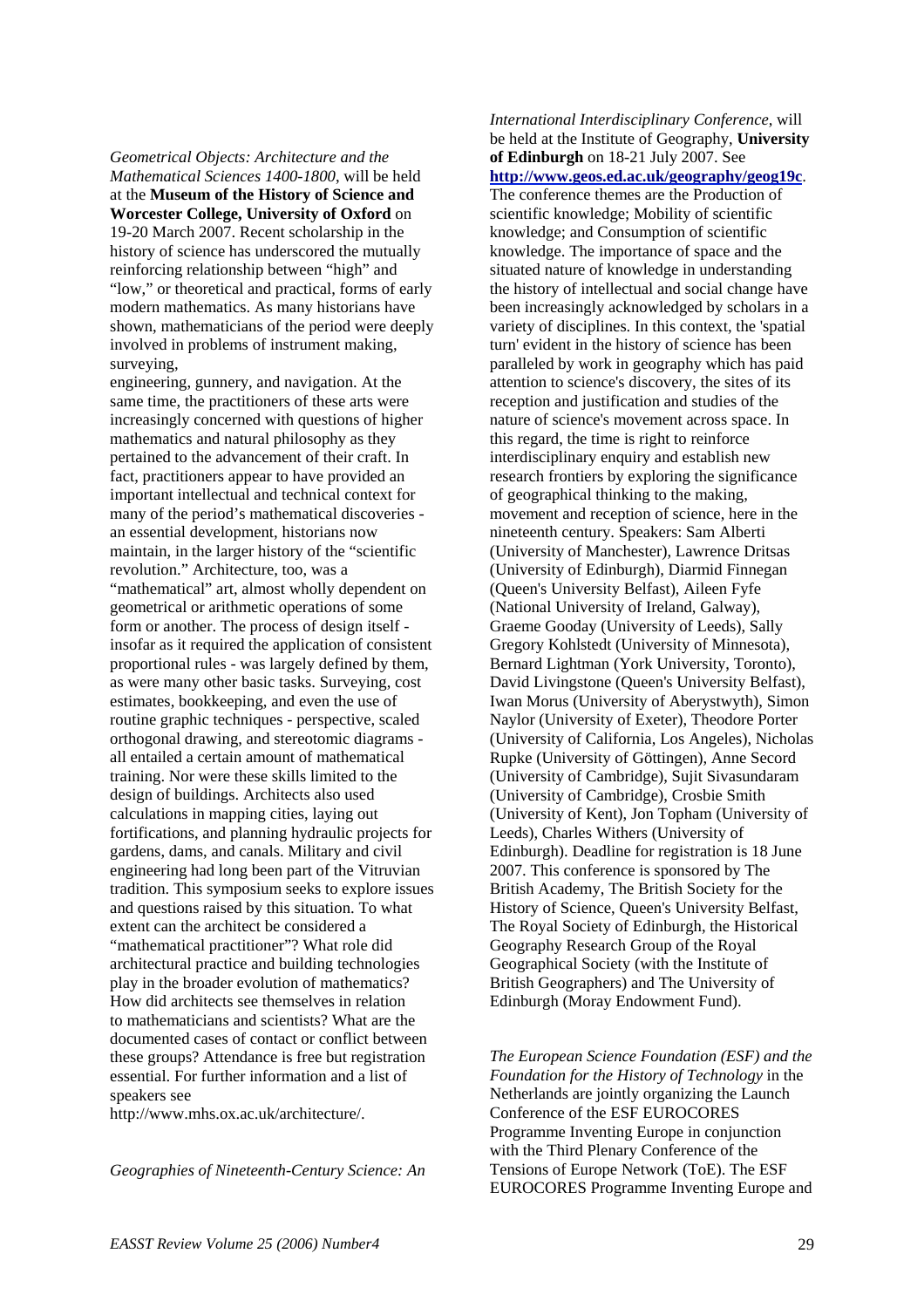ToE strive, through collaborative research and coordinating efforts, to promote studies of the interplay between technical change and European history. Instead of focusing on national histories, the emphasis of both initiatives is on transnational technological developments that have shaped and are shaping Europe. For scholars interested in the role of technology in European history this event will provide a unique opportunity not only to present and discuss current and envisaged new research, but also to create new networks and plan coordinated activities for some years to come. We encourage scholars from all disciplines who study subjects related to the areas below to submit abstracts for the research sessions and roundtables organised by the Tensions of Europe network. These areas are drawn from the Inventing Europe themes (see http://www.esf.org/inventingeurope) and the Tensions of Europe Intellectual Agenda (see www.histech.nl/tensions ). The conference seeks contributions that will treat technological change as an entry point into the contested practice of Europeanization. Four general areas to be explored are: Building Europe through Infrastructures, or, how Europe has been shaped by the material links of transnational infrastructure. Constructing European Ways of Knowing, or, how Europe became articulated through efforts to unite knowledge and practices on a European scale. Consuming Europe, or, how actors reworked consumer goods and artefacts for local, regional, national, European, and global use. Europe in the Global World, or, how Europe has been created through colonial, ex-colonial, trans-Atlantic, and other global exchanges. Synthetic methodological or historiographical explorations of the role of technology in transnational European history. The Program Committee welcomes proposals that address the overall conference themes in the following two formats: Research sessions with three papers based on original research, and an invited commentator. Because the conference encourages debate, appropriate time for discussion should be allocated to the commentators as well as the members of the audience. The papers will be pre-circulated to all conference participants. Conference participants are expected to have read the papers thus presentations should be brief. Roundtable sessions with an open agenda or one paper to start-off the discussion. The sessions will host no more than six discussants including the organizer and the chair. The organizer is responsible for preparing a dialogue paper to stimulate debate, and if relevant, supplementary material. Ideally,

the dialogue paper will be a brief piece that poses a number of historical problems and/or questions related to the conference theme that will be addressed in the debate. While the organizer should propose discussants, the Program Committee may make additional suggestions. The chair may decide either to limit the conversation to invited roundtable discussants or to allow the audience to ask questions and enter the debate. Research sessions will be allotted a minimum time slot of one and a half hours, and roundtable discussions one hour. The deadline for session and roundtable proposals is JANUARY 22, 2007. The session abstracts (maximum 600 words) should be submitted by the organizers together with the abstracts for the individual presentations (maximum 500 words each). To propose a roundtable, please submit a list of invited participants and an abstract (maximum 600 words). When giving the proposal a digital file name, please include the organizer's last name, and either RS for research session or RT for round table. The abstracts should be sent to the Program Committee by email to TOE@tue.nl . Please direct queries to the Program Committee Coordinator, Donna C. Mehos (d.c.mehos@tue.nl). The Program Committee will inform the session organizers about its decisions no later than March 1, 2007. Tensions of Europe is seeking travel funding for those who have no opportunity to participate otherwise. Costs of InventingEurope participants will be borne by ESF. More information will become available at the conference website www.histech.nl/tensions. Papers and roundtable discussion texts must be submitted to the Program Committee by May 1, 2007 because they will be distributed to all conference participants before the conference on a CD and made available on the website.

*Re:place 2007, the Second International Conference on the Histories of Media, Art, Science and Technology*, will be held at the **Haus der Kulturen der Welt, Berlin**, 15-18 November 2007. Re:place 2007, the Second International Conference on the Histories of Media, Art, Science and Technology, will take place in Berlin from 15 - 18 November 2007 as a project of Kulturprojekte Berlin GmbH in cooperation with Haus der Kulturen der Welt. This conference is a sequel to 'Refresh!', the first in this series, chaired by Oliver Grau and produced by the Database of Virtual Art, Leonardo, and Banff New Media Institute, and held at the Banff Center in Canada in September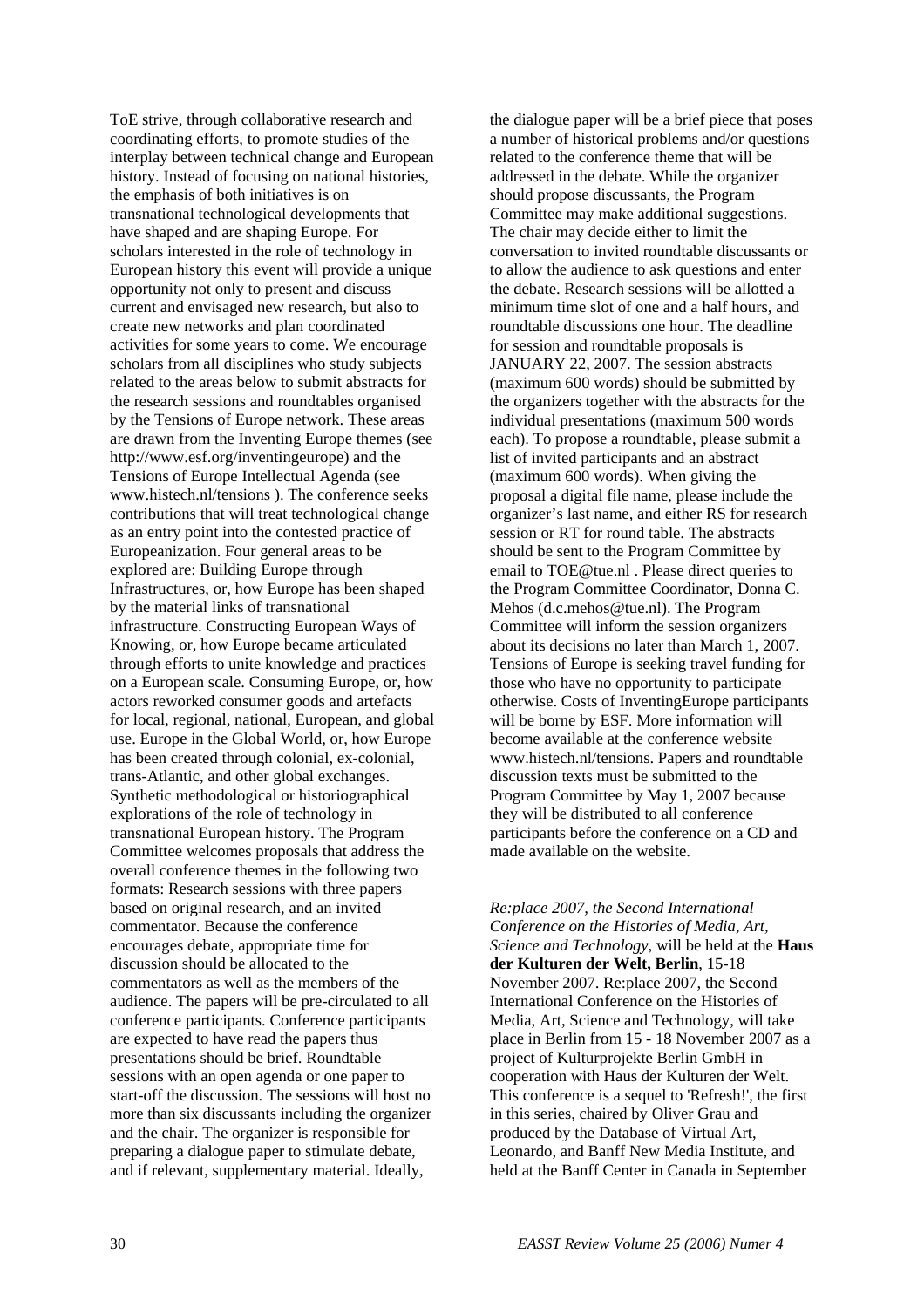2005, which brought together several hundred artists, scientists, researchers, curators and theoreticians of different disciplines. Re:place 2007 will be an international forum for the presentation and the discussion of exemplary approaches to the rapport between art, media, science and technology. With the title, 're:place', we propose a thematic focus on locatedness and the migration of knowledge and knowledge production in the interdisciplinary contexts of art, historiography, science and technology. The re:place 2007 conference will be devoted to examining the manifold connections between art, science and technology, connections which have come into view more sharply through the growing attention to media art and its histories over the past years. It will address historical contexts and artistic explorations of new technologies as well as the historical and contemporary research into the mutual influences between artistic work, scientific research and technological developments. This research concerns such diverse fields as cybernetics, artificial intelligence, robotics, nano-technology, and bio-technology, as well as investigations in the humanities including art history, visual culture, musicology, comparative literature, media archaeology, media theory, science studies, and sociology. The conference programme will include competitively selected, peer-reviewed individual papers, panel presentations, poster sessions, as well as a small number of invited speakers. Several Keynote Lectures, by internationally renowned, outstanding theoreticians and artists, will deliberate on the central themes of the conference. The conference will also include dedicated forum sessions for participants to engage in more open-ended discussion and debate on relevant issues and questions. Re:place 2007 welcomes contributions from established as well as from emerging researchers in diverse fields. The conference will be of interest to those working in, but not limited to, the following areas: art history and theory, literary studies, cultural studies, film and media studies, theatre, dance and performance studies, philosophy, history, gender studies, human-computer interaction, contemporary art, musicology, sound studies, anthropology, sociology, geography, science, technology and society studies, history of science, and history of technology. We are especially keen on empirical, conceptual, and historical contributions that exemplify and expand the diverse methodological and thematic concerns of this extended interdisciplinary area. These might include contributions to:

institutional histories of centers, sites, or events that have helped to concretize and engender the intersections between media, art, science and technology. Some broad areas could be: experimental arts spaces, collaborative research labs, significant exhibitions, etc. Place studies that highlight significant locations or situations where such interdisciplinary intersections or significant historical episodes have occurred. A few examples might be: 'Tesla in Budapest', 'Flusser in Brazil', USSR in the 1920s, 'Japan between 1950s-1970s,' etc. Historiographical issues, methods, and debates that pose critical questions in the formulation of the histories of the 'media arts'. These might include: archaeology, genealogy or variantology as methodological tools, bridging the divide between art and media history, sociologies of interactivity, etc. Theoretical frameworks from various philosophical and disciplinary positions. Topics might include the exemplary role of film studies or musicology for the study of media arts, or the significance of cultural specificities and location in media and technologies, etc. The migration of knowledges and practices from different contexts, whether disciplinary, institutional, geographical or cultural. Topics might include: the role of migrant artists in the development of new discourses and practices; the movement and adoption of disciplinary ideas from science into art contexts or vice versa, etc. Access the online submission form at: http://www.mediaarthistory.org/. See also http://tamtam.mi2.hr/replace.

*Engineering European Bodies: When Biomedical Technologies Challenge European Governance, Bioethics and Identities* is the Final Conference of the EU Project "Challenges of Biomedicine (CoB) – Socio-Cultural Contexts, European Governance & Bioethics," to be held at the **University of Vienna**, June 14-16, 2007. Over the last few decades, biomedical technologies have played a crucial role in re-engineering the human body on multiple levels, as well as in redefining individual and collective identities. These processes challenge established cultural understandings, the way we govern new technologies as well as bioethical reflection. With the enlargement and integration of the European Union, questions relating to common governance of biomedical technologies including a European bioethics framework, have to be critically addressed both theoretically and empirically. Which roles do socio-cultural differences play and how do they figure in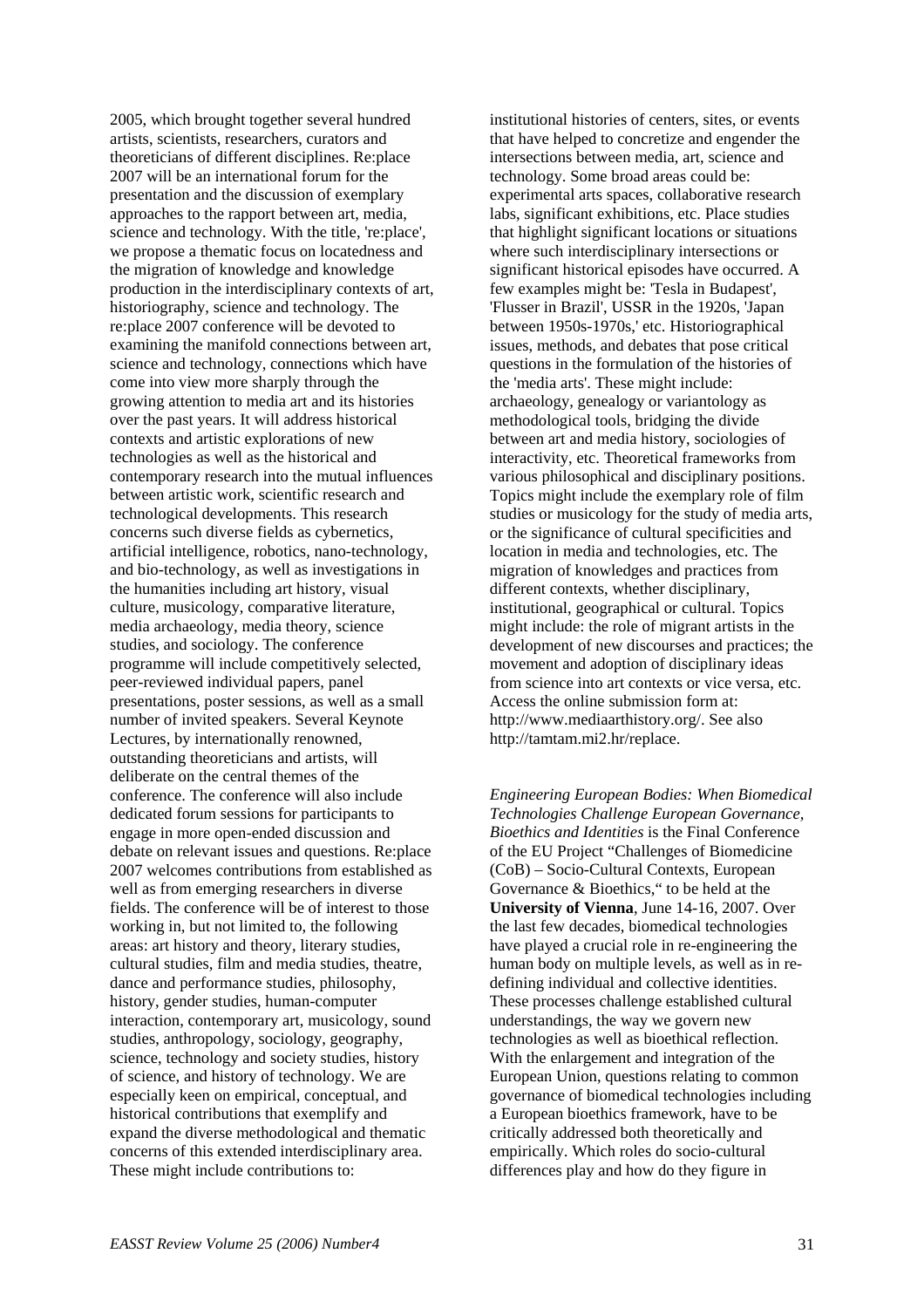shaping bodies and identities? What are the impacts on civic approaches to technologies, ethical argumentation and visions of governing? How are these differences handled in a common Europe? To address these issues, this conference builds on a comparative and interdisciplinary European research project "Challenges of Biomedicine". Going beyond the project it aims to bring together academics from bioethics, science and technology studies, cultural anthropology, medicine as well as policy makers on European and national levels. The goals of the conference are to discuss empirical work and ethical reflection related to the topic of sociocultural varieties in re-engineering bodies as well as concepts of choice, agency and identity; to investigate the implications of biomedical technologies for the delivery of health care and the public health; to debate implications of biomedical technologies for European and national policy arenas; and to reflect on the methodological challenges of comparative and cross-disciplinary research. Plenary lectures addressing the key issues will be alternated by parallel sessions which are meant to bring together genuine empirical and theoretical work carried out in these areas within the project as well as by invited researchers. Abstracts for individual presentations in the parallel sessions are invited (closing date February 28, 2007). The conference explicitly aims at bringing together research from different disciplinary context such as bioethics, anthropology, science and technology studies. Presentations should fit the conference topic and relate to one of three topical threads, either on: (1) the impact of biomedical technologies on identities, concepts of choice and decision making; (2) the biotechnological shaping of human values and attitudes; or (3) public participation in and governance of biomedical technologies and the public health systems they are embedded in. Papers addressing cultural comparative and cross-disciplinary work and related methodological challenges, religious and gender issues, as well as reflections on the normative and political implications of the processes described above are explicitly invited. Presentation proposals should contain title, speaker(s), affiliations and contact details, which of the conference threads it relates to, and an abstract of 300 words. Please use the template file on

http://www.univie.ac.at/virusss/workshops as basis for your submission and send it by February 28, 2007, to

projekt.wissenschaftsforschung@univie.ac.at.

*New Network Theory*, the International Conference, will be held in **Amsterdam** on 28- 30 June 2007. Organized by the Amsterdam School for Cultural Analysis, Institute of Network Cultures (Amsterdam Polytechnic, HvA), and Media Studies, University of Amsterdam, the conference (http://www.networkcultures.org/networktheory) also includes a public program with renowned speakers. The conference organizers are Geert Lovink (Institute of Network Cultures/University of Amsterdam), Sabine Niederer (Institute of Network Cultures), Richard Rogers (University of Amsterdam) and Jan Simons (University of Amsterdam). The object of study has shifted from the virtual community and the space of flows to the smart mob. When the object of study changes, so may the distinctions that dominate, particularly the schism between place-based space and place-less space, both organised and given life by networks. We would like to exploit the potential of writing contemporary network theory that suits and reflects the changes to the objects of study that come to define our understandings of network culture – a post-Castellsian network theory, if you will, that takes technical media seriously. It is time to look for elements that can make up a network theory outside of post-modern cultural studies (which marvelled at the place-less place) and ethnographic social sciences (which reminded us of the ground). What network culture studies needs is a 'language of new media,' perhaps even signage, to speak in terms of Lev Manovich; what it currently has is a science-centered 'unified network theory,' to paraphrase the language of Albert-László Barabási. Whilst it may come as no surprise to critical Internet scholars, the notion that networks are not random but have underlying structures remains the key insight for network scientists. Instead of posing new questions, the work that follows from that insight often seeks to confirm that structure and its accompanying patterns, across more and more network-like objects. The question remains which specific contribution critical Internet scholars and practitioners can make to opening up network thought. Such is the purpose of the network theory conference. How must we rethink network culture with a renewed emphasis on technical media and social software? Suggested Topics: Networks and Social Movements, Anomylous Objects / Parasites of the Net, Networking and Social Life, Social Software and Insider Networks, Network Policy, Network Governance / Organised Networks, Actor-Network Theory and the Assemblage, Gamers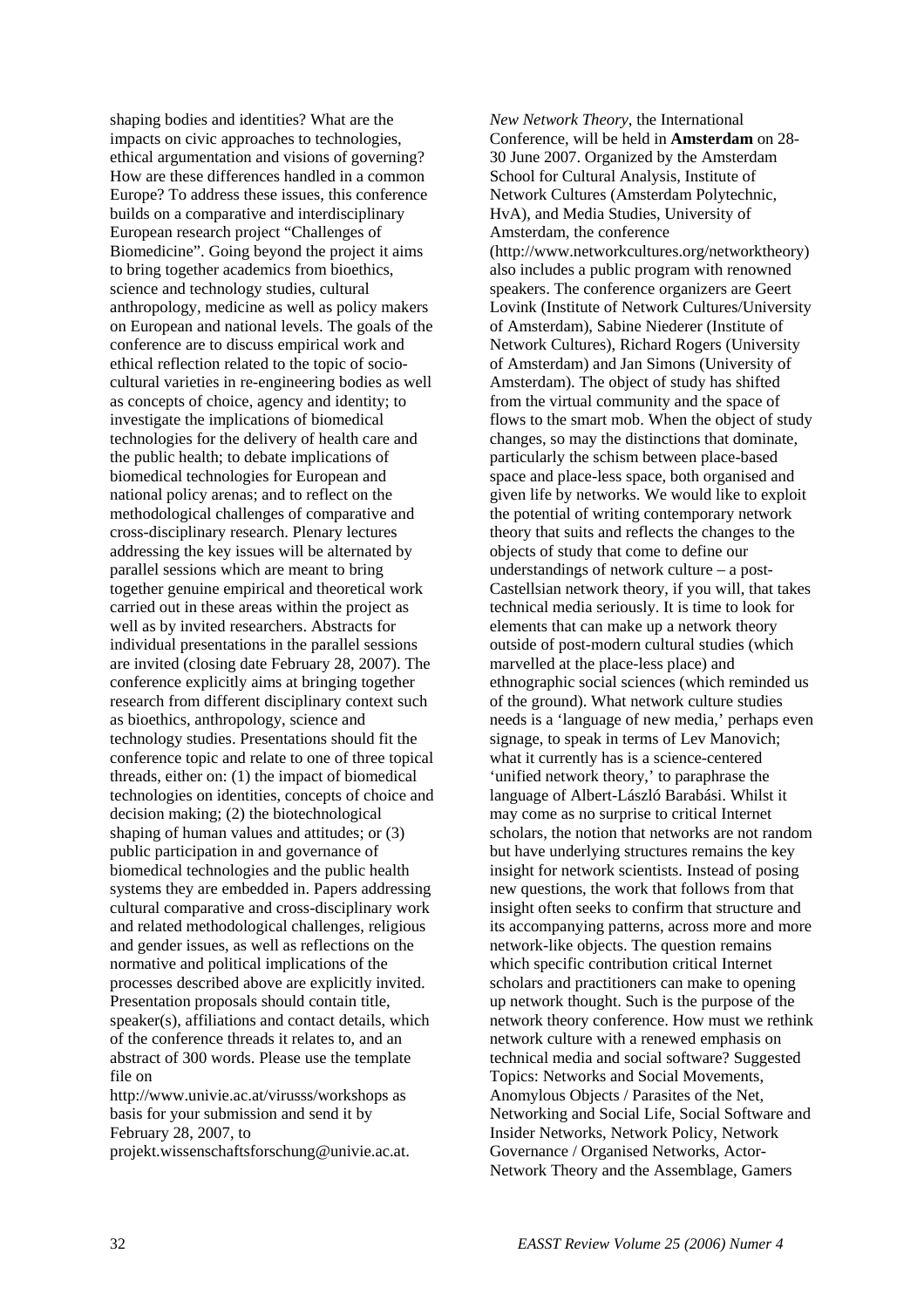Contribute to Network Theory, Network Knowledge Production, Networks and Disengagement, Media Networks, The Link, Locative Media and Networks, and Mapping Quests. Other topics may be suggested.

The fifth *European Conference on Computing and Philosophy (ECAP)* is to be held on the campus of the **University of Twente**, Enschede, The Netherlands, on June 21-23, 2007. ECAP is the European conference on Computing and Philosophy, the European affiliate of the International Association for Computing and Philosophy (IACAP, president: Luciano Floridi). The conference will deal with all aspects of the "computational turn" that is occurring through the interaction of the disciplines of philosophy and computing. The conference is interdisciplinary: we invite papers from philosophy, computer science, social science and related disciplines. During this event special attention will be paid to IT, Cultural Diversity and Technoscience Studies. For whom and by who are technologies developed? Who and what is made visible or invisible by the standardisations and categorisations integral to technoscientific processes and artefacts? Who participates and on what and whose terms? Who

is included in the construction of technological discourses and artefacts? How do issues concering gender, class, ethnicity, age etc. and their intersectionality matter? How is the relation between 'the' social and 'the' technical through new technologies reconfigured? These are some of our main questions. We want to bring scholars together who are engaged in opening the blackbox of new technologies such as computing, AI, etc. and who want to challenge processes of normalisations. We invite research concerning gender and diversity in technology/IT; critical analyses from science and technology studies, feminist/gender research, postcolonial studies and other social and cultural studies of technoscientific practices in general. We are also looking for conceptualisations and ideas with regard to possibilities for intervention, change and alternative technology design, "in the engine rooms of technological production" (Wajcman 1991, p. 164). Authors should submit an electronic version of an extended abstract (total word count approximately 1000 words). The extended abstract submission deadline is Monday 29th January 2007. Please indicate your choice for the track in which you want to fit your abstract (number  $+$  name of track). Please submit to: ECAP07@gw.utwente.nl. See also http://www.utwente.nl/ECAP07.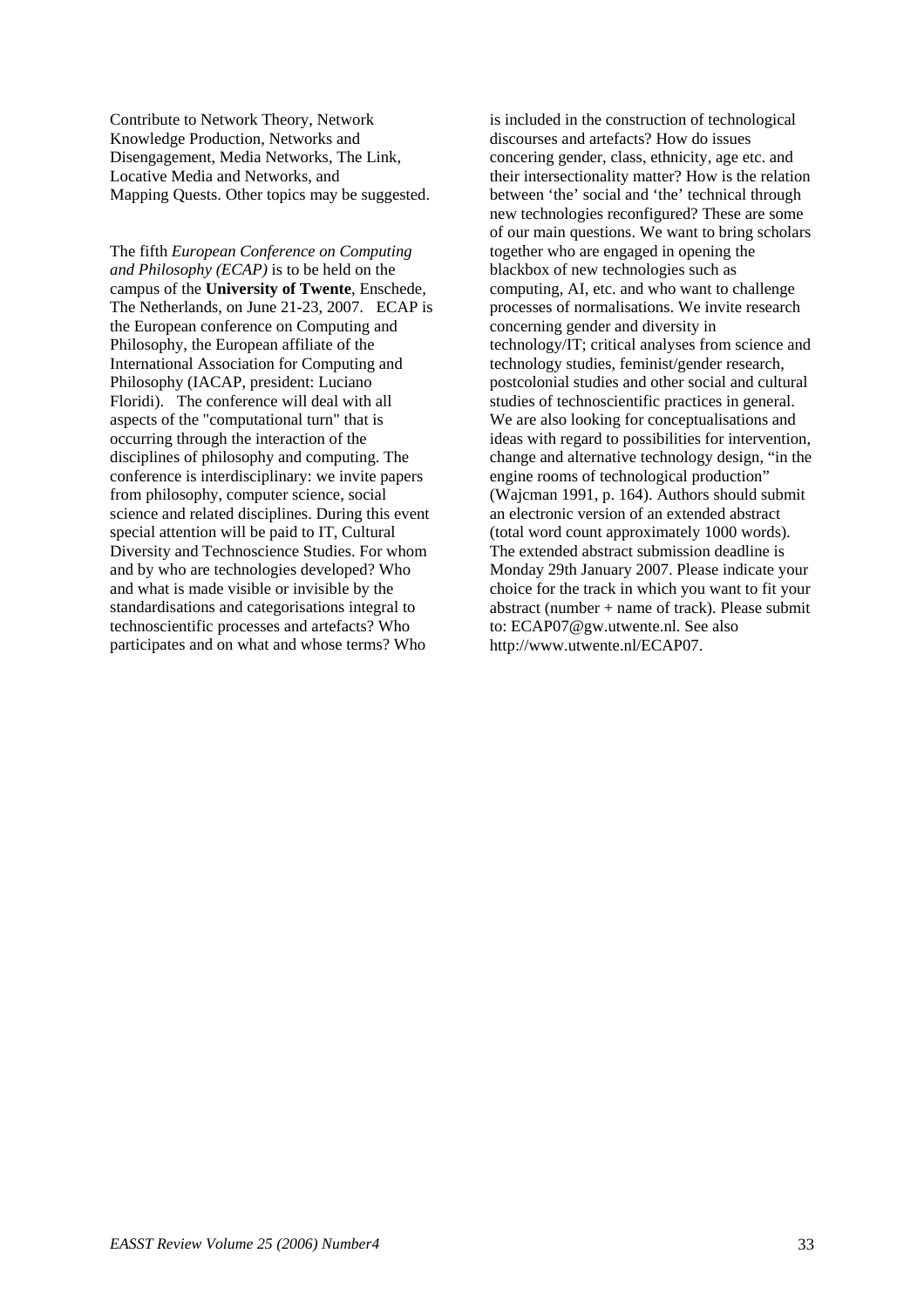## News about Education

New for 2007, the *Institute of Development Studies at the University of Sussex*, **Brighton**, UK is offering an MA in Science, Society and Development. Two full scholarships available in 2007 for African students. What will future health and agricultural systems look like? Who will benefit from genetically modified crops or new vaccines? With climate change, will there be enough water for people to survive the 21st century? What are the implications of global pandemics of HIV/AIDS or bird flu? How can science and technology generate pro-poor economic growth? What does a global knowledge economy and society mean? Focusing on such pressing practical and policy questions in health, environment and agriculture, this programme provides students with a solid grounding in development concepts and theories, in combination with an understanding of the politics and governance of scientific knowledge and policy processes. Through exploring a combination of theoretical and practical perspectives, the course asks how science and technology can contribute to poverty reduction, social justice and environmental sustainability in the developing world. The programme, hosted by the Knowledge, Technology and Society (KNOTS) team at IDS, is linked to a new IDS-SPRU (Science and Technology Policy Research) research centre: Social, Technological and Environmental Pathways to Sustainability (STEPS). Throughout the programme, students work closely with individual supervisors who have a wide range of disciplinary and professional backgrounds and extensive experience in the developing world. Over three terms there are four compulsory courses and a series of shorter options. The lecture-based courses are combined with tutorial and supervisory support and a series of workshops, focusing on themes such as research methodology and professional skills. Students are assessed primarily through term papers (of 3,000 - 5,000 words) and a dissertation (of 10,000 words) At the end of the course, students will have gained: critical skills that enhance their employment opportunities in government, business, non-government organisations and industry; knowledge of the main theories, concepts and debates in development situating them in their historical and contemporary contexts and the ability to critically engage in policy analysis; a specialised focus on science, society and policy interactions, and particularly

the political and governance concerns arising around health, agriculture and environment; and a practical understanding of research and analytical methodologies and their application in diverse policy contexts. For entry in October 2007, fees are £10,400 for all students. Two full scholarships are available for African students for this programme; please contact Julia Brown for further information. For other sources of funding please see:

www.sussex.ac.uk/Units/publications/pgrad2006/ awards\_for\_graduate\_studies. The University's postgraduate prospectus and application form can be downloaded from:

http://www.sussex.ac.uk/pgapplication/ or obtained from: Postgraduate Admissions, Sussex House,

University of Sussex, Brighton BN1 9RH, UK. E-mail: pg.admissions@sussex.ac.uk. For further information, see

http://www.ids.ac.uk/ids/teach/mascience.html, or contact Julia Brown, Programme Administrator, Phone: + 44 (0) 1273 678869. E-

mail: teaching@ids.ac.uk.

A call for applications for PhD studentships and scholarships in the **History of Medicine at the Wellcome Trust Centre for the History of Medicine at University College London** has been issued. The Centre is the world's largest research institute devoted to the study of the History of Medicine. It invites applications from prospective PhD students for 3 years commencing September 2007. Candidates should normally have a Masters degree in a relevant subject. The Centre anticipates being able to offer two or three research studentships worth c. £19,000 pa plus the payment of "home" fees. Applications to study without a scholarship are welcome. Informal inquiries may be made to the Centre's Graduate Tutor, Dr. Helga Satzinger, h.satzinger@ucl.ac.uk. For further information and application forms, please contact Adam Wilkinson, ucgaawi@ucl.ac.uk. The deadline for the full application is 31 January 2007. For more details of the work of the Centre, please see www.ucl.ac.uk/histmed.

There is a Ph.d seminar on *Ethnography and Technology in relation to Gilles Deleuze's Philosophy* (http://www1.itu.dk/sw55657.asp), to be held at the **IT University of Copenhagen**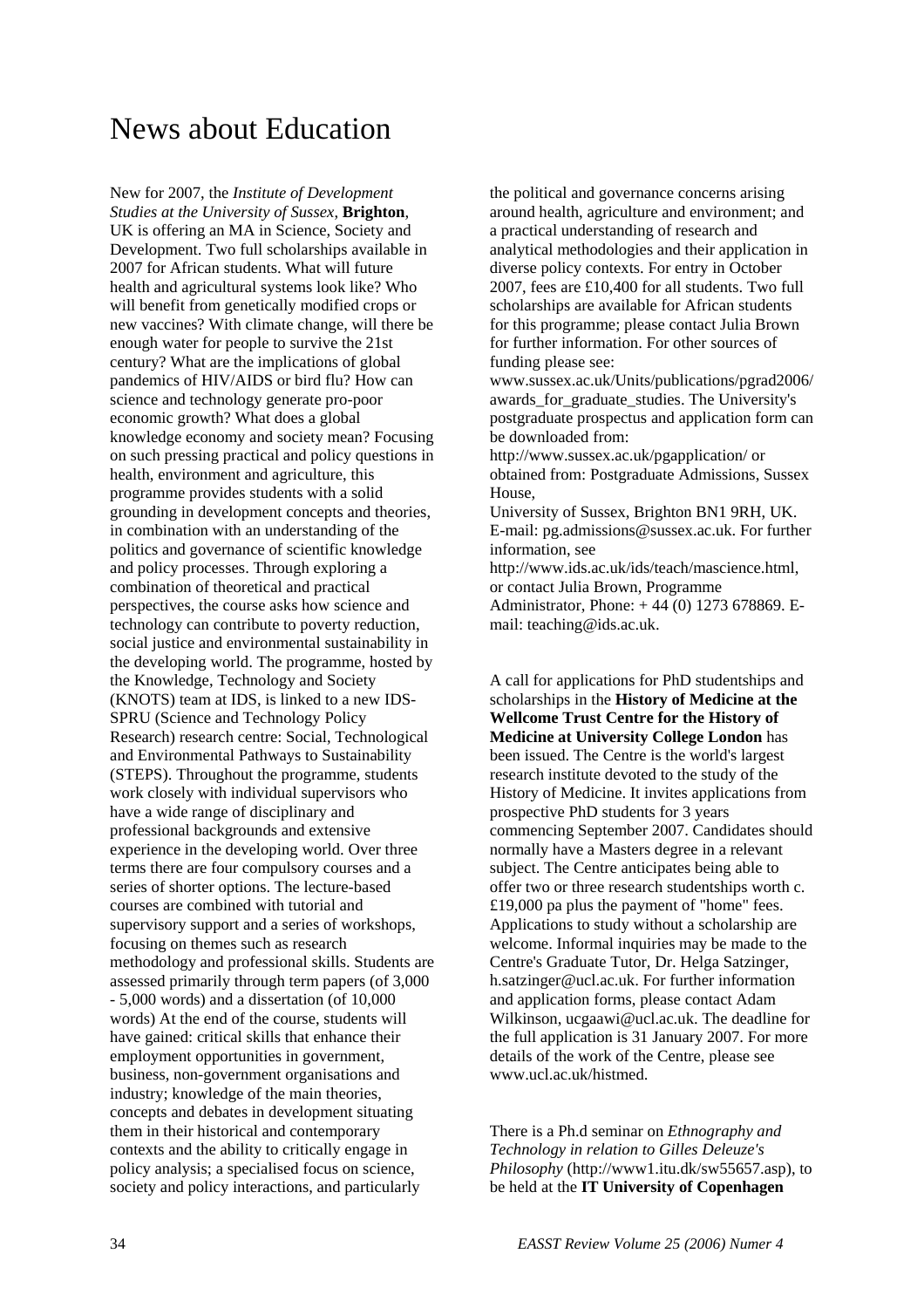(Rued Langgaards Vej 7, DK-2100 Copehagen S) on 7-9 May 2007. This PhD seminar will investigate particular aspects of Gilles Deluze's philosophy in relation to technolgy, practice and materiality. Deleuze's writing often takes as its starting point the work of other philosophers, art and literature, with the aim of articulating new concepts. Ethnographical studies, on the other hand, try to describe, analyze and understand local or global cultural practices, based on observation and involvement in specific settings. Juxtaposing Deleuze and ethnography - not least of technical and scientific practice - we are specifically interested in exploring how concepts from Deleuze's philosophy can inform ethnographic work and knowledge-making practices, and how they may help us to engage with (or intervene in) science and technolgy in new ways. This cseminar investigates affinities between ethnographic approaches to the study of technology and Deleuze's wrintings. It invites explorations and questions such as (but not limited to) the following: What role can Deleuzian philosphy have in ethnography? How does Deleuze conceive material agency? What is practice for Deleuze? How can practice be delineated? What is technolgy in Deleuze's philosophy? What is the difference between technology and machines? What is the Deleuzian notion of interventionism? How can the study of technolgy become interventionist? The seminar is not an introduction to Deleuze, ethnography or sts. Students are supposed to be familiar with the writings of Deleuze and central themes within ethnography and sts. Students are obliged to give a short presentation of their work related to one or more themes of the seminar. Additionally the seminar will consist of lectures and discussions of central texts related to the themes. 4 ECTS to be awarded based on participation and presentation. To apply for the seminar students must write an e-mail to cje@itu.dk no later than March 23, 2007. Please state your name, address and affiliation and submit an abstract of your presentation (1 page) - see prerequisites above. Questions regarding the content of the seminar or the abstract can be directed to Søren Mørk (smork AT itu dot dk). The number of participants will be limited to 15. In the event we receive more applications than spots avaliable decisions about admission will be made by the organizers on the basis of relevance to the students PhD project and the abstract for presentation in relation to the topics of the seminar.

There is an expanded and revised Master's Programme in Science, Technology & Society at **Linköping University** in Sweden. Starting next fall, we will be offering a two year degree that gives students at the MA level the chance to learn about the relationships between technology and society. It is open to students with undergraduate degrees in the social sciences, humanities or technical/natural science fields. All of our courses are taught in English and the thesis work is also in English. Details about the programme can be found at: http://www.tema.liu.se/tema-t/master. If you come in contact with students who might be interested in studying here, please let them know about our programme! (Swedish Universities still don't charge tuition fees.)

For over 20 years, the **London Centre for History of Science, Medicine and Technology** has run a successful, highly-praised MSc programme focusing on history: the MSc in History of Science, Medicine and Technology. In September 2007 we launch a second MSc, tapping into our additional strengths in science and technology policy, sociology of science, and science communication. Thus, potential applicants also might consider the new degeree program, *MSc in Science, Technology, Medicine and Society*. Information on both degrees is provided on the Centre's Web site: http://www.londoncentre-hstm.ac.uk/. Queries about applications should be directed to our Admissions Tutors: [Dr Abigail Woods](mailto:a.woods@imperial.ac.uk)  (specialising in the history courses of the Centre) Centre for the History of Science, Technology and Medicine Imperial College London South Kensington Campus London SW7 2AZ UK+44 (0)20 7594 1824 | a.woods@imperial.ac.uk; [Dr Brian Balmer](mailto:b.balmer@ucl.ac.uk) (specialising in the policy and sociology courses of the Centre) Department of Science and Technology Studies University College London WC1E  $6BT UK +44 (0)20$ 7679 3924 | b.balmer@ucl.ac.uk.

The Tenth Intensive *Short Course in the Biographic-Narrative-Interpretive Method*  (BNIM) takes place on 8 – 14 March 2007 in **London**. For over eight years in the UK, and more recently in New York, in Auckland (NZ) and Ljubljana (Slovenia), we have been running BNIM intensive trainings designed for PhD students and postdoctoral researchers in various pure and applied fields. Recently completed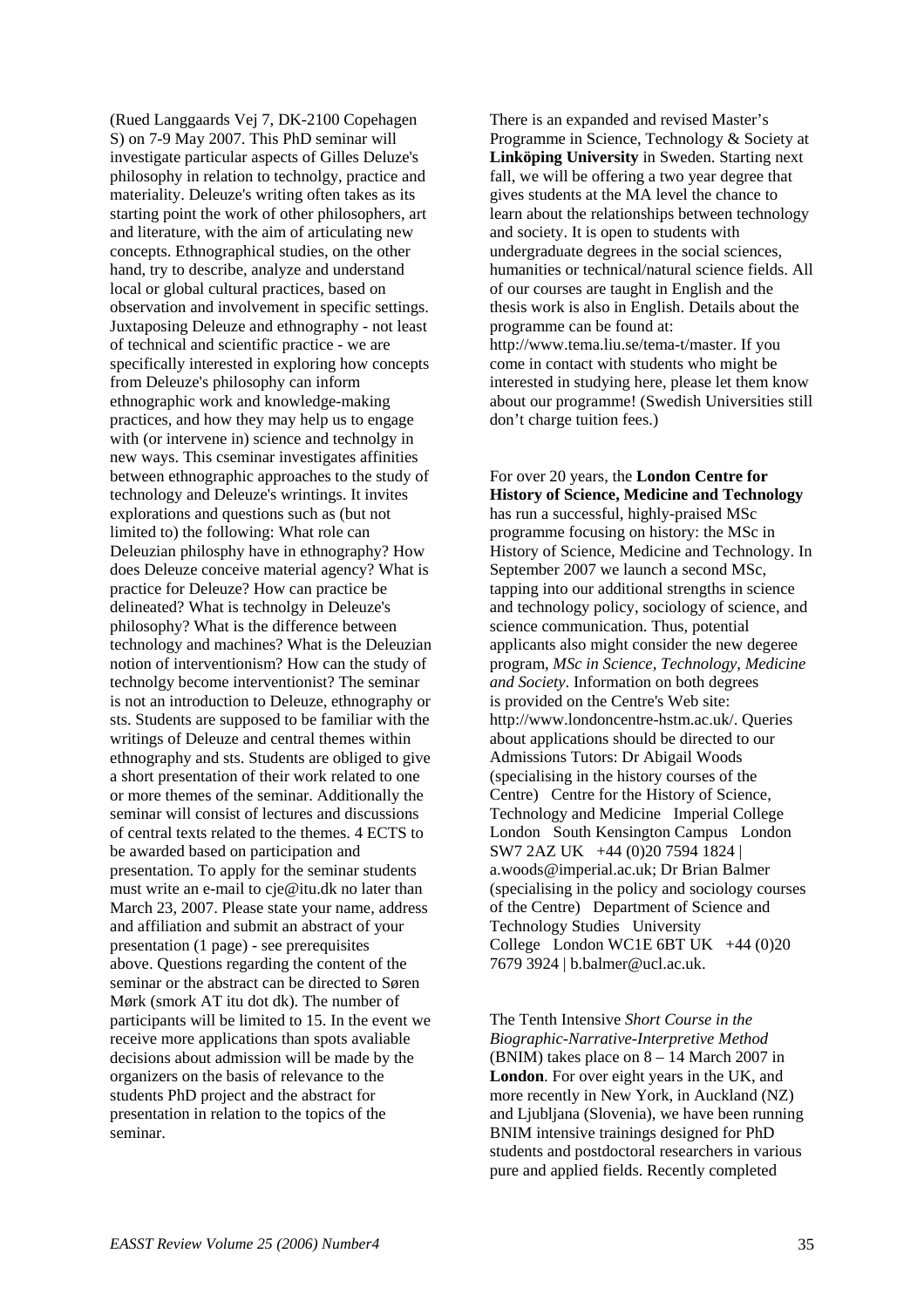PhDs and clinical doctorates by researchers using BNIM range over topics such as: reintegration of Guatamalan refugees; identity in informal care; men coping with sexual abuse; psychosomatic study of breast cancer; love and intimacy; motivation in occupational therapy; South African migrants to NZ; transitions in hearing voices' life stories; nurses' and health visitors' learning and professional practice; relationship experiences in psychosis and hospitalisation. We know of 18 more PhDs and clinical doctorates in process. Universities include Auckland, Birmingham, Dublin, de Montfort, East Anglia, Central Lancashire, East London, Essex, Exeter, Leicester, Kings College London, Leeds, Oxford, Oxford Brookes, Plymouth. BNIM assumes that "narrative" expresses both conscious concerns and unconscious cultural, societal and individual presuppositions and processes. It supports research into the lived experience of individuals and collectives, facilitating understanding both the 'inner' and the 'outer' worlds of 'historicallyevolving persons-in-historically-evolving situations', and particularly the interactivity of inner and outer world dynamics. It especially serves researchers who need a tool that supports understanding spanning sociological and psychological dynamics and structures, and these treated not statically but as situated historically and biographically. Such research provides an innovative base for policy. Theoretical and methodological developments from recent research practice are raised for discussion. When you do the course, you automatically become a member of the Biographic-narrative-BNIM email list where news, questions and discussion circulate. Methodology can be lonely without a secure base and like-minded people working in

the same way as you. The course, the textbook, the Short Guide and the email list offer you support in using part or all of the BNIM tool-kit. Designed for PhD students and professional researchers, the course provides a thorough training in doing BNIM biographic narrative interviews, together with 'hands-on experience' of following BNIM interpretation procedures. Students develop a sense of how their own research projects might use such aspects and components. The cost is £600 if paid in full by February  $1<sup>st</sup>$ . If paid later, the cost is £700. Taught by Prue Chamberlayne and Tom Wengraf in North London., the course's small number of students ensures close coaching and support for the intensive work that is needed for you to fully acquire both the understanding of principles and the practical capacity for proceeding with the systematic practices involved in BNIM -- both for BNIM and for other types of narrative interviewing and interpretation. You will be expected to have looked at (not read!) chapters 6 and 12 of Tom's textbook, Qualitative research interviewing: biographic narrative and semistructured method (2001: Sage Publications), Preliminary and supplementary material will be provided. More recent debates and developments in theory and method are integrated into the programme. Before the course starts, you are expected to have studied the most recent version of the Short Guide to BNIM which will be sent to your email address. To get a copy of the 'Short Guide', to ask any questions or to book a place, contact tom@tomwengraf.com. To reserve a place, you need to send us a deposit of £100. To get an early-bird discount, you need to pay full cost by February  $1<sup>st</sup>$ . Of the 6 places on the course, there are currently 2 still available.

## News from the Field

A new peer-reviewed, international, and interdisciplinary journal -- *Regulation & Governance* -- edited by David Levi-Faur, John Braithwaite (Australian National University), and Cary Coglianese (University of Pennsylvania), has been announced.The first issue of Reg&Gov will be published in March 2007. Regulation & Governance aims to serve as a leading platform for the study of regulation and governance by political scientists, lawyers, sociologists, historians, criminologists, psychologists, anthropologists, economists, and others.

Published quarterly by Blackwell, Regulation & Governance will seek to provide a forum for open and critical scholarly dialogue from different disciplines, using diverse methodologies, and from any area of regulation and governance. Visit the journal's website, submit a paper, and recommend the journal to a colleague. For further information about the journal, including submission instructions, please visit the website,

http://www.blackwellpublishing.com/rego.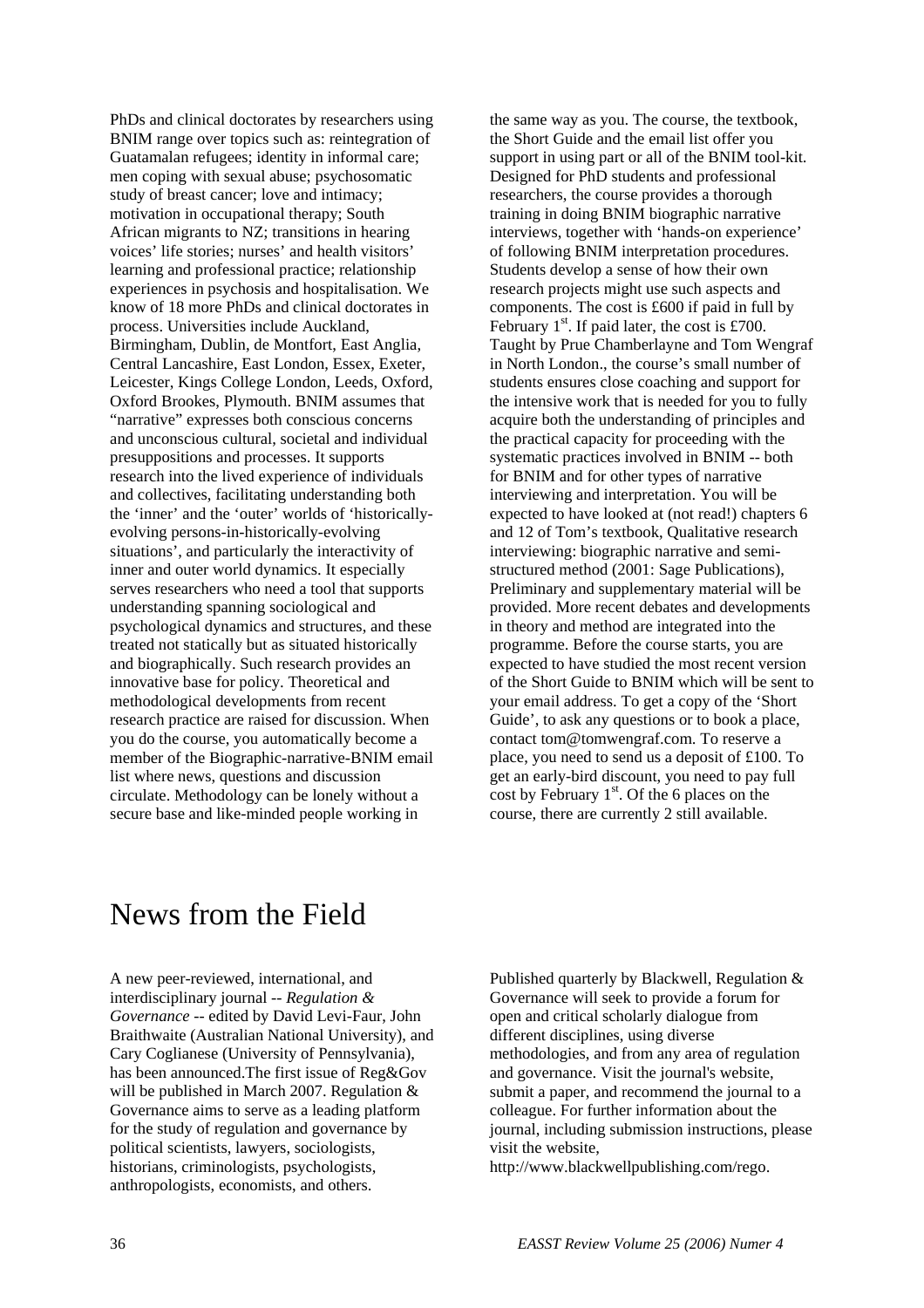*Science Studies*, the international peer-reviewed journal dedicated to publishing articles on the study of science and technology studies, has issued a call for book reviews. Published since 1988, Science Studies is read in over 80 countries around the world. Our journal welcomes submissions of book reviews that fit into the scope of the journal. You might choose a title from our book list (http://www.sciencestudies.fi/books) or make suggestions of your own. Please consult the author guidelines at our Web Site (www.sciencestudies.fi). For further information, please contact the editor in charge of the book reviews: Mikko Rask, E-mail: mikko.rask@tkk.fi.

A call for papers has been issued for a special issue of *Science Studies*, the Interdisciplinary Journal for Science and Technology Studies **<http://www.sciencestudies.fi/>**. The issue is dedicated to Understanding Architecture, Accounting Society, with guest editors Simon Guy & Albena Yaneva, University of Manchester Architectural Research Centre (UMARC). The special issue aims at exploring the role STS theory can play in furthering our understanding of architecture and cities: what does it mean to produce a socio-technical explanation of buildings, urban networks, design processes, city developments? What kind of conceptual tools are needed to understand technological innovation as related to architecture or the dynamics of urban change, cognition in design or the practices in the studio, cities as socio-technical artefacts or the invisible urban networks that shape big metropolises? While contributions may cover methodological issues related to architecture and STS, we especially welcome papers which will base their findings on empirical examples and case studies, on fieldwork in architectural offices or studies of urban design and development processes. We encourage contributions on topics such as: design thinking and visualisation, design controversies, distributed cognition in architectural conception, co-evolution of cit ies and technical networks,

urban innovation and sociotechnical change, negotiations in design and city planning, the role of mediators in the negotiation process, "heterogeneous engineering" in architecture and urban planning, political and ethical issues in architecture, development and dynamics of urban sociotechnical networks. In the first instance, please send an abstract (up to 500 words) to Dr. Albena Yaneva

(albena.yaneva@manchester.ac.uk). Abstracts will be reviewed to ensure a varied, yet integrated selection of papers around the topic of the special issue. Authors of accepted abstracts will be invited to submit a full paper, which will be subject to a double-blind review process (for details please refer to the Author Instructions http://www.sciencestudies.fi/authors). Importan t deadlines: Abstracts submission to guest editors April 1st 2007. Full paper submission June 1st 2007. The special issue is scheduled for publication in May 2008. The University of Manchester Architectural Research Centre (UMARC) is developing a research agenda that aims at critically understanding the co-evolution of design and development strategies and socioeconomic processes shaping cities. This approach involves: the development and application of an innovative socio-technical approach to researching architecture, urban development, technological innovation and urban change; analysis and integration of previously disconnected research fields - architecture and urban planning, the property sector and utilities industry, and the stimulation of a collaborative, inter-disciplinary methodological approach to architectural research.

There is a postgraduate project, *Anthropology Matters*, comprising online journal, online discussions, teaching and research resources and international contacts directory. See http://www.anthropologymatters.com.

What is 'Image Science'? The Department for Image Science Team at the **Danube University Krems** suggests www.donau-uni.ac.at/cis.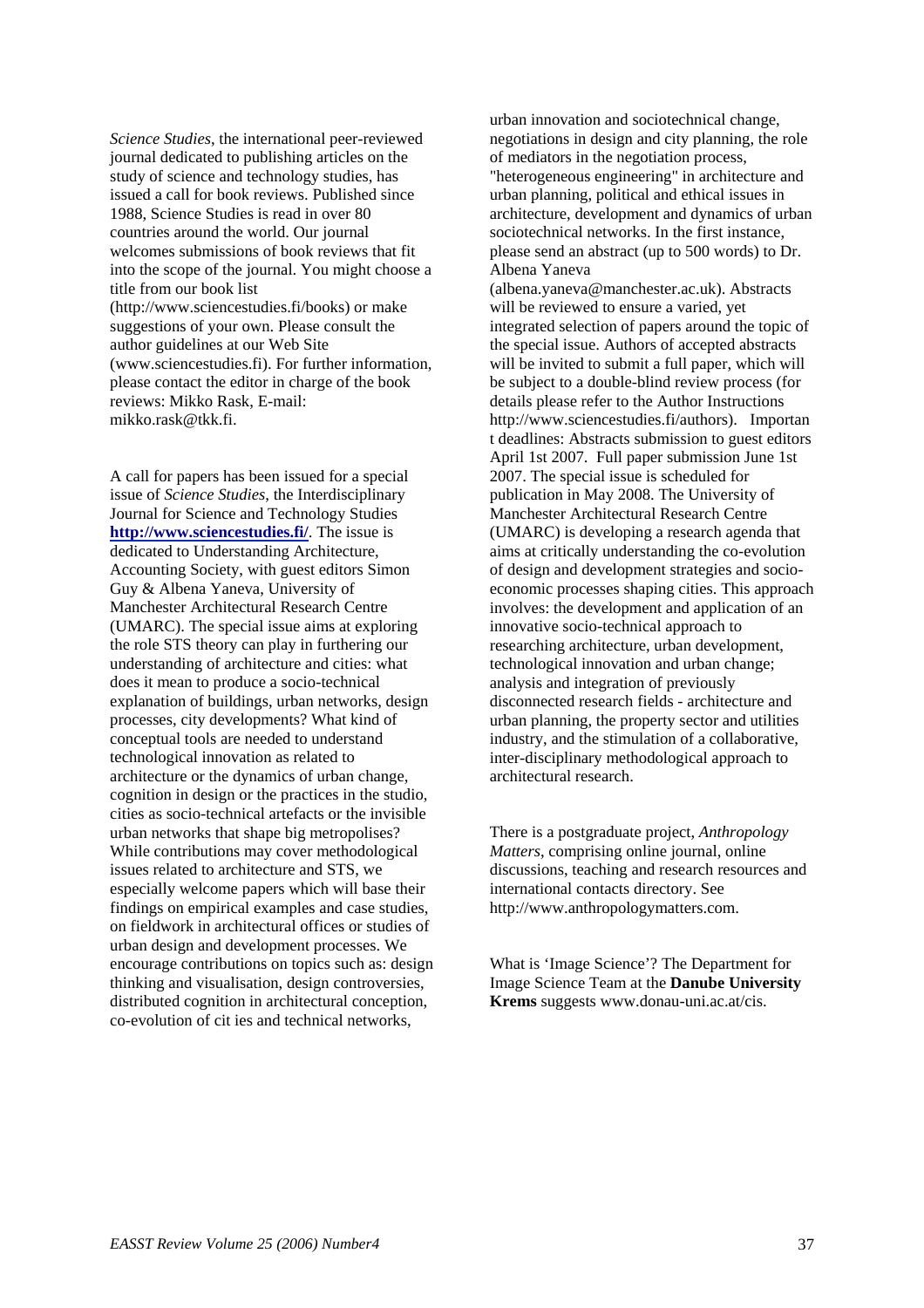# Opportunities Available

#### The **Fraunhofer Institute for Systems and**

**Innovation Research** (ISI) in Karlsruhe, Germany is looking for a researcher for its department *New and Emerging Technologies* starting in February 2007. The person should be a social scientist with academic experience in one of the following areas: Science Technology Studies, Sociology/ Philosophy/ History of Science and Technology. You will be working in the EU-research project "Converging Technologies" which may also be the basis for your Ph.D. work. You will be applying different concepts and methods of social science technology studies and will be able to look into different aspects of the convergence of technologies (Nano, Bio, Info, Cogno). For example, the following technological areas will be investi-gated in the project with regard to relevant institutions, approaches, and potential applications: Computational Neuro-science, Bio-ICT-Synergies, Artificial Intelligence, Human-Machine-Interfaces or Human Enhancement Technologies (further information concerning the project can be found online at:

**[www.contecs.fraunhofer.de](http://www.contecs.fraunhofer.de/)**). You will have the opportunity to work in an interesting project with international contacts to leading research institutes, profit from a well equipped technical infrastructure, and enjoy on open and cooperative work atmosphere. We expect an excellent degree in social sciences and proven experience in methods of technology research. Also, you should be strongly interested in inter-disciplinary research and should not shy away from natural science/ technological subjects. In addition, you should have interest in quantitative methods of empirical research. Employment, salary and social benefits are based on the German tariff agreement for the public sector (TvÖD). The position is full-time for one year and is usually extended for a period of three years with a 50 percent part-time contract. During this period you will work 50 percent on ISI projects and are expected to work in parallel on your PhD thesis. Please send your application together with all relevant documents until January 19th 2007 using the code ISI - 769 to: Gudrun Krenický, Fraunhofer Institute System and Innovation Research (ISI), Breslauer Str. 48, 76139 Karlsruhe, Germany. Information about the Institute: [www.isi.fraunhofer.de.](http://www.isi.fraunhofer.de/) Contact persons for the project: Dr. Bernd Beckert (bernd.beckert@isi.fraunhofer.de) and Dr. Michael Friedewald

(michael.friedewald@isi.fraunhofer.de) This job posting in German: https://fraunhofer.umantis.com/Vacancies/769/D escription.

The **Open Society Institute, Budapest**, has announced its Fellowship Program for 2007- 2008. The *International Scholars Fellowship Program* invites highly-qualified scholars in social sciences and humanities from around the world to teach and/or consult at selected university departments in South Eastern Europe, parts of the former Soviet Union, and Mongolia. The program, part of the Academic Fellowship Program (AFP), welcomes applications from faculty, retired faculty, and others holding PhDs in anthropology, area/cultural studies, gender studies, economics, history, political science, international relations, psychology, public administration, philosophy, social work, sociology, public health, human rights & public law, and journalism/media studies. The program does not support scholars in philology, the visual and performing arts, or business. Candidates apply to teach outside their country of citizenship and must: Hold an internationally recognized PhD or JD. AFP accepts applications for fellowship placements in Albania, Armenia, Azerbaijan, Bosnia-Herzegovina, Bulgaria, Croatia, Georgia, Kazakhstan, Kosovo, Kyrgyzstan, Macedonia, Moldova, Mongolia, Montenegro, Romania, Russia, Serbia, Tajikistan, and Ukraine. AFP fellows are placed in carefully selected university departments that Are amenable to change and demonstrate a realistic and clear vision for future development. A list of current AFP partner departments can be found on our website. The list is subject to change in the 2007-08 academic year. The International Scholars Fellowship Program offers two arrangements: Nonresident International Scholars share their expertise with hostdepartments on a consulting basis, visiting the institution for several short consultations and remaining in contact for mentoring and advice between visits. Nonresident fellows are senior or well-established academics; recent PhD recipients are not be considered. Resident International Scholars live in the host country and teach courses for one academic year at partner universities. Fellows also work on a variety of projects within their host departments, and benefit from the diverse academic network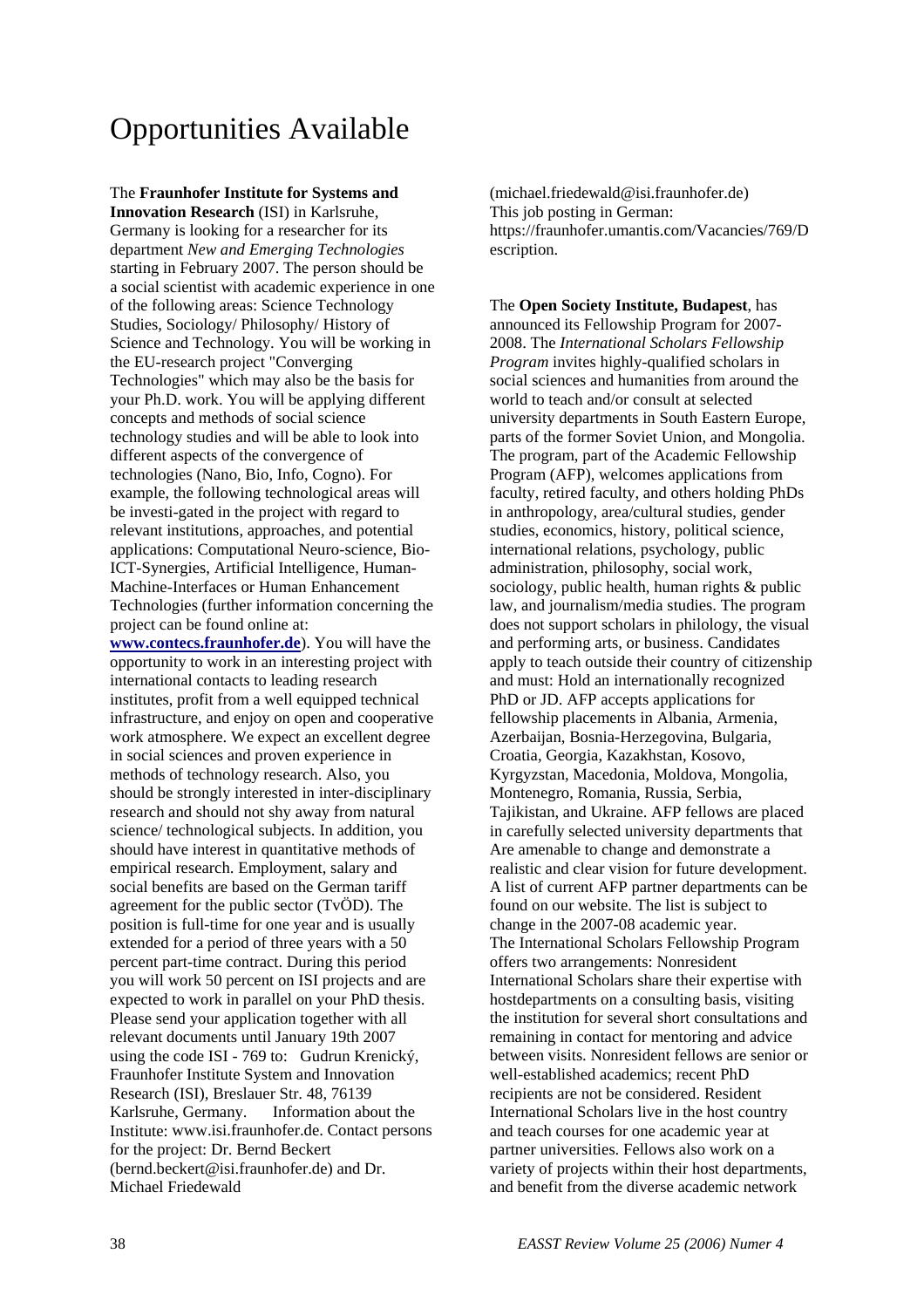connecting AFP program countries. The resident option is available for placements ONLY in Kazakhstan, Kyrgyzstan, Tajikistan, and Mongolia. Fellowships generally include a stipend, transportation, and accommodation. Resident fellows also receive health insurance and various other allowances. Application deadline: March 23, 2007. Fellowships begin in August or September 2007 and normally last one academic year, with the possibility of renewal. For applications and guidelines, please see our web site:

http://www.soros.org/initiatives/hesp/focus/afp, or write to Open Society Institute Higher Education Support Program, Academic Fellowship Program, October 6 utca 12, H-1051, Budapest, Hungary, E-mail: afp@osi.hu, Telephone: (36-1) 235 6160; Fax: (36-1) 411- 4401.

The **Wellcome Trust Centre for the History of Medicine at University College London** seeks

two full-time historians of medicine to complement the work of current members of staff. Sub-field and rank open, but two strong preferences have been identified: 1) an historian of the eighteenth century, and 2) an historian working on medicine and health in an area other than Europe, China, or India, especially Islamic medicine since 1500, medicine in Eastern Europe and Russia, or medicine in North America from an international perspective. Minimum requirements are a PhD in hand, and a trackrecord of publication in the proposed field of research. Salary according to rank and accomplishment, in the range from about £35,000 to £55,000. Applications are due by 9 February 2007; they may be submitted electronically or by post. It is anticipated that interviews will be conducted during the last week in March. The successful candidates will be expected to take up their duties in September. Please send a letter outlining previous research and teaching and lines of future research, together with a CV and the details of three persons who can be contacted for letters of reference, to Harold J. Cook, The Wellcome Trust Centre for the History of Medicine at UCL, 210 Euston Rd., London NW1 2BE, UK; or to h.cook@ucl.ac.uk. For further information, please see

http://www.ucl.ac.uk/histmed/news/index.html; queries can also be directed to h.cook@ucl.ac.uk.

#### The **Donald McGannon Communication Research Center at Fordham University** has announced its

Visiting Research Fellows Program, 2007-2008. The Donald McGannon Communication Research Center at Fordham University invites applicants for its new Visiting Research Fellows Program. Applicants are invited to apply for either a one semester or two semester appointment as a Visiting Research Fellow at the Center. The appointment carries no stipend; however, Fellows enjoy the benefits of a research affiliation with the McGannon Center, including office space at the Center on Fordham's Bronx campus; computer, telephone, and Internet access; and access to all Fordham University library and electronic resources. Fellows also have access to the McGannon Center's administrative support, as well as to the resources of New York City, one of the media capitals of the world. Fellows will have the opportunity to participate in McGannon Center events (such as conferences and seminars), with the Center covering travel expenses related to such participation, as well as the opportunity to collaborate on Center research projects. Fellows also will have the opportunity to take part in the activities of the university as a whole, including the activities of related enterprises such as the Fordham Law School's Information Law and Policy Research Center and the Fordham Business School's Center for Communication. The Center seeks candidates with research interests that overlap with the Center's areas of interest in order to maximize collaborative opportunities during the Fellowship period. Information about the Center's activities can be found at www.fordham.edu/mcgannon. The ideal candidate will be researching public interestrelated regulation and policy issues pertaining to new media. The Center also seeks candidates with an interest in international policy issues. Fellows will be expected to offer one lecture in their area of specialization during the Fellowship period and to contribute one research paper to the Center's Working Paper series. The Fellowship program is open to university faculty, post-docs, and ABD graduate students from any disciplinary background. International applicants are particularly welcome. Candidates wishing to apply for Fellow status for the 2007-2008 academic year should submit the following: 1. A letter of application and intent to be in residence in the New York City area for the duration of the requested Fellowship period (Fall, 2007, Spring, 2008, or both). 2. A two- to three-page description of current research activities and of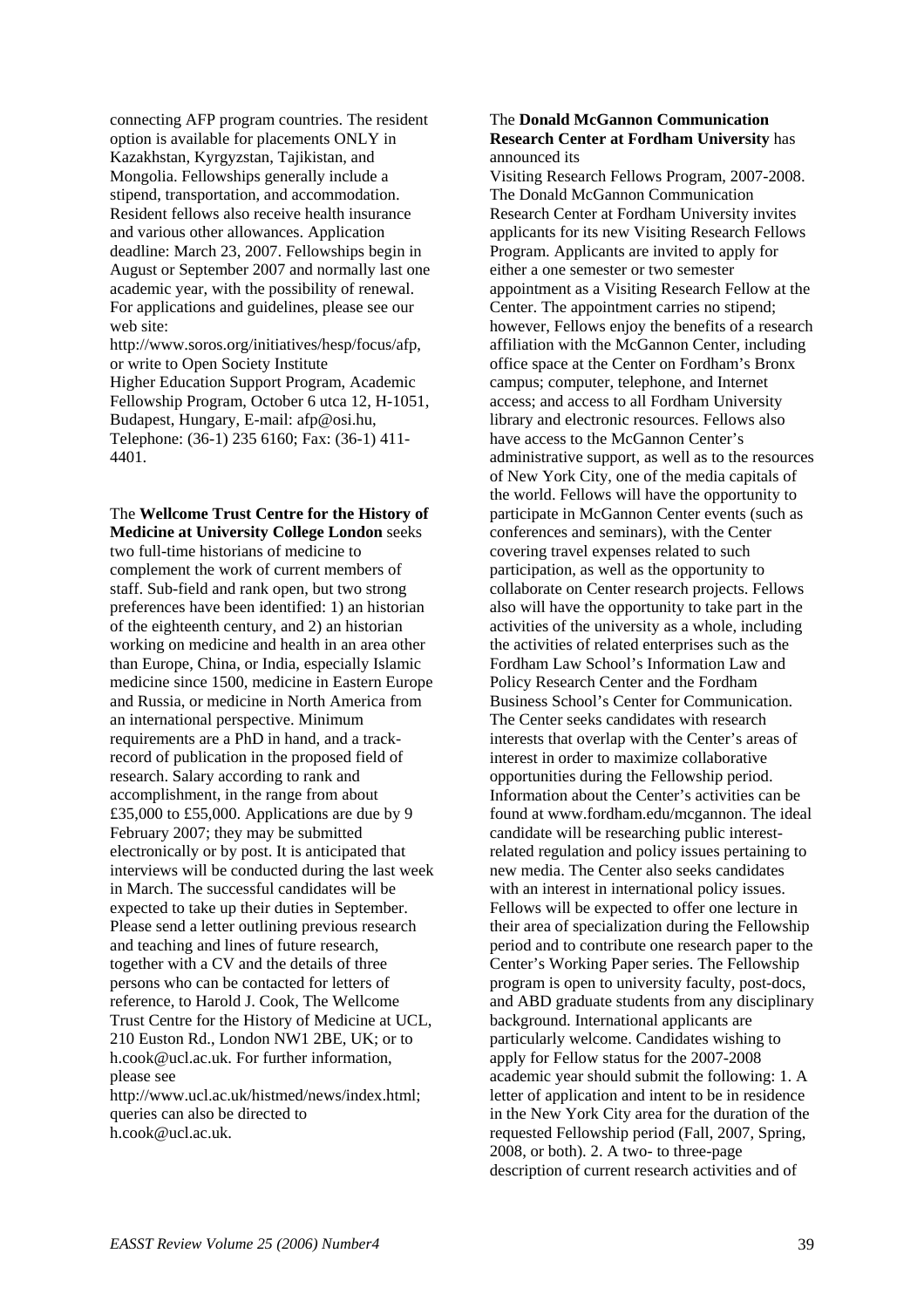how residency at the McGannon Center could assist in the completion of these activities. 3. A current curriculum vitae. 4. For graduate student applicants, names and contact information for three faculty references. Completed applications can be submitted electronically to: Visiting Fellows Program, Donald McGannon Communication Research Center, at mcgctr@fordham.edu or in hard copy to: Visiting Fellows Program, Donald McGannon Communication Research Center, Fordham University,441 E. Fordham Rd., Bronx, NY

10458, USA. The application deadline for the 2007-2008 academic year is March 1, 2007. Applicants will receive notification by May 1, 2007. Note: The McGannon Center can only accommodate 1-2 Research Fellows per academic year. Questions or requests for additional information can be directed to Philip M. Napoli, McGannon Center Director, at pnapoli@fordham.edu or at 718-817-4196.